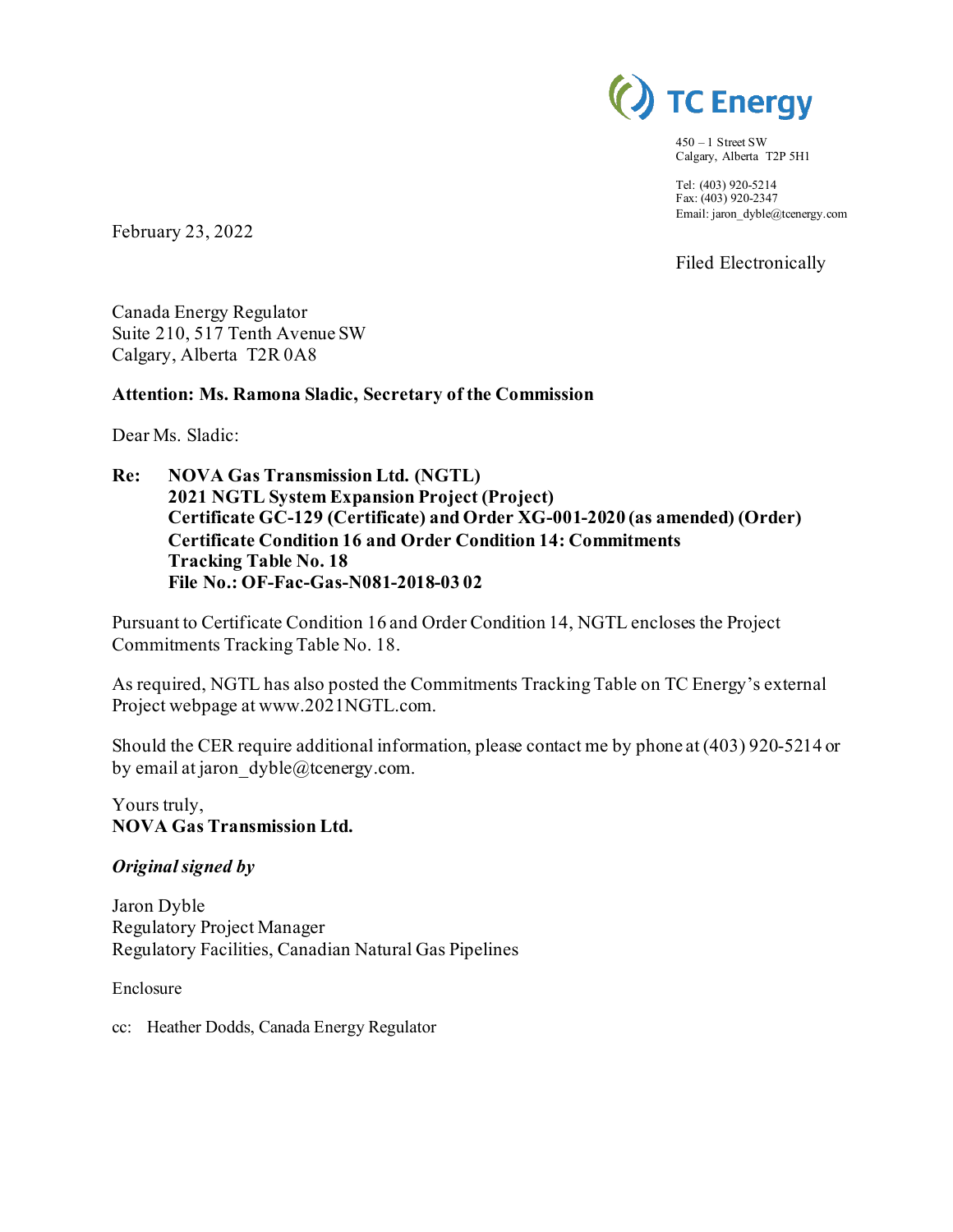| <b>Commitment</b><br>number |                                                     |                                            |                                                                                                                                                                                                                                                                                                                                                                                            |                               | <b>Document</b><br><b>References</b><br>(Filing ID) |               |                      |                                                                                                                                                                                                                                                                                                                                                                                                                                                                                                                                                |                       |
|-----------------------------|-----------------------------------------------------|--------------------------------------------|--------------------------------------------------------------------------------------------------------------------------------------------------------------------------------------------------------------------------------------------------------------------------------------------------------------------------------------------------------------------------------------------|-------------------------------|-----------------------------------------------------|---------------|----------------------|------------------------------------------------------------------------------------------------------------------------------------------------------------------------------------------------------------------------------------------------------------------------------------------------------------------------------------------------------------------------------------------------------------------------------------------------------------------------------------------------------------------------------------------------|-----------------------|
|                             | <b>Commitment to</b>                                | Category                                   | <b>Description of Commitment</b>                                                                                                                                                                                                                                                                                                                                                           | <b>Source</b>                 |                                                     | <b>Status</b> | <b>Project Phase</b> | <b>Comments</b>                                                                                                                                                                                                                                                                                                                                                                                                                                                                                                                                | <b>Accountability</b> |
| $\overline{1}$              | Potentially affected<br>Aboriginal<br>communities   | Aboriginal<br>Engagement<br>Matters        | NGTL will also provide notice to each potentially<br>affected Aboriginal group of the filing of the Section<br>52 application within 72 hours, in accordance with<br>the guidance provided in the NEB Filing Manual.                                                                                                                                                                       | Application<br>Section 13.3.1 | A92619                                              | Complete      | Pre-Construction     | Notifications of the filing of the Application were sent to the<br>potentially affected Aboriginal communities on June 21,<br>2018.                                                                                                                                                                                                                                                                                                                                                                                                            | Indigenous Relations  |
| $\vert$ 2                   | Horse Lake First<br>Nation                          | Aboriginal<br>Engagement<br>Matters        | NGTL confirmed its commitment to considering<br>additional information brought forward concerning<br>Horse Lake First Nation TK and land use in the<br>Project area.                                                                                                                                                                                                                       | Application<br>Section 13.3.1 | A92619                                              | Complete      | Pre-Construction     | Final report received November 8, 2017, for the Grande<br>Prairie Mainline Loop No. 2 (Colt Section) and January 25,<br>2018, for the Grande Prairie Mainline Loop No. 3 (Elmworth<br>Section). NGTL reviewed the reports and provided a<br>response to Horse Lake First Nation on June 1, 2018. Final<br>report received October 25, 2018, for the Grande Prairie<br>Mainline Loop No. 2 (Karr, Deep Valley Sections). NGTL<br>reviewed the report and provided a response to Horse Lake<br>First Nation on December 17, 2018.                | Indigenous Relations  |
| $\mathbf{3}$                | Montana First Nation                                | Aboriginal<br>Engagement<br><b>Matters</b> | NGTL committed to continue to provide information<br>about contracting and employment opportunities to<br>Montana First Nation when the information is<br>available.                                                                                                                                                                                                                       | Application<br>Section 13.3.1 | A92619                                              | Ongoing       | Pre-Construction     | Information regarding an employment opportunity with<br>NGTL's consultant for biophysical and heritage field work<br>was provided to Montana First Nation (MFN) on April 16,<br>2018 and April 15, 2020. NGTL also had a call with MFN in<br>May 2020 to gather information on businesses and<br>capacity. NGTL and MFN have had continued discussions<br>regarding contracting and employment opportunities<br>including sourcing opportunities for designated and targeted<br>services and NGTL will continue discussions as<br>appropriate. | Indigenous Relations  |
| $\overline{4}$              | Nose Creek<br>Community                             | Aboriginal<br>Engagemen<br>Matters         | NGTL committed to provide to Nose Creek<br>Community a draft TK Protocol Agreement for the<br>TK study.                                                                                                                                                                                                                                                                                    | Application<br>Section 13.3.1 | A92619                                              | Complete      | Pre-Construction     | NGTL received a signed LOA from Nose Creek Community<br>(NCC) on August 25, 2020 to participate in a site visit on the<br>Grande Prairie Mainline Loop No. 3 (Elmworth Section). On<br>September 17, 2020, NGTL received an email from NCC<br>with a copy of NCC's TK Report.                                                                                                                                                                                                                                                                  | Indigenous Relations  |
| 5                           | Siksika Nation                                      | Aboriginal<br>Engagement<br>Matters        | NGTL confirmed its commitment to reasonable<br>capacity funding to support Siksika Nation's<br>participation in Project engagement activities.                                                                                                                                                                                                                                             | Application<br>Section 13.3.1 | A92619                                              | Complete      | Pre-Construction     | NGTL received signed engagement capacity funding<br>agreement from Siksika Nation on April 8, 2019.                                                                                                                                                                                                                                                                                                                                                                                                                                            | Indigenous Relations  |
| 6 <sup>6</sup>              | Asini Wachi<br>Nehiyawak<br><b>Traditional Band</b> | Aboriginal<br>Engagemen<br>Matters         | NGTL will keep Asini Wachi Nehiyawak Traditional<br>Band informed as information about the<br>archaeology fieldwork becomes available.                                                                                                                                                                                                                                                     | Supplemental<br>Report        | A94516                                              | Complete      | Pre-Construction     | April 24, 2019, NGTL provided a notification regarding a<br>work opportunity that the Wood Group is offering on field<br>studies for the Project, including archaeological work.                                                                                                                                                                                                                                                                                                                                                               | Indigenous Relations  |
| $\overline{7}$              | <b>Driftpile First Nation</b>                       | Aboriginal<br>Engagemen<br><b>Matters</b>  | NGTL remains committed to working with Driftpile<br>First Nation to discuss the proposed budget and<br>tasks associated with it to reach agreement on<br>funding for a Project-specific TK study as well as<br>engagement with NGTL for the Project and<br>requested Driftpile First Nation contact NGTL at<br>their earliest convenience to further discuss the<br>budget and agreements. | Supplemental<br>Report        | A94516                                              | Complete      | Pre-Construction     | NGTL received signed amended TK Protocol from DCN on<br>January 29, 2019 and signed engagement capacity funding<br>agreement on February 19, 2019.                                                                                                                                                                                                                                                                                                                                                                                             | Indigenous Relations  |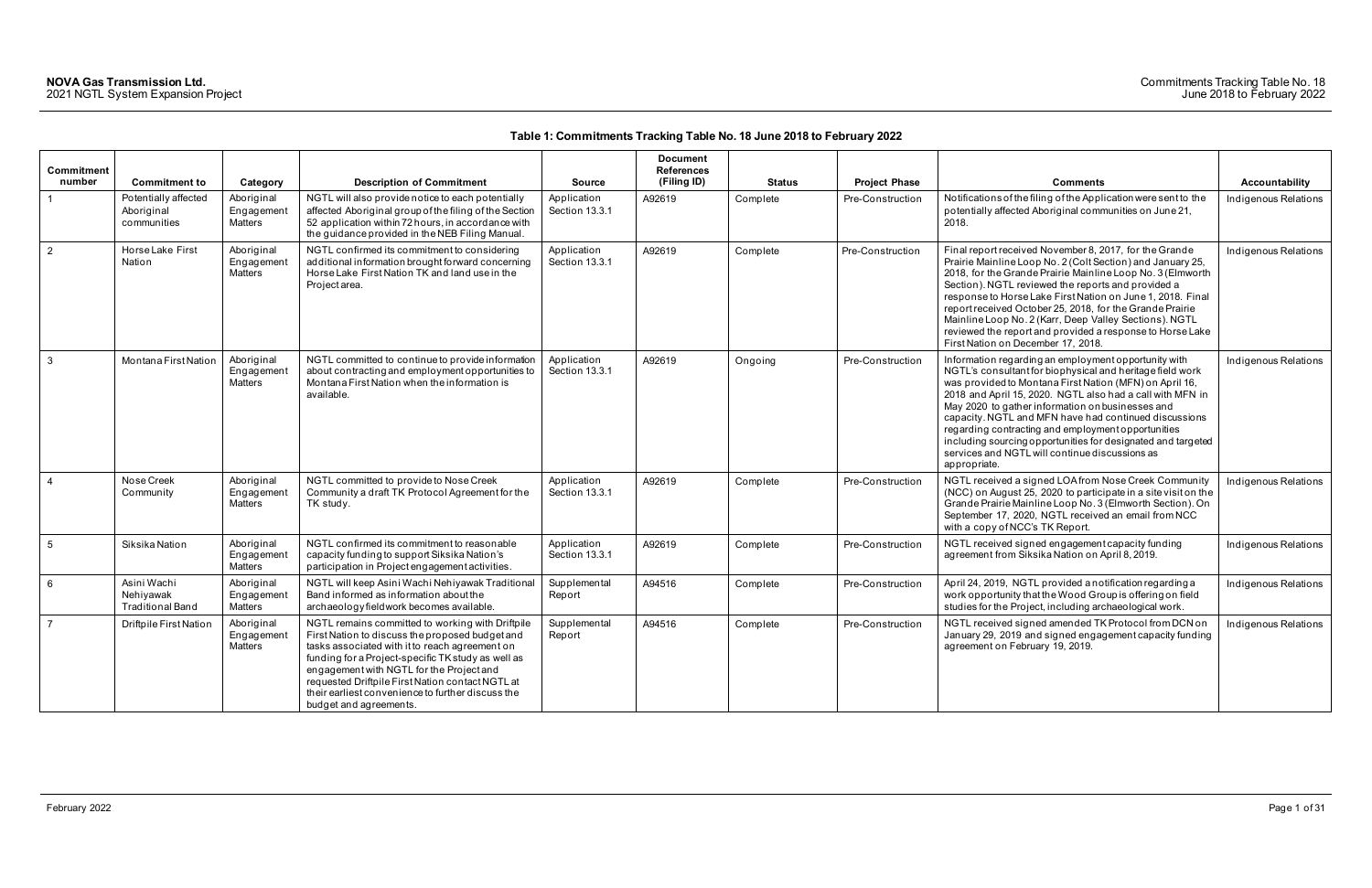### Commitments Tracking Table No. 18 June 2018 to February 2022

|            |                                     |                                     |                                                                                                                                                                                                                                                                                                                                                                                                            |                                                        | <b>Document</b>   |               |                      |                                                                                                            |                       |
|------------|-------------------------------------|-------------------------------------|------------------------------------------------------------------------------------------------------------------------------------------------------------------------------------------------------------------------------------------------------------------------------------------------------------------------------------------------------------------------------------------------------------|--------------------------------------------------------|-------------------|---------------|----------------------|------------------------------------------------------------------------------------------------------------|-----------------------|
| Commitment |                                     |                                     |                                                                                                                                                                                                                                                                                                                                                                                                            |                                                        | <b>References</b> |               |                      |                                                                                                            |                       |
| number     | <b>Commitment to</b>                | Category                            | <b>Description of Commitment</b>                                                                                                                                                                                                                                                                                                                                                                           | <b>Source</b>                                          | (Filing ID)       | <b>Status</b> | <b>Project Phase</b> | <b>Comments</b>                                                                                            | <b>Accountability</b> |
| 8          | Aseniwuche<br><b>Winewak Nation</b> | Aboriginal<br>Engagemen<br>Matters  | NGTL will provide this information (Appendix E,<br>Annex A of the ESA Supplement for Additional<br>Written Evidence Filing: Traditional Knowledge<br>Report - Aboriginal Groups Project-Related<br>Issue Summaries for NGTL's responses and<br>proposed mitigation measures from the Project<br>EPP) to Aseniwuche Winewak Nation and offer<br>to answer any questions or discuss concerns, if<br>any.     | <b>Additional Written</b><br>Evidence (AWE)<br>Section | A96812            | Complete      | Pre-Construction     | NGTL reviewed the report and provided responses to<br>Aseniwuche Winewak Nation on December 17, 2018.      | Indigenous Relations  |
| 9          | East Prairie Métis<br>Settlement    | Aboriginal<br>Engagement<br>Matters | NGTL will provide this information (Appendix E,<br>Annex A of the ESA Supplement for Additional<br>Written Evidence Filing: Traditional Knowledge<br>Report - Aboriginal Groups Project-Related<br>Issue Summaries for NGTL's responses and<br>proposed mitigation measures from the Project<br>EPP) to East Prairie Métis Settlement and offer<br>to answer any questions or discuss concerns, if<br>any. | <b>Additional Written</b><br>Evidence (AWE)<br>Section | A96812            | Complete      | Pre-Construction     | NGTL reviewed the report and provided a response to<br>East Prairie Métis Settlement on December 17, 2018. | Indigenous Relations  |
| 10         | Gunn Métis Local 55                 | Aboriginal<br>Engagement<br>Matters | NGTL will provide this information (Appendix E,<br>Annex A of the ESA Supplement for Additional<br>Written Evidence Filing: Traditional Knowledge<br>Report - Aboriginal Groups Project-Related<br>Issue Summaries for NGTL's responses and<br>proposed mitigation measures from the Project<br>EPP) to Gunn Métis Local 55 and offer to<br>answer any questions or discuss concerns, if<br>any.           | <b>Additional Written</b><br>Evidence (AWE)<br>Section | A96812            | Complete      | Pre-Construction     | NGTL reviewed the report and provided a response to<br>Gunn Métis Local 55 on December 17, 2018.           | Indigenous Relations  |
| 11         | Horse Lake First<br>Nation          | Aboriginal<br>Engagement<br>Matters | NGTL will provide this information (Appendix E,<br>Annex A of the ESA Supplement for Additional<br>Written Evidence Filing: Traditional Knowledge<br>Report - Aboriginal Groups Project-Related<br>Issue Summaries for NGTL's responses and<br>proposed mitigation measures from the Project<br>EPP) to Horse Lake First Nation and offer to<br>answer any questions or discuss concerns, if<br>any.       | Additional Written<br>Evidence (AWE)<br>Section        | A96812            | Complete      | Pre-Construction     | NGTL reviewed the report and provided a response to<br>Horse Lake First Nation on December 17, 2018.       | Indigenous Relations  |
| 12         | Paul First Nation                   | Aboriginal<br>Engagement<br>Matters | NGTL will provide this information (Appendix E,<br>Annex A of the ESA Supplement for Additional<br>Written Evidence Filing: Traditional Knowledge<br>Report - Aboriginal Groups Project-Related<br>Issue Summaries for NGTL's responses and<br>proposed mitigation measures from the Project<br>EPP) to Paul First Nation and offer to answer<br>any questions or discuss concerns, if any.                | Additional Written<br>Evidence (AWE)<br>Section        | A96812            | Complete      | Pre-Construction     | NGTL reviewed the report and provided a response to<br>Paul First Nation on December 17, 2018.             | Indigenous Relations  |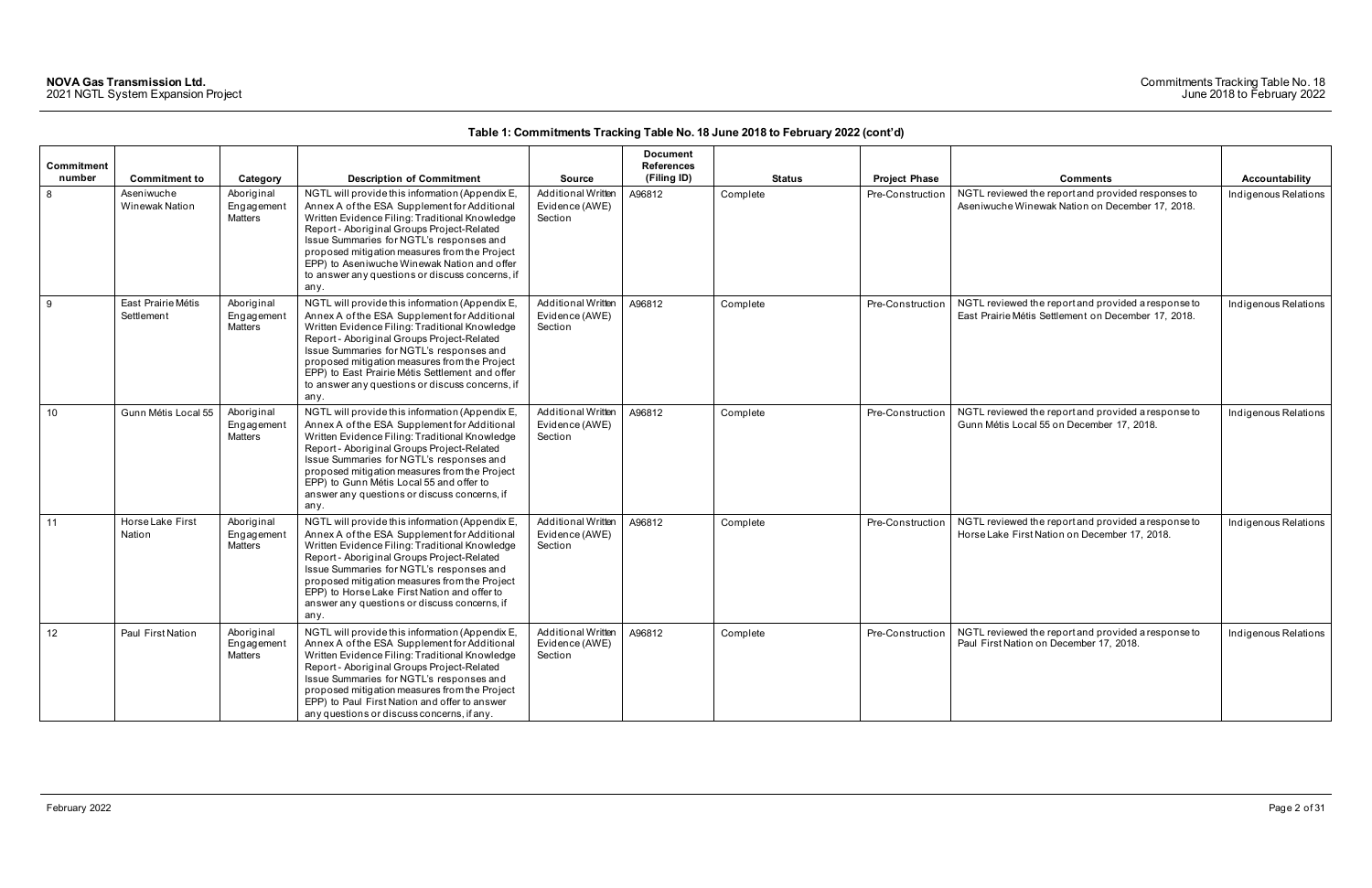### Commitments Tracking Table No. 18 June 2018 to February 2022

|            |                               |                                     |                                                                                                                                                                                                                                                                                                                                                                                                        |                                                        | <b>Document</b>   |               |                      |                                                                                                                                                                                                                                                                                                                                                                                                                                                                                              |                      |
|------------|-------------------------------|-------------------------------------|--------------------------------------------------------------------------------------------------------------------------------------------------------------------------------------------------------------------------------------------------------------------------------------------------------------------------------------------------------------------------------------------------------|--------------------------------------------------------|-------------------|---------------|----------------------|----------------------------------------------------------------------------------------------------------------------------------------------------------------------------------------------------------------------------------------------------------------------------------------------------------------------------------------------------------------------------------------------------------------------------------------------------------------------------------------------|----------------------|
| Commitment |                               |                                     |                                                                                                                                                                                                                                                                                                                                                                                                        |                                                        | <b>References</b> |               |                      |                                                                                                                                                                                                                                                                                                                                                                                                                                                                                              |                      |
| number     | <b>Commitment to</b>          | Category                            | <b>Description of Commitment</b>                                                                                                                                                                                                                                                                                                                                                                       | <b>Source</b>                                          | (Filing ID)       | <b>Status</b> | <b>Project Phase</b> | <b>Comments</b>                                                                                                                                                                                                                                                                                                                                                                                                                                                                              | Accountability       |
| 13         | Stoney Nakoda<br>Nations      | Aboriginal<br>Engagement<br>Matters | NGTL will provide this information (Appendix E,<br>Annex A of the ESA Supplement for Additional<br>Written Evidence Filing: Traditional Knowledge<br>Report - Aboriginal Groups Project-Related<br>Issue Summaries for NGTL's responses and<br>proposed mitigation measures from the Project<br>EPP) to Stoney Nakoda Nations and offer to<br>answer any questions or discuss concerns, if<br>any.     | <b>Additional Written</b><br>Evidence (AWE)<br>Section | A96812            | Complete      | Pre-Construction     | NGTL reviewed the issues and concerns and provided a<br>response to Stoney Nakoda Nations on December 17,<br>2018.                                                                                                                                                                                                                                                                                                                                                                           | Indigenous Relations |
| 14         | Sturgeon Lake Cree<br>Nation  | Aboriginal<br>Engagement<br>Matters | NGTL will provide this information (Appendix E,<br>Annex A of the ESA Supplement for Additional<br>Written Evidence Filing: Traditional Knowledge<br>Report - Aboriginal Groups Project-Related<br>Issue Summaries for NGTL's responses and<br>proposed mitigation measures from the Project<br>EPP) to Sturgeon Lake Cree Nation and offer to<br>answer any questions or discuss concerns, if<br>any. | Additional Written<br>Evidence (AWE)<br>Section        | A96812            | Complete      | Pre-Construction     | NGTL reviewed the concerns and provided a response to<br>Sturgeon Lake Cree Nation on December 17, 2018.                                                                                                                                                                                                                                                                                                                                                                                     | Indigenous Relations |
| 15         | <b>Sunchild First Nation</b>  | Aboriginal<br>Engagement<br>Matters | NGTL will provide this information (Appendix E,<br>Annex A of the ESA Supplement for Additional<br>Written Evidence Filing: Traditional Knowledge<br>Report - Aboriginal Groups Project-Related<br>Issue Summaries for NGTL's responses and<br>proposed mitigation measures from the Project<br>EPP) to Sunchild First Nation and offer to<br>answer any questions or discuss concerns, if<br>any.     | <b>Additional Written</b><br>Evidence (AWE)<br>Section | A96812            | Complete      | Pre-Construction     | NGTL reviewed the report and provided a response to<br>Sunchild First Nation on December 17, 2018.                                                                                                                                                                                                                                                                                                                                                                                           | Indigenous Relations |
| 16         | <b>Foothills First Nation</b> | Aboriginal<br>Engagement<br>Matters | NGTL stated that it is not in a position to agree<br>to provide separate additional funding to<br>Foothills First Nation however NGTL remains<br>committed to meeting with Foothills First Nation<br>in order to hear and address any issues and<br>concerns related to the proposed Project.                                                                                                          | Additional Written<br>Evidence (AWE)<br>Section 6.2.10 | A96812            | Complete      | Pre-Construction     | NGTL met with Foothills First Nation (FFN) on<br>December 14, 2018, and a telephone call on July 26,<br>2019. NGTL emailed FFN the mitigation table with<br>NGTL's responses and proposed mitigation measures for<br>the Project-specific issues and concerns identified in the<br>FFN Traditional Land Use Study filed with the NEB for<br>the Project. NGTL noted that if FFN had any questions or<br>wished to meet to discuss the mitigation table in further<br>detail to contact NGTL. | Indigenous Relations |
| 17         | Horse Lake First<br>Nation    | Aboriginal<br>Engagement<br>Matters | Should HLFN identify the locations where<br>spraying and herbicide application are of interest<br>to HLFN then NGTL will notify HLFN regarding<br>timing and locations of scheduled spraying and<br>herbicide applications for those locations during<br>construction.                                                                                                                                 | HLFN 1.3e                                              | A98233-9          | Planned       | Operations           | To date HLFN has not provided NGTL with any specific<br>locations where spraying or herbicide application are of<br>interest.                                                                                                                                                                                                                                                                                                                                                                | Indigenous Relations |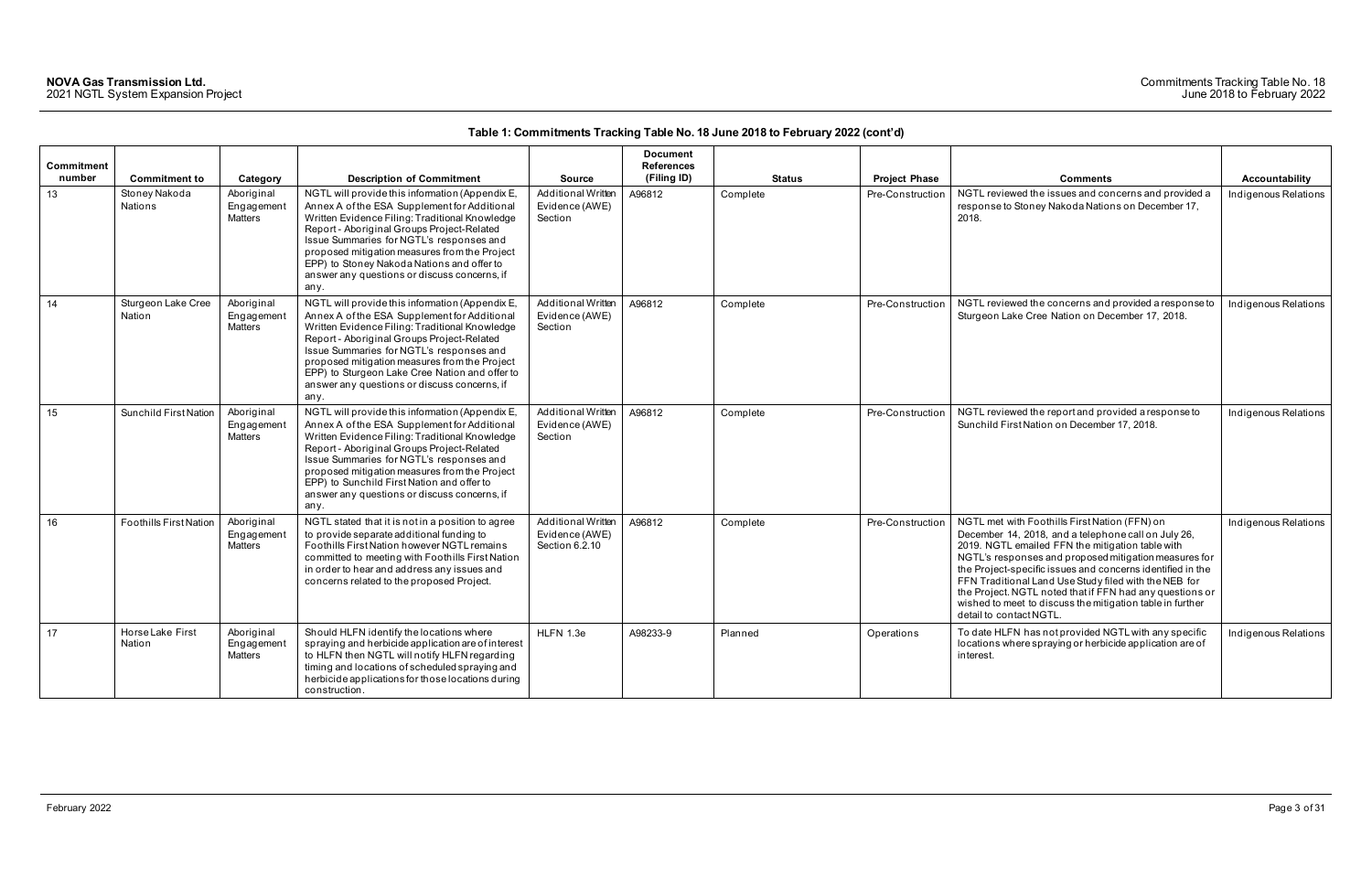### Commitments Tracking Table No. 18 June 2018 to February 2022

|                      |                                     |                                     |                                                                                                                                                                                                                                                                                                                                                                                                                                      |                                                                 | <b>Document</b>                                |               |                      |                                                                                                                                                                                                                                                                                                                                                                                                                                                                                                                            |                      |
|----------------------|-------------------------------------|-------------------------------------|--------------------------------------------------------------------------------------------------------------------------------------------------------------------------------------------------------------------------------------------------------------------------------------------------------------------------------------------------------------------------------------------------------------------------------------|-----------------------------------------------------------------|------------------------------------------------|---------------|----------------------|----------------------------------------------------------------------------------------------------------------------------------------------------------------------------------------------------------------------------------------------------------------------------------------------------------------------------------------------------------------------------------------------------------------------------------------------------------------------------------------------------------------------------|----------------------|
| Commitment<br>number | <b>Commitment to</b>                | Category                            | <b>Description of Commitment</b>                                                                                                                                                                                                                                                                                                                                                                                                     | <b>Source</b>                                                   | <b>References</b><br>(Filing ID)               | <b>Status</b> | <b>Project Phase</b> | <b>Comments</b>                                                                                                                                                                                                                                                                                                                                                                                                                                                                                                            | Accountability       |
| 18                   | Horse Lake First<br>Nation          | Aboriginal<br>Engagement<br>Matters | NGTL will be developing an Aboriginal<br>Construction Participation Program (ACPP) to<br>provide opportunities for potentially affected<br>Aboriginal groups to develop an understanding<br>of construction and environmental protection<br>activities through observation and discussion of<br>Project construction activities.                                                                                                     | HLFN 1.3 h) and<br>HLFN $1.4 f$ )                               | A98233-9                                       | Complete      | Construction         | NGTL contacted all potentially affected Aboriginal groups<br>regarding the ACPP on March 23, 2020, to determine<br>interest in participation and included a questionnaire to<br>gather additional information to inform the development<br>of the ACPP. Discussions related to the ACPP including<br>regarding the potential for participation in the program<br>has continued with potentially affected Aboriginal groups.<br>NGTL has developed the ACPP pursuant to Certificate<br>Condition 12 and Order Condition 10. | Indigenous Relations |
| 19                   | Samson Cree First<br>Nation         | Aboriginal<br>Engagement<br>Matters | In addition, NGTL will require the Prime<br>Contractors for the Project to provide site-<br>specific orientation where best practices and<br>community engagement expectations are<br>communicated to all personnel.                                                                                                                                                                                                                 | SCN 1.0 a) and<br>b)                                            | A98233-9                                       | Ongoing       | Construction         | Prime Contractor orientations are being provided for<br>workers on section 58 and section 52 activities.                                                                                                                                                                                                                                                                                                                                                                                                                   | Indigenous Relations |
| 20                   | Blood Tribe / DCN /<br>MNA R3 / PKN | Aboriginal<br>Engagement<br>Matters | Should traditional trails be identified through<br>ongoing engagement with potentially affected<br>Aboriginal groups, this information will be<br>considered in Project planning, including the<br>EPP and EAS, as appropriate.                                                                                                                                                                                                      | BT 1.44<br><b>DCN 21</b><br><b>MNA R3 45</b><br><b>PKN 1.44</b> | A98233-3<br>A98233-5<br>A98233-10<br>A98233-12 | Complete      | Pre-Construction     | No trails were identified through ongoing engagement<br>that required consideration as part of Project planning.                                                                                                                                                                                                                                                                                                                                                                                                           | Indigenous Relations |
| 21                   | Duncan's First<br>Nation            | Aboriginal<br>Engagement<br>Matters | The findings of Duncan's First Nation's final TK<br>report will be reviewed in the context of the ESA<br>and considered for incorporation into Project<br>planning, as appropriate. NGTL will also provide<br>responses and proposed mitigation measures<br>from the Project EPP in response to their final<br>TK study and will offer to meet with Duncan's<br>First Nation to answer any questions or discuss<br>concerns, if any. | Attachment BT<br>$1.41 - 1$                                     | A98233-3                                       | Complete      | Pre-Construction     | NGTL reviewed the report and provided a response to<br>Duncan's First Nation on June 19, 2019.                                                                                                                                                                                                                                                                                                                                                                                                                             | Indigenous Relations |
| 22                   | Kelly Lake Cree<br>Nation           | Aboriginal<br>Engagement<br>Matters | The findings of Kelly Lake Cree Nation's TK<br>study will be reviewed in the context of the ESA<br>and considered for incorporation into Project<br>planning, as appropriate. NGTL will also provide<br>responses and proposed mitigation measures<br>from the Project EPP in response to their final<br>TK study and will offer to meet with Kelly Lake<br>Cree Nation to answer any questions or discuss<br>concerns, if any.      | Attachment BT<br>$1.41 - 1$                                     | A98233-3                                       | Complete      | Pre-Construction     | NGTL reviewed the report and provided a response to<br>Kelly Lake Cree Nation on April 16, 2019.                                                                                                                                                                                                                                                                                                                                                                                                                           | Indigenous Relations |
| 23                   | Stoney Nakoda<br>Nations            | Aboriginal<br>Engagement<br>Matters | The findings of Stoney Nakoda Nation's interim<br>TK report will be reviewed in the context of the<br>ESA and considered for incorporation into<br>Project planning, as appropriate. NGTL will also<br>provide responses and proposed mitigation<br>measures from the Project EPP in response to<br>their final TK study and will offer to meet with<br>Stoney Nakoda Nation to answer any questions<br>or discuss concerns, if any. | Attachment BT<br>$1.41 - 1$                                     | A98233-3                                       | Complete      | Pre-Construction     | NGTL reviewed the report and provided responses to<br>Stoney Nakoda Nations on April 9, 2019.                                                                                                                                                                                                                                                                                                                                                                                                                              | Indigenous Relations |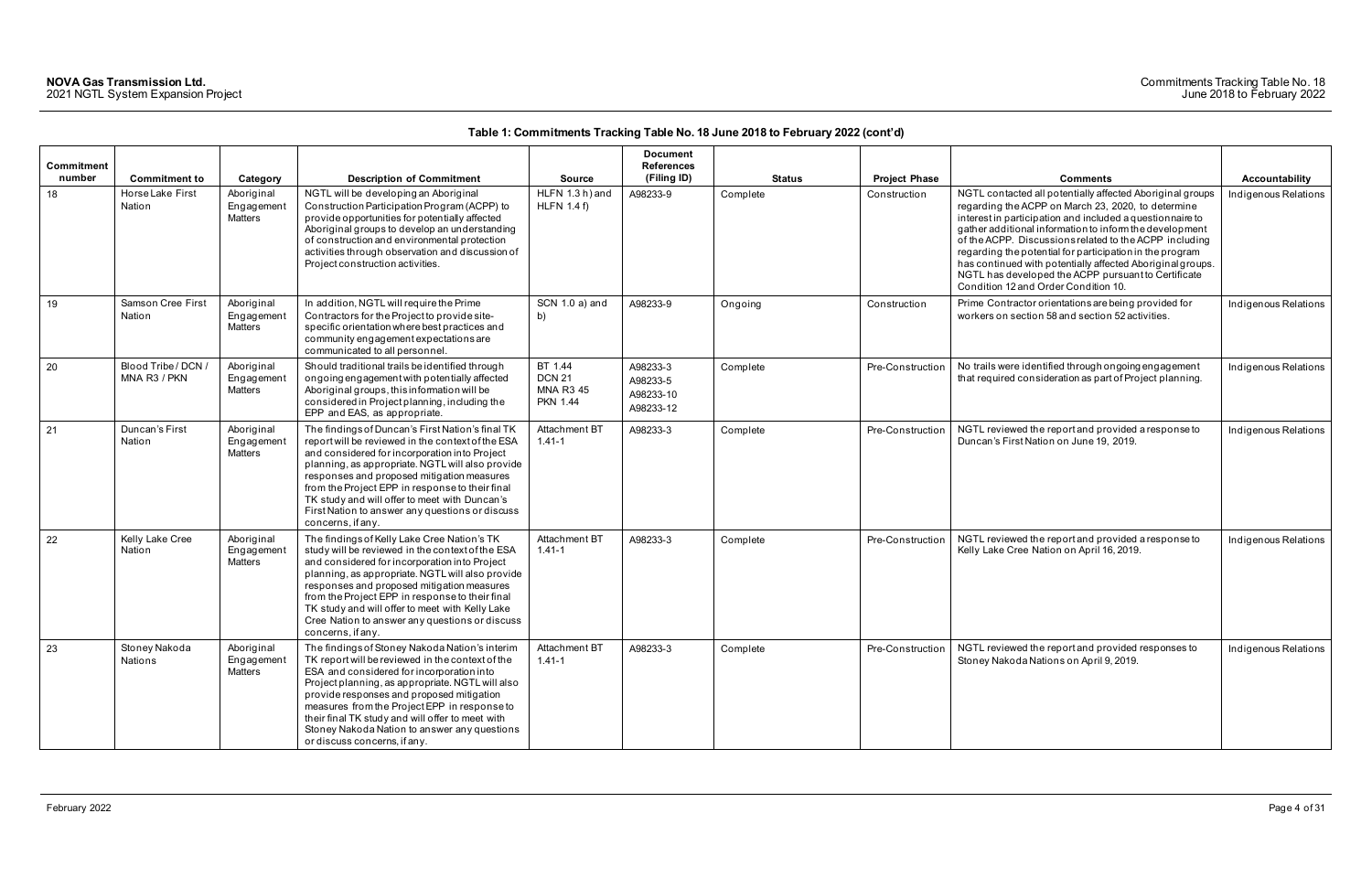| Commitment<br>number | <b>Commitment to</b> | Category                            | <b>Description of Commitment</b>                                                                                                                                                                                                                                                                                                                                                                     | <b>Source</b>                                               | <b>Document</b><br><b>References</b><br>(Filing ID) | <b>Status</b> | <b>Project Phase</b>               | <b>Comments</b>                                                                                                                                                                                                                                                                                                                                                                                                                                                                                                                                                                                                                                                                                                                                                       | <b>Accountability</b> |
|----------------------|----------------------|-------------------------------------|------------------------------------------------------------------------------------------------------------------------------------------------------------------------------------------------------------------------------------------------------------------------------------------------------------------------------------------------------------------------------------------------------|-------------------------------------------------------------|-----------------------------------------------------|---------------|------------------------------------|-----------------------------------------------------------------------------------------------------------------------------------------------------------------------------------------------------------------------------------------------------------------------------------------------------------------------------------------------------------------------------------------------------------------------------------------------------------------------------------------------------------------------------------------------------------------------------------------------------------------------------------------------------------------------------------------------------------------------------------------------------------------------|-----------------------|
| 24                   | <b>ANSN</b>          | Aboriginal<br>Engagement<br>Matters | NGTL will provide Aboriginal groups with<br>updated schedules and mapping prior to the<br>start of construction to avoid potential conflicts<br>between construction crews and traditional<br>users.                                                                                                                                                                                                 | HLFN 1.1d<br>ANSN 2.1 h)<br>$HLFN$ 2.3 c)<br>Reply Evidence | A98233-9<br>A98655-2<br>A98655-4<br>C00043-1        | Complete      | Pre-Construction                   | On November 9, 2020, NGTL provided Order Condition<br>16 Construction schedules for Section 58 activities<br>(submitted to the CER on November 6, 2020 [C09392-1])<br>to all potentially affected Aboriginal groups, as well as a<br>high-level construction commencement timing update<br>and a link to the Project website for further information<br>and updates. On January 14, 2021, NGTL provided<br>Certificate Condition 18 Construction Schedules for<br>section 52 construction (submitted to the CER on<br>January 11, 2021 [C10858-1]) to all potentially affected<br>Aboriginal groups. NGTL also included the Project fact<br>sheet and associated Project maps as well as links to<br>detailed maps of the Project sections on the Project<br>website. | Indigenous Relations  |
| 25                   | <b>HLFN</b>          | Aboriginal<br>Engagement<br>Matters | Should cultural and/or ceremonial sites be<br>identified through ongoing engagement with<br>HLFN, this information will be considered in<br>Project planning, including the EPP and EAS, as<br>appropriate.                                                                                                                                                                                          | $HLFN$ 2.1 e)                                               | A98655-4                                            | Complete      | Pre-Construction                   | HLFN has not provided NGTL with any specific locations<br>of cultural and/or ceremonial sites.                                                                                                                                                                                                                                                                                                                                                                                                                                                                                                                                                                                                                                                                        | Indigenous Relations  |
| 26                   | <b>ANSN</b>          | Aboriginal<br>Engagement<br>Matters | NGTL will consider relevant input provided by<br>Aboriginal groups during ongoing engagement<br>for the Project throughout the finalization of the<br>CHROMP for the Project.                                                                                                                                                                                                                        | ANSN 2.2 a)                                                 | A98655-2                                            | Complete      | Pre-Construction                   | NGTL provided all potentially affected Aboriginal groups<br>notice that NGTL filed a Revised Caribou Habitat<br>Restoration and Offset Measures Plan (CHROMP), which<br>included relevant feedback provided by Aboriginal<br>groups, with the CER, pursuant to Condition 6 of the<br>Certificate on November 12, 2020. The notice contained<br>a link to the revised CHROMP and Filing ID (C09519-1).                                                                                                                                                                                                                                                                                                                                                                 | Indigenous Relations  |
| 27                   | <b>ANSN</b>          | Aboriginal<br>Engagement<br>Matters | NGTL does not have specific coordinated<br>agreements with third parties for scheduling<br>maintenance or clearing activities in the Little<br>Smoky Caribou Range; however, with respect to<br>Project construction, if known, NGTL will work<br>with third parties conducting activities within<br>similar timeframes to coordinate activities in<br>order to minimize disturbance within an area. | ANSN 2.2 e)                                                 | A98655-2                                            | Ongoing       | Pre-Construction<br>/ Construction | NGTL completed the majority of clearing within the Little<br>Smoky Caribou Range prior to the beginning of the RAP<br>(i.e., NGTL stopped work within the Range on<br>February 14, 2021). NGTL confirmed that work in the<br>Little Smoky Caribou Range cannot be completed prior to<br>the RAP and submitted the balance of information in<br>support of Condition 23 approval on January 13, 2022<br>(C17194).                                                                                                                                                                                                                                                                                                                                                      | Environment           |
| 28                   | <b>ANSN</b>          | Aboriginal<br>Engagement<br>Matters | Following the receipt of the results of ANSN's TK<br>study, NGTL will also offer to meet and discuss<br>with ANSN the proposed measures to avoid,<br>mitigate or otherwise manage potential effects of<br>the Project and to address or respond to<br>questions or identified concerns.                                                                                                              | ANSN 2.4 a)                                                 | A98655-2                                            | Complete      | Pre-Construction                   | NGTL reviewed the report and provided a response to<br>Alexis Nakota Sioux Nation on June 19, 2019.                                                                                                                                                                                                                                                                                                                                                                                                                                                                                                                                                                                                                                                                   | Indigenous Relations  |
| 29                   | <b>OCFN</b>          | Aboriginal<br>Engagement<br>Matters | Upon receipt, the findings of OCFN's TK study<br>will be considered in Project planning, including<br>the EPP and Environmental Alignment Sheets<br>(EAS) filed prior to construction.                                                                                                                                                                                                               | OCFN 2.4 r)                                                 | A98655-5                                            | Complete      | Pre-Construction                   | Inherent and Treaty Rights Assessment Report received<br>by NEB on April 18, 2019. NGTL reviewed the report and<br>provided a response to O'Chiese First Nation on<br>July 22, 2019.<br>NGTL received the final report on April 2, 2020. NGTL<br>reviewed the final report and provided a response to<br>O'Chiese First Nation on July 30, 2020.                                                                                                                                                                                                                                                                                                                                                                                                                      | Indigenous Relations  |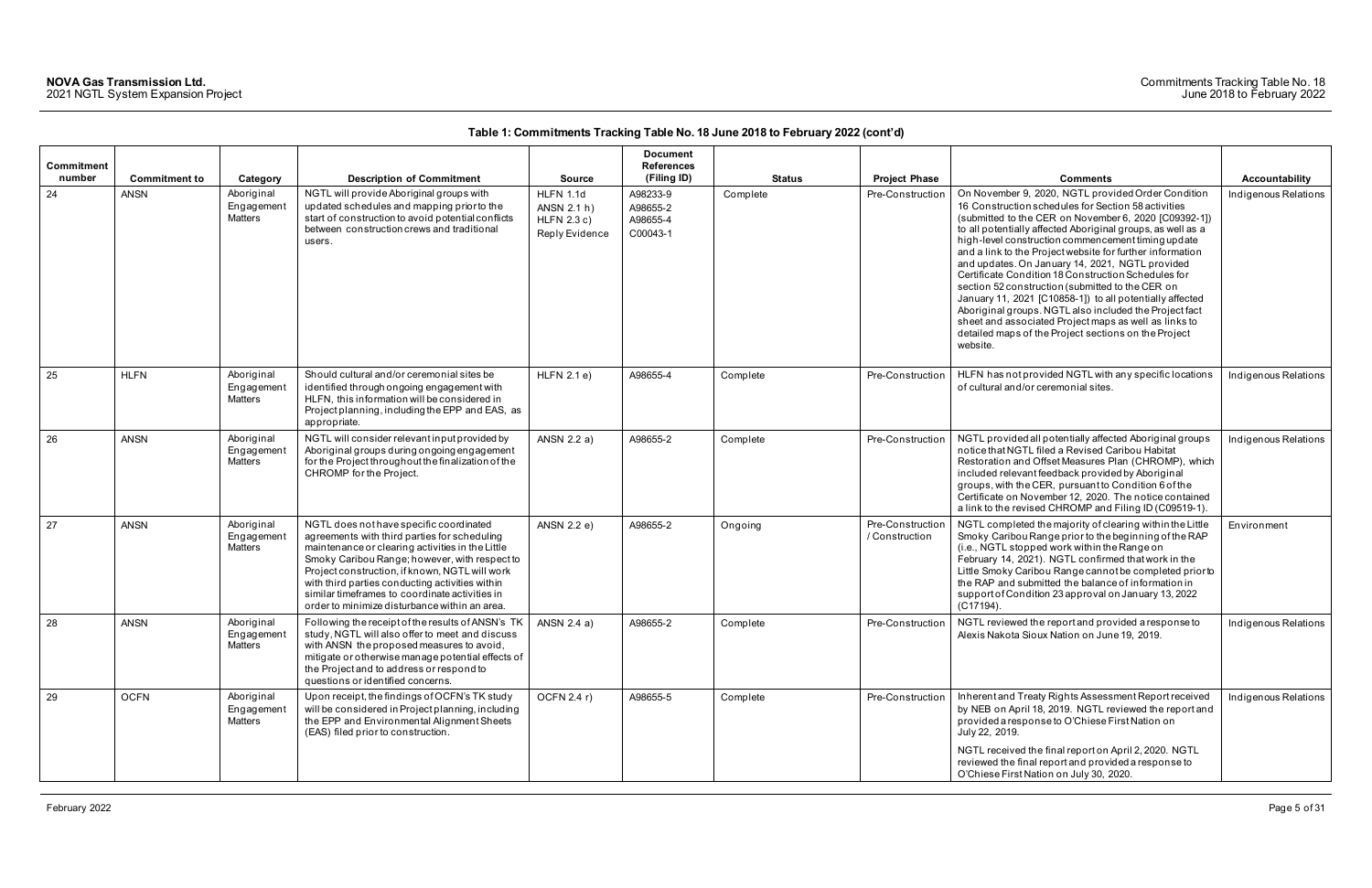### Commitments Tracking Table No. 18 June 2018 to February 2022

|                             |                      |                                            |                                                                                                                                                                                                                                                                                                                                                                                                                           |                | <b>Document</b>                  |               |                      |                                                                                                                                                                                                                                                                                                                                                                                                                                                                                                                                                                                                                                                                                                                                                                                                                                                                                                                                                                                                                                                                                                                                                                                                                 |                      |
|-----------------------------|----------------------|--------------------------------------------|---------------------------------------------------------------------------------------------------------------------------------------------------------------------------------------------------------------------------------------------------------------------------------------------------------------------------------------------------------------------------------------------------------------------------|----------------|----------------------------------|---------------|----------------------|-----------------------------------------------------------------------------------------------------------------------------------------------------------------------------------------------------------------------------------------------------------------------------------------------------------------------------------------------------------------------------------------------------------------------------------------------------------------------------------------------------------------------------------------------------------------------------------------------------------------------------------------------------------------------------------------------------------------------------------------------------------------------------------------------------------------------------------------------------------------------------------------------------------------------------------------------------------------------------------------------------------------------------------------------------------------------------------------------------------------------------------------------------------------------------------------------------------------|----------------------|
| <b>Commitment</b><br>number | <b>Commitment to</b> | Category                                   | <b>Description of Commitment</b>                                                                                                                                                                                                                                                                                                                                                                                          | <b>Source</b>  | <b>References</b><br>(Filing ID) | <b>Status</b> | <b>Project Phase</b> | <b>Comments</b>                                                                                                                                                                                                                                                                                                                                                                                                                                                                                                                                                                                                                                                                                                                                                                                                                                                                                                                                                                                                                                                                                                                                                                                                 | Accountability       |
| 30                          | SNN                  | Aboriginal<br>Engagement<br><b>Matters</b> | NGTL will consider inputs shared by SNN during<br>ongoing engagement, if and when they are<br>provided. Also, NGTL is willing to meet with<br>SNN, at SNN's earliest convenience, to gain an<br>understanding of what SNN's specific interests<br>are regarding participation in the emergency<br>response measures regarding the DMRCP.                                                                                  | SNN 2.5 d)     | A98655-6                         | Ongoing       | Pre-Construction     | On February 3, 2020 NGTL offered to provide SNN with a<br>presentation, meeting and/or further information on<br>NGTL's Emergency Management and/or Pipeline Safety<br>as it pertains to the NGTL System and more directly the<br>Project. NGTL noted that if SNN is interested in learning<br>more about NGTL's Emergency Management and<br>Pipeline Safety to contact NGTL directly. NGTL followed<br>up on this offer on June 15, 2020 and August 12, 2020.<br>NGTL had discussions with SNN through the Public<br>Awareness Program in June 2021 about potential<br>participation in an emergency response exercise. NGTL<br>also met with SNN as part of engagement on another<br>NGTL project to continue to discuss emergency response<br>related matters. During a meeting on September 28,<br>2021, NGTL and SNN agreed to jointly develop a<br>documented summary in conjunction with SNN<br>technicians, on actions to take in the event of an<br>emergency associated with an NGTL pipeline.<br>Discussions with SNN are ongoing and will continue<br>through TC Energy's Regional Engagement Leads.<br>NGTL also remains available to discuss matters at a<br>Project-level with SNN if requested. | Indigenous Relations |
| 31                          | All groups           | Aboriginal<br>Engagemen<br><b>Matters</b>  | NGTL confirms that available TK is considered<br>and incorporated into NGTL's orientation<br>materials i.e., cultural awareness training, as<br>appropriate. NGTL is willing to provide a copy of<br>the orientation materials, upon request from a<br>potentially affected Aboriginal group, and any<br>feedback received by NGTL prior to construction<br>will be considered in the finalization of the<br>orientation. | Reply Evidence | C00043-1                         | Complete      | Pre-Construction     | GML55 has requested and NGTL agreed to provide<br>GML55 a copy of the cultural awareness training once it<br>is compiled.<br>On January 6, 2021, NGTL emailed GML55 a copy of<br>NGTL's Draft Indigenous Awareness portion of<br>orientation materials for the Project for GML55's<br>information and review as per GML55's previous request.<br>No feedback has been received to date.<br>On February 3, 2021, NGTL emailed KLFN a copy of the<br>Indigenous Awareness portion of NGTL's Cultural<br>Awareness Training for the Project as per KLFN's<br>request during a meeting between NGTL and KLFN on<br>November 19, 2020. KLFN confirmed receipt of the email<br>on February 12, 2021.                                                                                                                                                                                                                                                                                                                                                                                                                                                                                                                  | Indigenous Relations |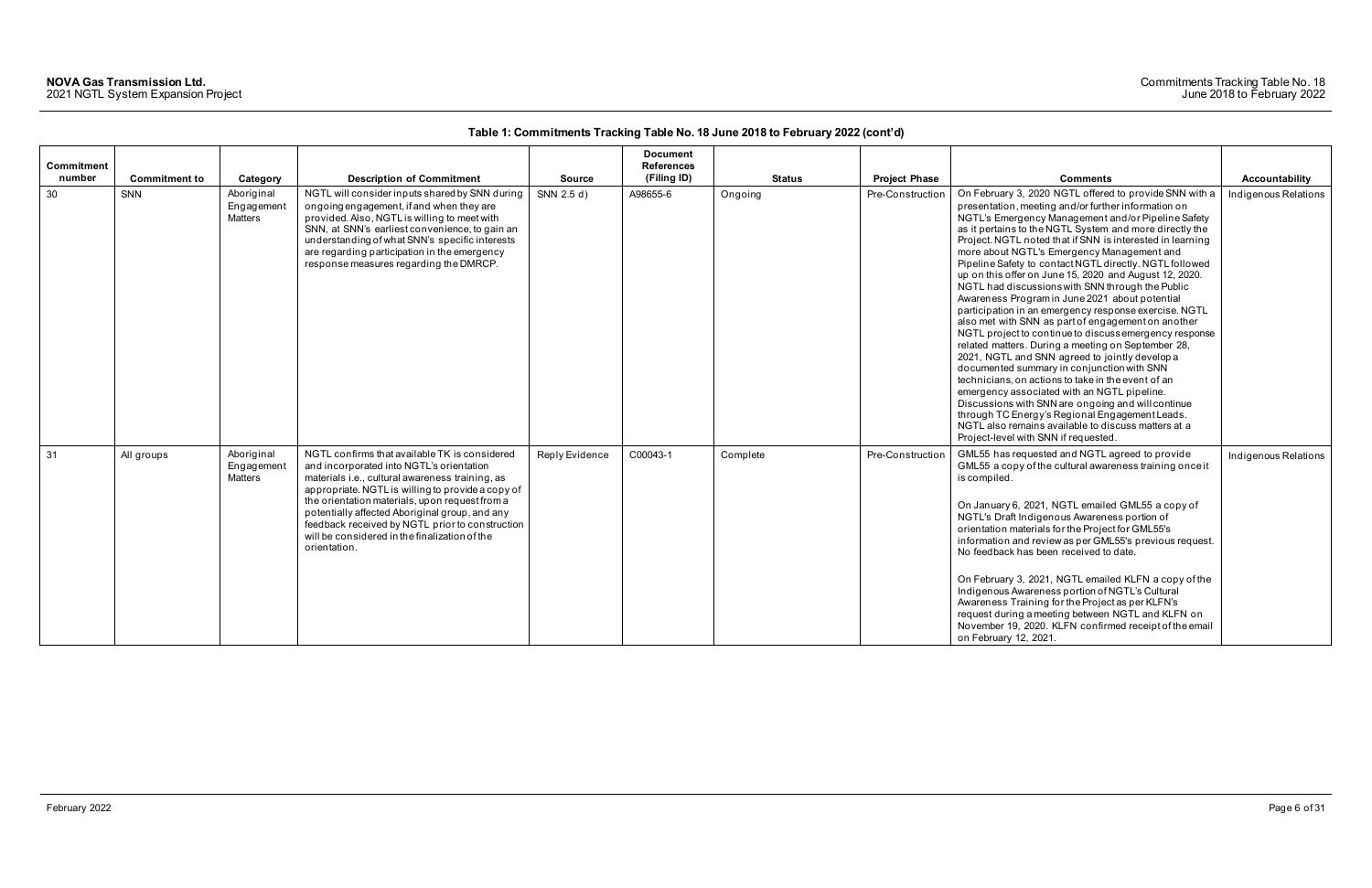| Commitment |                              |                                     |                                                                                                                                                                                                                                                                                                                                                                                                                                                                          |                | <b>Document</b><br><b>References</b> |               |                                       |                                                                                                                                                                                                                                                                                                                                                                                                                                                                                                                                                                                                                                                                                                                                                                                                                                                                                                                                                                                                                                                                                                                                         |                      |
|------------|------------------------------|-------------------------------------|--------------------------------------------------------------------------------------------------------------------------------------------------------------------------------------------------------------------------------------------------------------------------------------------------------------------------------------------------------------------------------------------------------------------------------------------------------------------------|----------------|--------------------------------------|---------------|---------------------------------------|-----------------------------------------------------------------------------------------------------------------------------------------------------------------------------------------------------------------------------------------------------------------------------------------------------------------------------------------------------------------------------------------------------------------------------------------------------------------------------------------------------------------------------------------------------------------------------------------------------------------------------------------------------------------------------------------------------------------------------------------------------------------------------------------------------------------------------------------------------------------------------------------------------------------------------------------------------------------------------------------------------------------------------------------------------------------------------------------------------------------------------------------|----------------------|
| number     | <b>Commitment to</b>         | Category                            | <b>Description of Commitment</b>                                                                                                                                                                                                                                                                                                                                                                                                                                         | <b>Source</b>  | (Filing ID)                          | <b>Status</b> | <b>Project Phase</b>                  | <b>Comments</b>                                                                                                                                                                                                                                                                                                                                                                                                                                                                                                                                                                                                                                                                                                                                                                                                                                                                                                                                                                                                                                                                                                                         | Accountability       |
| 32         | All groups                   | Aboriginal<br>Engagement<br>Matters | NGTL is willing to meet with any Aboriginal<br>group expressing an interest in the Project-<br>specific ERP once it is created, upon request.                                                                                                                                                                                                                                                                                                                            | Reply Evidence | C00043-1                             | Complete      | Pre-Construction                      | NGTL provided all potentially affected Aboriginal groups<br>a redacted copy of the ERPs for the Elmworth section,<br>Karr section, Valhalla section, Beiseker Compressor unit<br>addition, Didsbury Compressor unit addition and Nordegg<br>Compressor unit addition on August 13, 2020. On<br>September 10, 2020, NGTL provided all potentially<br>affected Aboriginal groups copies of the template ERPs<br>for the outstanding pipeline sections. NGTL provided<br>additional Project component ERPs in November and<br>December 2020 and January 2021 as conditioned within,<br>and filed pursuant to Order Condition 4 - Emergency<br>Response Plans. NGTL's subsequent ERP-related<br>discussions with potentially affected Aboriginal groups is<br>detailed, where applicable, in NGTL's Order Condition 11<br>filing (C09392-1) which potentially affected Aboriginal<br>groups were notified of and provided the link to on<br>November 9, 2020, and will be detailed going forward<br>within NGTL's engagement update to be filed pursuant to<br>Certificate Condition 14 and Order Condition 11 as<br>applicable (C09434-1). | Indigenous Relations |
| 33         | Samson Cree<br>Nation        | Aboriginal<br>Engagement<br>Matters | NGTL committed to providing SCN information<br>regarding NGTL's approach to GHG emissions<br>as well as providing a copy of the CHROMP<br>when it is made available from the Project team.                                                                                                                                                                                                                                                                               | Reply Evidence | C00043-1                             | Ongoing       | Pre-Construction<br>Post-construction | As stated in NGTL's Final Argument, NGTL's assessment<br>of Project-related GHG emissions can be found in section<br>14 of the ESA, which was provided to SCN in June 2018.<br>NGTL provided Samson Cree Nation a draft of the<br>revised CHROMP for feedback on August 13, 2020, and<br>a link to the revised CHROMP submitted to the CER on<br>November 12, 2020, (C09519-1). NGTL will also provide<br>SCN with NGTL's Quantification of Construction-related<br>Greenhouse Gas (GHG) Emissions filing pursuant to<br>Certificate Condition 26 upon filing with the CER.                                                                                                                                                                                                                                                                                                                                                                                                                                                                                                                                                             | Indigenous Relations |
| 34         | All groups                   | Aboriginal<br>Engagement<br>Matters | NGTL continues to work with Aboriginal groups<br>to identify employment opportunities during the<br>pre-construction, construction, and post-<br>construction phases of the Project, and any<br>associated training requirements. NGTL will<br>prepare an Aboriginal and local participation plan<br>for the Project. This plan will include the<br>processes used to make contracting and<br>employment opportunities available to Aboriginal<br>and local contractors. | Reply Evidence | C00043-1                             | Complete      | Pre-Construction                      | On September 22, 2020, NGTL filed its Appendix I,<br>Condition 13 and Appendix III, Condition 12-<br>Employment, Contracting, and Procurement Plan Update<br>with the CER. NGTL provided a link to the plan to all<br>potentially affected Aboriginal groups on<br>September 23, 2020.                                                                                                                                                                                                                                                                                                                                                                                                                                                                                                                                                                                                                                                                                                                                                                                                                                                  | Indigenous Relations |
| 35         | Sturgeon Lake Cree<br>Nation | Aboriginal<br>Engagement<br>Matters | NGTL will work with the registered trap line<br>owner to determine mitigation and will continue<br>engagement with the Sturgeon Lake Cree Nation<br>on measures to address this site.                                                                                                                                                                                                                                                                                    | Reply Evidence | C00043-1                             | Complete      | Pre-Construction                      | NGTL has been in discussion with the trap line owner<br>and Sturgeon Lake Cree Nation since July 2019. In<br>November 2019 NGTL confirmed that the distance from<br>the edge of the Project ROW and TWS to the edge of the<br>identified trapper's cabin is more than SLCN's requested<br>100 m.                                                                                                                                                                                                                                                                                                                                                                                                                                                                                                                                                                                                                                                                                                                                                                                                                                        | Indigenous Relations |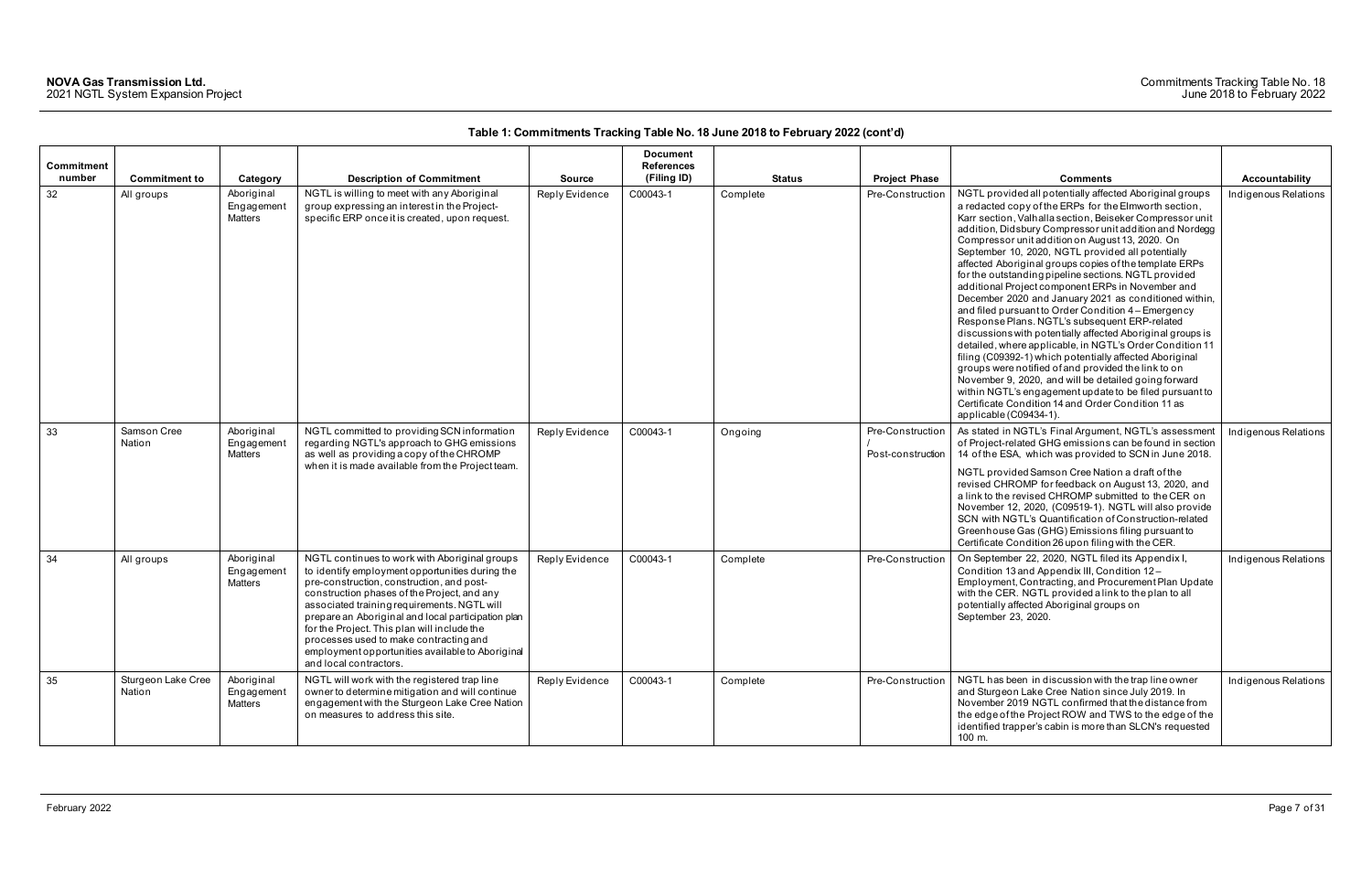### Commitments Tracking Table No. 18 June 2018 to February 2022

| Commitment<br>number | <b>Commitment to</b>                              | Category                                  | <b>Description of Commitment</b>                                                                                                                                                                                | <b>Source</b>   | <b>Document</b><br><b>References</b><br>(Filing ID) | <b>Status</b> | <b>Project Phase</b> | <b>Comments</b>                                                                                                                                                                                                                     | <b>Accountability</b> |
|----------------------|---------------------------------------------------|-------------------------------------------|-----------------------------------------------------------------------------------------------------------------------------------------------------------------------------------------------------------------|-----------------|-----------------------------------------------------|---------------|----------------------|-------------------------------------------------------------------------------------------------------------------------------------------------------------------------------------------------------------------------------------|-----------------------|
| 36                   | Driftpile Cree Nation                             | Aboriginal<br>Engagement<br>Matters       | NGTL will provide a proposed response and<br>mitigations to Driftpile Cree Nation's TK Report.                                                                                                                  | Reply Evidence  | C00043-1                                            | Complete      | Pre-Construction     | NGTL reviewed the final report and provided a response<br>to Driftpile Cree Nation on January 9, 2020.                                                                                                                              | Indigenous Relations  |
| 37                   | Duncan's First<br>Nation                          | Aboriginal<br>Engagemen<br><b>Matters</b> | NGTL will provide a proposed response and<br>mitigations to Duncan's First Nation's TK Report                                                                                                                   | Reply Evidence  | C00043-1                                            | Complete      | Pre-Construction     | NGTL reviewed the final report and provided a response<br>to Duncan's First Nation on June 19, 2019.                                                                                                                                | Indigenous Relations  |
| 38                   | Ermineskin Cree<br>Nation                         | Aboriginal<br>Engagemen<br>Matters        | NGTL noted it would provide ECN NGTL's<br>proposed responses and mitigation in response<br>to ECN's final TK Report for ECN's review and<br>consideration.                                                      | Reply Evidence  | C00043-1                                            | Complete      | Pre-Construction     | On June 30, 2020, NGTL emailed ECN NGTL's<br>responses and proposed mitigation from the Project EPP<br>in response to the concerns raised in ECN's TK Report.<br>NGTL requested ECN follow up with NGTL regarding any<br>questions. | Indigenous Relations  |
| 39                   | Samson Cree<br>Nation                             | Aboriginal<br>Engagemen<br>Matters        | NGTL will provide a proposed response and<br>mitigations to Samson Cree Nation's TK Report.                                                                                                                     | Reply Evidence  | C00043-1                                            | Complete      | Pre-Construction     | NGTL reviewed the final report and provided a response<br>to Samson Cree Nation on January 6, 2020.                                                                                                                                 | Indigenous Relations  |
| 40                   | Sturgeon Lake Cree<br>Nation                      | Aboriginal<br>Engagemen<br>Matters        | NGTL will provide a proposed response and<br>mitigations to Sturgeon Lake Cree Nation's TK<br>Report.                                                                                                           | Reply Evidence  | C00043-1                                            | Complete      | Pre-Construction     | NGTL reviewed the report and provided a response to<br>Sturgeon Lake Cree Nation on June 19, 2019.                                                                                                                                  | Indigenous Relations  |
| 41                   | Tsuu T'ina Nation                                 | Aboriginal<br>Engagemen<br><b>Matters</b> | NGTL will provide a proposed response and<br>mitigations to Tsuu T'ina Nation's TK Report.                                                                                                                      | Reply Evidence  | C00043-1                                            | Complete      | Pre-Construction     | NGTL reviewed the final report and provided a response<br>to Tsuu T'ina Nation on June 19, 2019.                                                                                                                                    | Indigenous Relations  |
| 42                   | Whitefish Lake First<br>Nation #128<br>(Goodfish) | Aboriginal<br>Engagemen<br>Matters        | NGTL will provide a proposed response and<br>mitigations to Whitefish Lake First Nation #128<br>(Goodfish)'s TK Report.                                                                                         | Reply Evidence  | C00043-1                                            | Complete      | Pre-Construction     | NGTL reviewed the report and provided a response to<br>Whitefish Lake First Nation #128 (Goodfish) on June 19,<br>2019.                                                                                                             | Indigenous Relations  |
| 43                   | <b>Blood Tribe</b>                                | Aboriginal<br>Engagemen<br>Matters        | NGTL will implement a notification process to<br>those Aboriginal groups interested in the<br>implementation of wildlife species of concern<br>contingency plans and where feasible include<br>community input. | <b>NEB 3.14</b> | A99941-1                                            | Planned       | Construction         |                                                                                                                                                                                                                                     | Indigenous Relations  |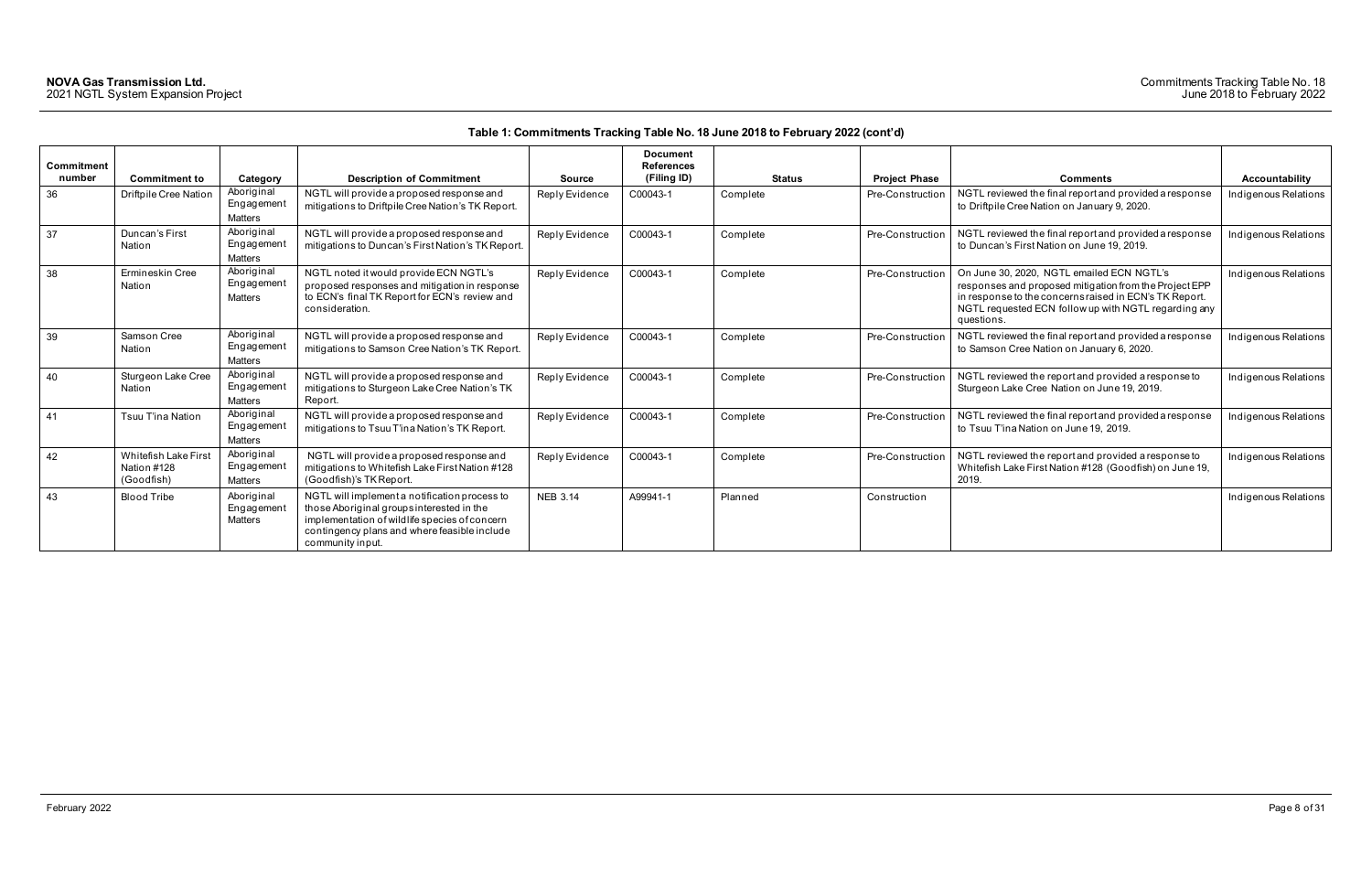### <span id="page-9-0"></span>Commitments Tracking Table No. 18 June 2018 to February 2022

February 2022 Page 9 of 31

| <b>Commitment</b><br>number | <b>Commitment to</b> | Category                                   | <b>Description of Commitment</b>                                                                                                                                                                                                                                                                                                                                      | <b>Source</b>   | <b>Document</b><br><b>References</b><br>(Filing ID) | <b>Status</b> | <b>Project Phase</b> | <b>Comments</b>                                                                                                                                                                                                                                                                                                                                                                                                                                                                                                                                                                                                                                                                                                                                                                                                                                                                                                                                                                                                                                                                                                            | Accountability       |
|-----------------------------|----------------------|--------------------------------------------|-----------------------------------------------------------------------------------------------------------------------------------------------------------------------------------------------------------------------------------------------------------------------------------------------------------------------------------------------------------------------|-----------------|-----------------------------------------------------|---------------|----------------------|----------------------------------------------------------------------------------------------------------------------------------------------------------------------------------------------------------------------------------------------------------------------------------------------------------------------------------------------------------------------------------------------------------------------------------------------------------------------------------------------------------------------------------------------------------------------------------------------------------------------------------------------------------------------------------------------------------------------------------------------------------------------------------------------------------------------------------------------------------------------------------------------------------------------------------------------------------------------------------------------------------------------------------------------------------------------------------------------------------------------------|----------------------|
| 44                          | All groups           | Aboriginal<br>Engagement<br><b>Matters</b> | NGTL is committed to supporting local Aboriginal<br>groups by providing contracting and employment<br>opportunities to qualified Aboriginal and local<br>businesses and individuals.                                                                                                                                                                                  | <b>NEB 3.14</b> | A99941-1                                            | Ongoing       | Construction         | NGTL continues to gather information from Aboriginal<br>groups on businesses, capacity and partnerships. On<br>September 22, 2020, NGTL filed its Appendix I, Condition<br>13 and Appendix III, Condition 12 - Employment,<br>Contracting, and Procurement Plan Update with the CER.<br>NGTL provided a link to the plan to all potentially affected<br>Aboriginal groups on September 23, 2020. On August 19,<br>2021, NGTL filed Prime Contractors' Aboriginal<br>Participation Plans in accordance with Certificate<br>Condition 13 and Order Condition 12 Employment,<br>Contracting and Procurement Plan and the CER's Ruling<br>No. 2 – Condition Compliance (Filing ID: C14550-1).<br>NGTL provided a link to the plans to all potentially<br>affected Aboriginal groups on August 20, 2021.<br>Additionally, NGTL notified all potentially affected<br>Aboriginal groups on September 29, 2021, that on<br>September 24, 2021, NGTL filed updated copies of its<br>Prime Contractor's Aboriginal Participation Plans for the<br>Project <sup>1</sup> per direction received from the CER on<br>September 16, 2021. | Indigenous Relations |
| 45                          | All groups           | Aboriginal<br>Engagement<br>Matters        | NGTL has committed to consider all information<br>gathered through ongoing engagement (e.g., TK<br>studies and concerns and recommendations), in<br>the context of the ESA, in the EPPs and EAS<br>filed prior to construction, as appropriate, and<br>will continue to address questions and concerns<br>through its ongoing engagement efforts should<br>any arise. | <b>NEB 3.14</b> | A99941-1                                            | Ongoing       | Pre-Construction     | An update on engagement related discussions with<br>potentially affected Aboriginal groups for the period of<br>April 17 to October 11, 2021 is detailed within NGTL's<br>Report on Engagement with Indigenous Peoples Report<br>No. 3, filed pursuant to Certificate Condition 14 and Order<br>Condition 11 (Filing ID: C15989-1). Filings pursuant to<br>Certificate Condition 14 and Order Condition 11 will<br>continue to be filed with the CER as required by the<br>timing stipulated within conditions. The updated EPP filed<br>November 9, 2020 for Certificate Condition 5 included, in<br>Table 1, additional site-specific measures for TK sites<br>identified and shared with NGTL by potentially affected<br>Aboriginal groups during engagement where required.                                                                                                                                                                                                                                                                                                                                            | Indigenous Relations |

<sup>&</sup>lt;sup>1</sup> CER Filing ID: C15091.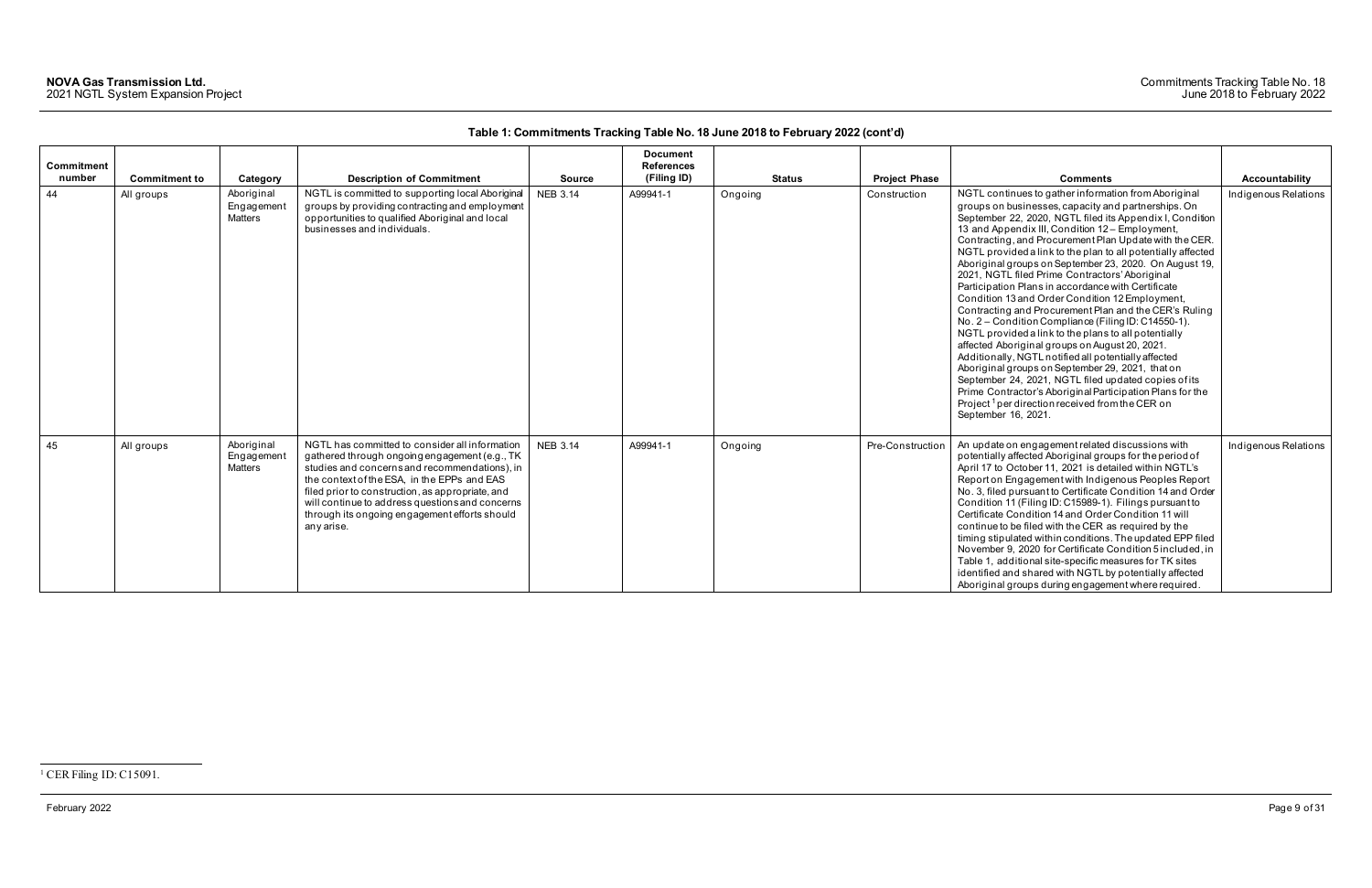| <b>Commitment</b> |                      |                                     |                                                                                                                                                                                                                                                                                                                    |                                             | <b>Document</b><br><b>References</b> |               |                                   |                                                                                                                                                                                                                                                                                                                                                                                                                                                                                                                                                                                                                                                                                                                                                                                                                                                                                                                                                                                                                                                                                                                                                                                                                                                                                                               |                      |
|-------------------|----------------------|-------------------------------------|--------------------------------------------------------------------------------------------------------------------------------------------------------------------------------------------------------------------------------------------------------------------------------------------------------------------|---------------------------------------------|--------------------------------------|---------------|-----------------------------------|---------------------------------------------------------------------------------------------------------------------------------------------------------------------------------------------------------------------------------------------------------------------------------------------------------------------------------------------------------------------------------------------------------------------------------------------------------------------------------------------------------------------------------------------------------------------------------------------------------------------------------------------------------------------------------------------------------------------------------------------------------------------------------------------------------------------------------------------------------------------------------------------------------------------------------------------------------------------------------------------------------------------------------------------------------------------------------------------------------------------------------------------------------------------------------------------------------------------------------------------------------------------------------------------------------------|----------------------|
| number            | <b>Commitment to</b> | Category                            | <b>Description of Commitment</b>                                                                                                                                                                                                                                                                                   | <b>Source</b>                               | (Filing ID)                          | <b>Status</b> | <b>Project Phase</b>              | <b>Comments</b>                                                                                                                                                                                                                                                                                                                                                                                                                                                                                                                                                                                                                                                                                                                                                                                                                                                                                                                                                                                                                                                                                                                                                                                                                                                                                               | Accountability       |
| 46                | <b>Blood Tribe</b>   | Aboriginal<br>Engagement<br>Matters | NGTL is willing to meet with BT, upon request, to<br>discuss water withdrawal and for BT to identify<br>any locations or water sources of specific<br>interest or concern to BT. Information shared by<br>BT will be considered when finalizing water<br>source locations and mitigations for water<br>withdrawal. | <b>NEB 3.14</b>                             | A99941-1                             | Ongoing       | Pre-Construction                  | On August 16, 2019 NGTL provided all potentially<br>affected Aboriginal groups, including BT, information and<br>maps outlining the proposed water source locations and<br>noted that additional water sources may be added as the<br>Project continues construction planning NGTL noted that<br>if the communities have any questions, concerns or<br>feedback related to the proposed water source locations<br>to contact NGTL directly. On November 10, 2020, NGTL<br>notified all potentially affected Aboriginal groups of its<br>Finalized Watercourse Crossing Inventory filing pursuant<br>to Certificate Condition 20. NGTL has continued to notify<br>all potentially affected Aboriginal groups of related filings<br>including notice provided on May 20, 2021 of NGTL's<br>request to the CER for review related to project water<br>withdrawal locations filed May 18, 2021 and subsequent<br>CER response issued on June 15, 2021 (Filing ID:<br>C13550-1) as well as notice of hydrostatic testing plan<br>filings which contained water source mapping filed with<br>the CER on August 27, September 17, 2021, and<br>January 14, and February 7, 2022 (Filing IDs: C14631-1,<br>C14941-1, and C17204-1, and C17614-1 respectively).<br>NGTL has not received any feedback from BT to date. | Indigenous Relations |
| 47                | All groups           | Aboriginal<br>Engagement<br>Matters | NGTL will provide the opportunity to participate<br>in the ACPP to all potentially affected Aboriginal<br>groups that identify interest in participating.                                                                                                                                                          | <b>ANSN 3.3</b>                             | C00514-2                             | Complete      | Pre-Construction                  | NGTL contacted all potentially affected Aboriginal groups<br>regarding the ACPP on March 23, 2020 to determine<br>interest in participation. NGTL offered opportunities to<br>participate in the ACPP to all groups that confirmed<br>interest on June 29, 2020.                                                                                                                                                                                                                                                                                                                                                                                                                                                                                                                                                                                                                                                                                                                                                                                                                                                                                                                                                                                                                                              | Indigenous Relations |
| 48                | ANSN / HLFN / SNN    | Aboriginal<br>Engagement<br>Matters | Given the ACPP and PCM are informed by<br>engagement with Aboriginal groups and the<br>input received where applicable, ANSN's input<br>into the ACPP and PCM, including ANSN's<br>requests and needs, will be considered should it<br>be provided by ANSN.                                                        | ANSN 3.3a-c<br>HLFN 3.3a<br><b>SNN 3.2k</b> | C00514-2<br>C00514-4<br>C00514-8     | Ongoing       | Pre-Construction<br>to Operations | NGTL contacted all potentially affected Aboriginal groups<br>regarding the ACPP on March 23, 2020 to determine<br>interest in participation and included a questionnaire to<br>gather additional information to inform the development<br>of the ACPP. ANSN and NGTL discussed the timing of<br>ANSN's response to the ACPP clarification questionnaire<br>during NGTL and ANSN's May 20, 2020 meeting. NGTL<br>notified all potentially affected Aboriginal groups and<br>provided a link to its Order Condition 10: Construction<br>Monitoring Plan for Indigenous Peoples filing on<br>November 9, 2020 (C09434-1). NGTL reiterates that<br>ANSN's input into the PCM, including ANSN's requests<br>and needs, will be considered should it be provided by<br>ANSN.                                                                                                                                                                                                                                                                                                                                                                                                                                                                                                                                        | Indigenous Relations |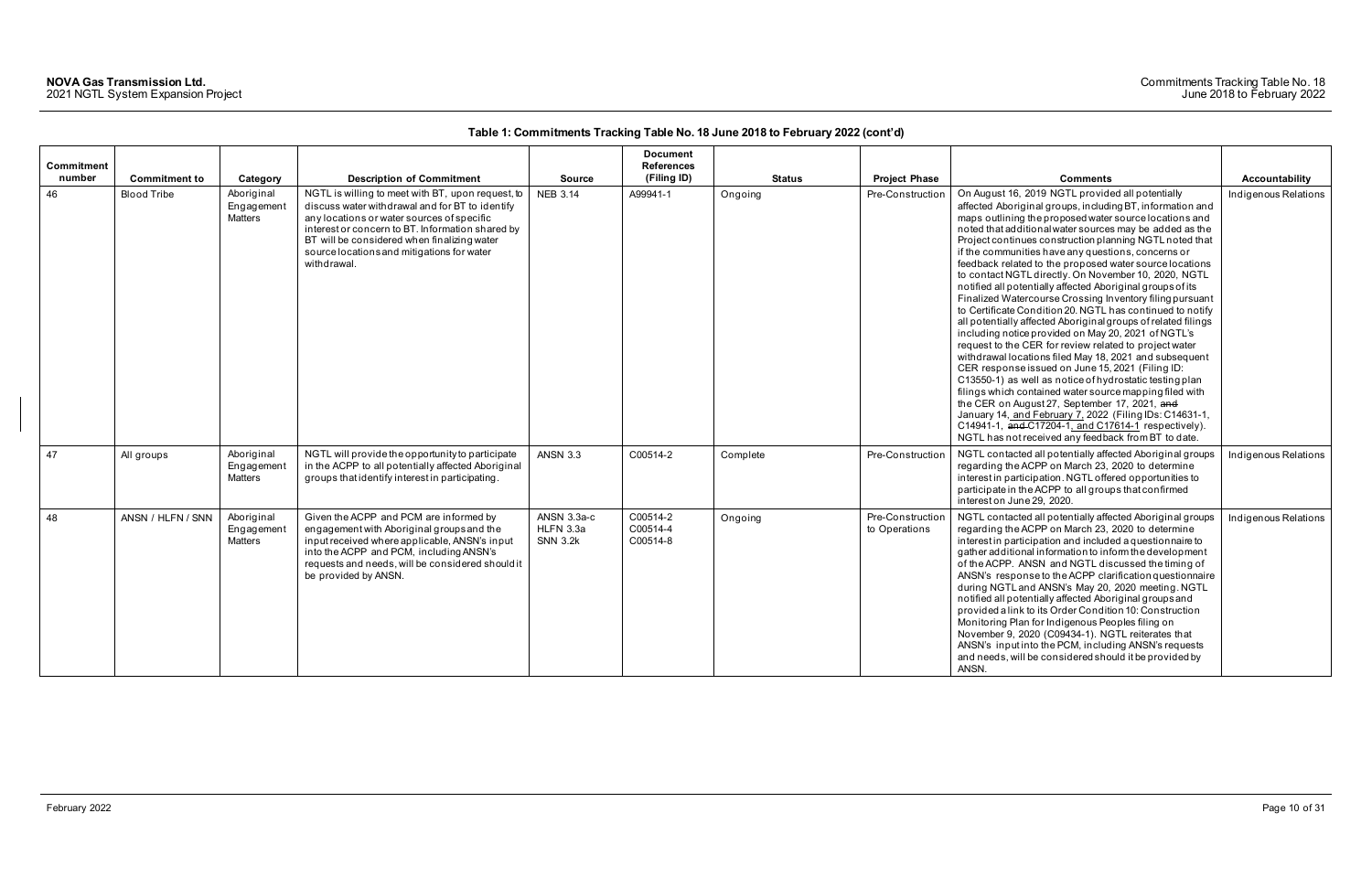### Commitments Tracking Table No. 18 June 2018 to February 2022

| Commitment |                                    |                                            |                                                                                                                                                                                                                                                                                                                                                                                                                                                |                                                       | <b>Document</b><br><b>References</b> |               |                      |                                                                                                                                                                                                                                                                                                                                                                                                                                                                                                                                                                                                                                                                                                                                                                                                        |                      |
|------------|------------------------------------|--------------------------------------------|------------------------------------------------------------------------------------------------------------------------------------------------------------------------------------------------------------------------------------------------------------------------------------------------------------------------------------------------------------------------------------------------------------------------------------------------|-------------------------------------------------------|--------------------------------------|---------------|----------------------|--------------------------------------------------------------------------------------------------------------------------------------------------------------------------------------------------------------------------------------------------------------------------------------------------------------------------------------------------------------------------------------------------------------------------------------------------------------------------------------------------------------------------------------------------------------------------------------------------------------------------------------------------------------------------------------------------------------------------------------------------------------------------------------------------------|----------------------|
| number     | <b>Commitment to</b>               | Category                                   | <b>Description of Commitment</b>                                                                                                                                                                                                                                                                                                                                                                                                               | <b>Source</b>                                         | (Filing ID)                          | <b>Status</b> | <b>Project Phase</b> | <b>Comments</b>                                                                                                                                                                                                                                                                                                                                                                                                                                                                                                                                                                                                                                                                                                                                                                                        | Accountability       |
| 49         | Gift Lake Métis<br>Settlement      | Aboriginal<br>Engagement<br><b>Matters</b> | NGTL committed to ensure that they [Gift Lake<br>Métis Settlement] received all of the information<br>that we have filed for this Project, as well as to<br>meet with them to discuss any questions they<br>have, as well as how and with regards to our<br>mitigation or the information we've provided, as<br>well as then determine the next steps based on<br>that conversation of what engagement activities<br>might contain after that. | Hearing<br>Transcript<br>Volume 12,<br>Paragraph 6042 | C01035                               | Complete      | Pre-Construction     | NGTL sent Gift Lake Métis Settlement Project materials<br>on August 19, 2019 and October 8, 2019. NGTL met with<br>Gift Lake Métis Settlement on February 4, 2020.                                                                                                                                                                                                                                                                                                                                                                                                                                                                                                                                                                                                                                     | Indigenous Relations |
| 50         | Samson Cree<br>Nation              | Aboriginal<br>Engagement<br>Matters        | NGTL committed to ongoing discussion<br>regarding the mitigation measures proposed in<br>Samson Cree's interim TK study and cumulative<br>effects assessment report.                                                                                                                                                                                                                                                                           | Hearing<br>Transcript<br>Volume 10,<br>Paragraph 4685 | C00982                               | Complete      | Pre-Construction     | NGTL met with SCN on October 24, 2019, re-provided<br>the responses to the CEA report on October 29, 2019.<br>NGTL provided a copy of NGTL's responses and<br>proposed mitigation measures for the Project-specific<br>issues and concerns identified in SCN's final TK Study<br>report on January 6, 2020. NGTL met with SCN on<br>February 12, 2020, March 11, 2020 and multiple times in<br>July and August which included discussions on topics<br>regarding SCN's recommendations. SCN is participating<br>in the Indigenous Working Group (IWG) related to<br>caribou. SCN is participating in the ACPP on the Deep<br>Valley South/Colt Section. Any further discussion<br>regarding the mitigation measures proposed in SCN's<br>interim report will be addressed through these<br>mechanisms. | Indigenous Relations |
| 51         | <b>Natural Resources</b><br>Canada | Aboriginal<br>Engagement<br>Matters        | NGTL committed to engage on the caribou<br>habitat restoration and offset measurement plan<br>with interested Aboriginal groups.                                                                                                                                                                                                                                                                                                               | NRCan 1.1                                             | C00514-5                             | Complete      | Pre-construction     | NGTL provided all potentially affected Aboriginal groups<br>a draft of the revised CHROMP for feedback on August<br>18, 2020. NGTL provided all potentially affected<br>Aboriginal groups notice that NGTL filed a Revised<br>Caribou Habitat Restoration and Offset Measures Plan<br>(CHROMP), which included relevant feedback provided<br>by Aboriginal groups, with the CER, pursuant to<br>Condition 6 of the Certificate on November 12, 2020. The<br>notice contained a link to the revised CHROMP and Filing<br>ID (C09519-1). NGTL will also seek to establish an IWG<br>in accordance with Certificate Condition 35.                                                                                                                                                                         | Indigenous Relations |
| 52         | <b>Natural Resources</b><br>Canada | Aboriginal<br>Engagement<br><b>Matters</b> | NGTL is willing to meet with any Aboriginal<br>group expressing an interest in potential<br>contracting, employment, and training<br>opportunities, where NGTL can discuss its<br>contracting process and develop an<br>understanding of the Aboriginal group's<br>capacities.                                                                                                                                                                 | NRCan 1.2                                             | C00514-5                             | Ongoing       | Pre-construction     | Meetings have and continue to occur with Aboriginal<br>groups and information has been shared with groups that<br>have expressed interest.                                                                                                                                                                                                                                                                                                                                                                                                                                                                                                                                                                                                                                                             | Indigenous Relations |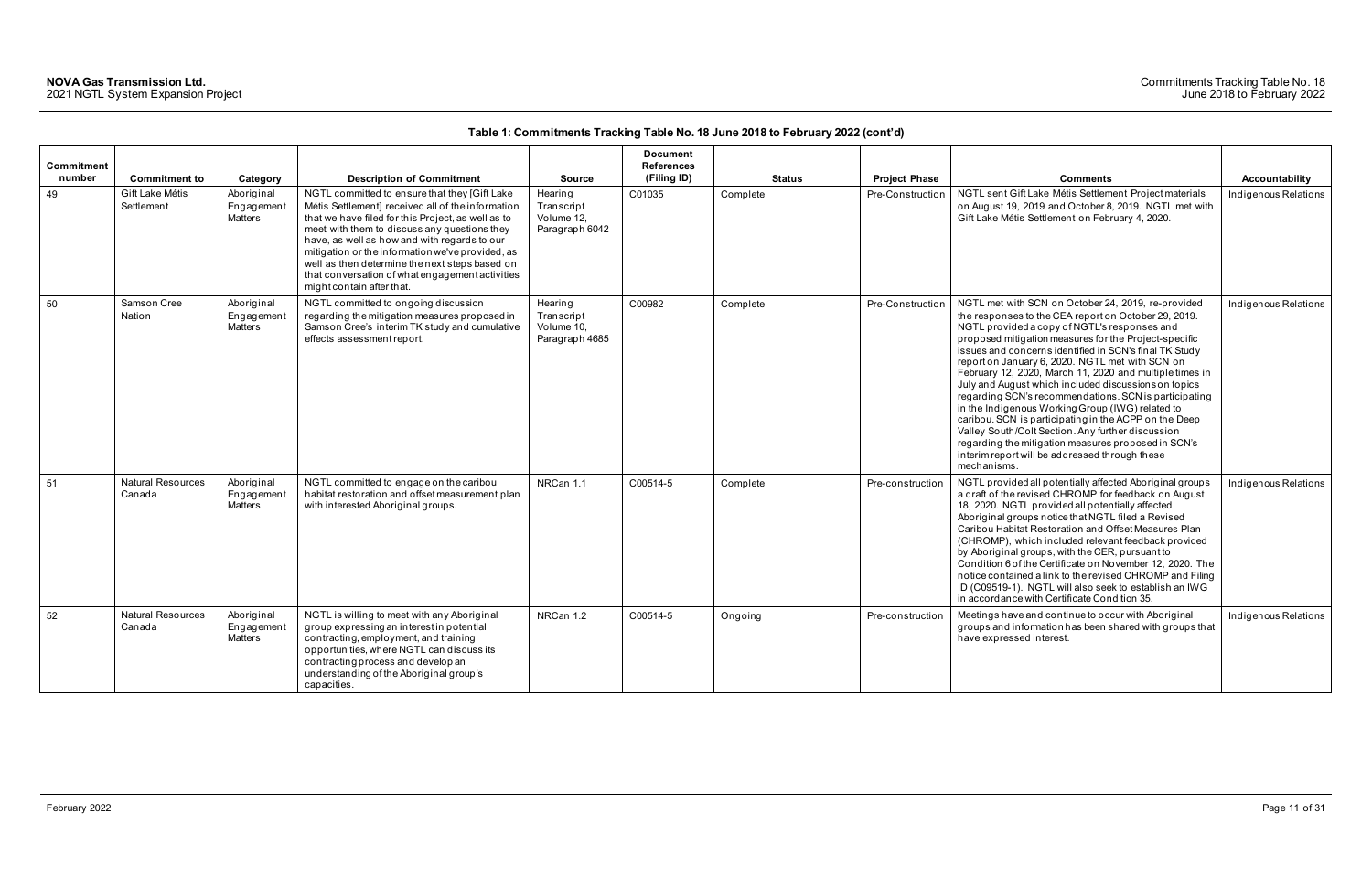### Commitments Tracking Table No. 18 June 2018 to February 2022

| <b>Commitment</b><br>number | <b>Commitment to</b>               |                                                 | <b>Description of Commitment</b>                                                                                                                                                                                                                                                                                                                                                                                                        | <b>Source</b>                                         | <b>Document</b><br><b>References</b><br>(Filing ID) | Status   | <b>Project Phase</b> | <b>Comments</b>                                                                                                                                                                                                                                                                                                                                                                                                                                                                                                                                                                                                                                                                                                                                                                                                                                                                                                                                                                                                                                                                                                                                                                                                                                                                                                                    | Accountability       |
|-----------------------------|------------------------------------|-------------------------------------------------|-----------------------------------------------------------------------------------------------------------------------------------------------------------------------------------------------------------------------------------------------------------------------------------------------------------------------------------------------------------------------------------------------------------------------------------------|-------------------------------------------------------|-----------------------------------------------------|----------|----------------------|------------------------------------------------------------------------------------------------------------------------------------------------------------------------------------------------------------------------------------------------------------------------------------------------------------------------------------------------------------------------------------------------------------------------------------------------------------------------------------------------------------------------------------------------------------------------------------------------------------------------------------------------------------------------------------------------------------------------------------------------------------------------------------------------------------------------------------------------------------------------------------------------------------------------------------------------------------------------------------------------------------------------------------------------------------------------------------------------------------------------------------------------------------------------------------------------------------------------------------------------------------------------------------------------------------------------------------|----------------------|
| 53                          | <b>Natural Resources</b><br>Canada | Category<br>Aboriginal<br>Engagement<br>Matters | NGTL has committed to ongoing engagement<br>throughout all phases of the Project and<br>Aboriginal groups will have an opportunity to<br>provide feedback post-construction through<br>ongoing engagement with Regional Liaisons and<br>TC Energy's Public Awareness (PA) Program.<br>NGTL has committed to respond to any<br>Aboriginal group's concerns post-construction<br>and address potential issues on a case-by-case<br>basis. | NRCan 3                                               | C00514-5                                            | Planned  | Post-construction    |                                                                                                                                                                                                                                                                                                                                                                                                                                                                                                                                                                                                                                                                                                                                                                                                                                                                                                                                                                                                                                                                                                                                                                                                                                                                                                                                    | Indigenous Relations |
| 54                          | <b>ANSN</b>                        | Aboriginal<br>Engagement<br>Matters             | Continue to have discussions with NGTL about<br>the route and to together review some of what<br>we've heard today and have NGTL hear their<br>serious concerns and try to work together to find<br>a solution.                                                                                                                                                                                                                         | Hearing<br>Transcript<br>Volume 11,<br>Paragraph 5407 | C01007                                              | Complete | Pre-Construction     | NGTL has been working with ANSN since August 2019<br>regarding routing through the Little Smoky Caribou<br>Range and working collaboratively in regard to caribou<br>mitigation, and the planning and implementation of the<br>CHROMP. NGTL and ANSN have continued meeting and<br>sharing information regarding the routing through the<br>caribou range and potential ANSN involvement in the<br>CHROMP since October 2019, most recently on May 20,<br>2020. NGTL provided ANSN a draft of the revised<br>CHROMP for feedback on August 18, 2020. To date,<br>ANSN has not provided NGTL feedback on the draft<br>revised CHROMP. ANSN is participating in the Project<br>IWG and NGTL notified all potentially affected Aboriginal<br>groups engaged on the Project that it filed its IWG for the<br>Little Smoky Caribou Range Progress Report No. 1 on<br>June 23, 2021 (Filing ID: C13705-1) and relatedly, that it<br>filed its CER IR No. 15 response (Filing ID: C14398-1) on<br>August 10, 2021. IWG-related updates will continue to be<br>filed with the CER pursuant to the required timing<br>stipulated in Certificate Condition 35. ANSN concerns<br>regarding the route through the Little Smoky Caribou<br>Range will be addressed through the discussions in the<br>IWG on mitigation, monitoring and offsets. | Indigenous Relations |
| 55                          | <b>Enoch Cree Nation</b>           | Aboriginal<br>Engagemen<br>Matters              | Upon receipt, NGTL will review the final report<br>results and provide a response to Enoch Cree<br>Nation.                                                                                                                                                                                                                                                                                                                              | Condition<br>Compliance: s52<br>Condition 10          | C07968-1                                            | Complete | Pre-Construction     | Final report received July 8, 2020 for the Grande Prairie<br>Mainline Loop No. 2 (Karr, Deep Valley and Colt<br>Sections) and Edson Mainline Loop No. 2 (Robb<br>Section), Edson Mainline Loop No. 4 (Dismal Creek and<br>Brewster Sections), and Nordegg Compressor Station<br>Unit Addition. NGTL reviewed the final report and<br>provided a response to Enoch Cree Nation on<br>October 22, 2020.                                                                                                                                                                                                                                                                                                                                                                                                                                                                                                                                                                                                                                                                                                                                                                                                                                                                                                                              | Indigenous Relations |
| 56                          | Gift Lake Métis<br>Settlement      | Aboriginal<br>Engagement<br>Matters             | Upon receipt, NGTL will review the report results<br>and provide a response to Gift Lake Métis<br>Settlement.                                                                                                                                                                                                                                                                                                                           | Condition<br>Compliance: s52<br>Condition 10          | C07968-1                                            | Ongoing  | Pre-Construction     | A LOA for the Grande Prairie Mainline Loop No. 2 (Karr<br>and Deep Valley sections) was sent to Gift Lake Métis<br>Settlement (GLMS) on August 13, 2020. On October 27,<br>2021, GLMS confirmed that they completed their<br>fieldwork. Final report received February 9, 2022 for the<br>Grande Prairie Mainline Loop No. 2 (Karr and Deep<br>Valley Sections). NGTL will review the final report and<br>provide a response to Gift Lake Métis Settlement.                                                                                                                                                                                                                                                                                                                                                                                                                                                                                                                                                                                                                                                                                                                                                                                                                                                                        | Indigenous Relations |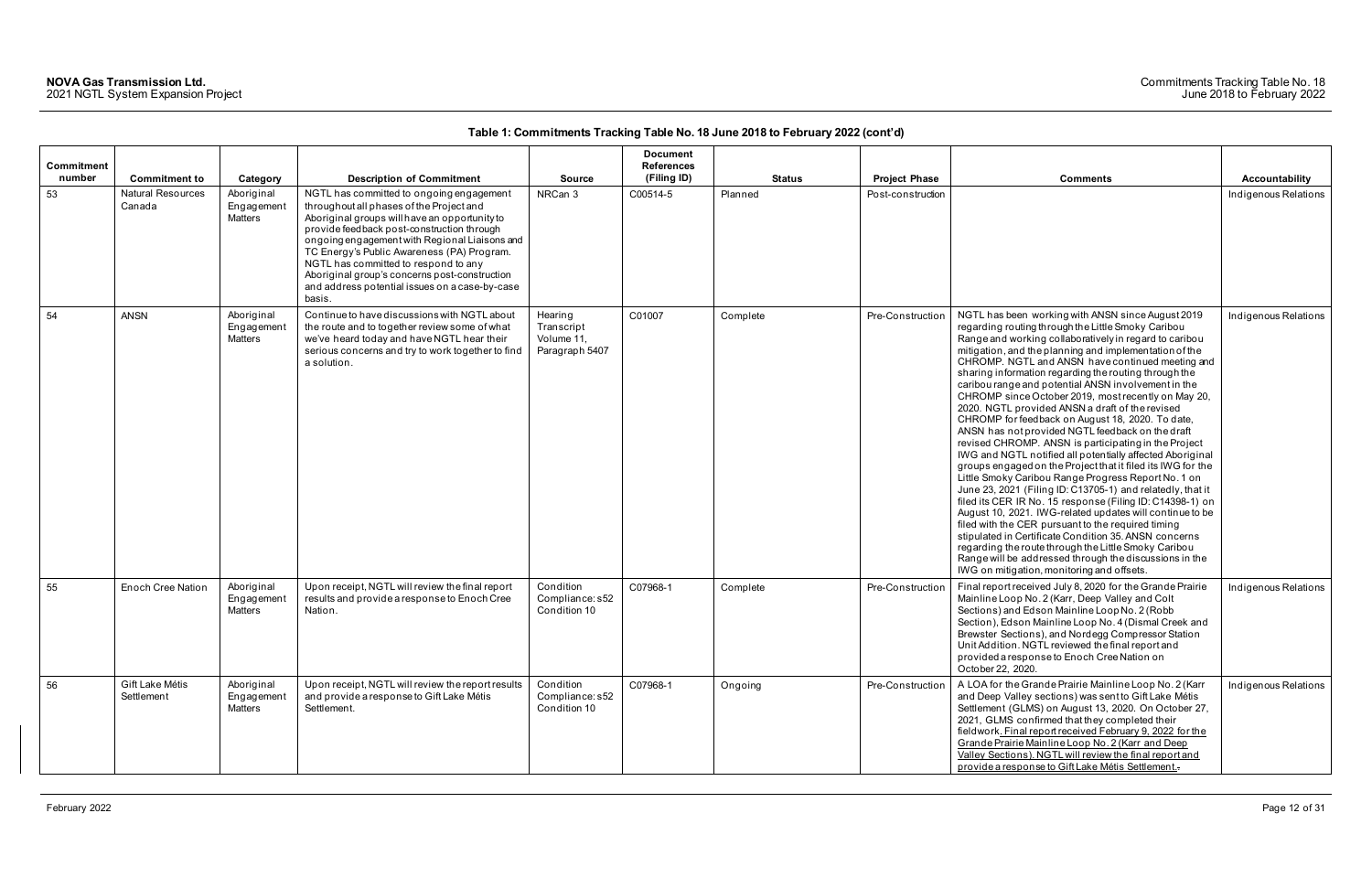| Commitment<br>number | <b>Commitment to</b>             | Category                                   | <b>Description of Commitment</b>                                                                                                                    | <b>Source</b>                                | <b>Document</b><br><b>References</b><br>(Filing ID) | <b>Status</b> | <b>Project Phase</b> | <b>Comments</b>                                                                                                                                                                                                                                                                                                                                                                                                                                                                                                                                                              | <b>Accountability</b> |
|----------------------|----------------------------------|--------------------------------------------|-----------------------------------------------------------------------------------------------------------------------------------------------------|----------------------------------------------|-----------------------------------------------------|---------------|----------------------|------------------------------------------------------------------------------------------------------------------------------------------------------------------------------------------------------------------------------------------------------------------------------------------------------------------------------------------------------------------------------------------------------------------------------------------------------------------------------------------------------------------------------------------------------------------------------|-----------------------|
| 57                   | Kapawe'no First<br>Nation        | Aboriginal<br>Engagement<br><b>Matters</b> | Upon receipt, NGTL will review the TK report<br>and provide a response to Kapawe'no First<br>Nation.                                                | Condition<br>Compliance: s52<br>Condition 10 | C07968-1                                            | Complete      | Pre-Construction     | The TK Protocol agreement with Kapawe'no First Nation<br>and NGTL was finalized on October 14, 2020. Kapawe'no<br>First Nation completed TK fieldwork in 2020. Final report<br>received March 24, 2021 and Letter from Chief to<br>approve the final report and provide additional TK<br>information was received March 26, 2021 for Valhalla,<br>Elmworth and Karr sections. NGTL reviewed the final<br>report and a Letter from Chief, and provided a response<br>to Kapawe'no First Nation on May 4, 2021.                                                                | Indigenous Relations  |
| 58                   | Kelly Lake First<br>Nation       | Aboriginal<br>Engagement<br><b>Matters</b> | Upon receipt, NGTL will review the final TK<br>report and provide a response to Kelly Lake First<br>Nation.                                         | Condition<br>Compliance: s52<br>Condition 10 | C07968-1                                            | Complete      | Pre-Construction     | Kelly Lake First Nation completed TK fieldwork in<br>October 2020. Final report received March 8, 2021 for the<br>Grande Prairie Mainline Loop No. 2 (Karr, and Deep<br>Valley Sections); GPML Loop No. 3 (Elmworth Section);<br>and Edson Mainline Loop No. 4 (Dismal Creek Section).<br>NGTL reviewed the final report and provided a response<br>to Kelly Lake First Nation on April 30, 2021.                                                                                                                                                                            | Indigenous Relations  |
| 59                   | Montana First<br>Nation          | Aboriginal<br>Engagement<br><b>Matters</b> | NGTL awaits Montana First Nation's final TK<br>report. Upon receipt, NGTL will review the report<br>and provide a response to Montana First Nation. | Condition<br>Compliance: s52<br>Condition 10 | C07968-1                                            | Ongoing       | Pre-Construction     |                                                                                                                                                                                                                                                                                                                                                                                                                                                                                                                                                                              | Indigenous Relations  |
| 60                   | Nakcowinewak<br>Nation of Canada | Aboriginal<br>Engagement<br><b>Matters</b> | Upon receipt of a TK report, NGTL will review<br>the report and provide a response to<br>Nakcowinewak Nation of Canada.                             | Condition<br>Compliance: s52<br>Condition 10 | C07968-1                                            | Complete      | Pre-Construction     | Nakcowinewak Nation of Canada' final report received<br>December 1, 2020 for the for the Grande Prairie Mainline<br>Loop No. 2 (Karr, Deep Valley and Colt Sections) and<br>Edson Mainline Loop No. 2 (Robb Section), and Edson<br>Mainline Loop No. 4 (Dismal Creek and Brewster<br>Sections), NGTL reviewed the final report and provided a<br>response to Nakcowinewak Nation of Canada on<br>February 22, 2021.                                                                                                                                                          | Indigenous Relations  |
| 61                   | Nose Creek<br>Community          | Aboriginal<br>Engagement<br><b>Matters</b> | Upon receipt, NGTL will review the TK report<br>and provide a response to Nose Creek<br>Community.                                                  | Condition<br>Compliance: s52<br>Condition 10 | C07968-1                                            | Complete      | Pre-Construction     | Nose Creek Community's final report received<br>September 17, 2020, for the Grande Prairie Mainline<br>Loop No. 3 (Valhalla and Elmworth sections). NGTL<br>reviewed the report and provided a response to Nose<br>Creek Community on October 27, 2020. NGTL received<br>an email with four additional mitigation questions from<br>Nose Creek Community related to the Elmworth section<br>on October 28, 2020. NGTL provided a response to Nose<br>Creek Community's questions on November 17, 2020                                                                        | Indigenous Relations  |
| 62                   | Paul First Nation                | Aboriginal<br>Engagement<br>Matters        | Upon receipt of a Final TK report, NGTL will<br>review the report and provide a response to Paul<br>First Nation.                                   | Condition<br>Compliance: s52<br>Condition 10 | C07968-1                                            | Complete      | Pre-Construction     | NGTL received a Letter of No Concern on August 27,<br>2020 and a request to close off the TK project related to<br>the Colt, Deep Valley and Brewster sections. NGTL<br>remains committed to provide responses to Paul First<br>Nation upon receipt of additional information, should any<br>arise.<br>NGTL reviewed additional field information received from<br>Paul First Nation on June 2, 2020 for the GPML Loop No.<br>3 (Valhalla and Elmworth Sections) and GPML Loop No.<br>2 (Karr Section) and provided a response to Paul First<br>Nation on November 10, 2020. | Indigenous Relations  |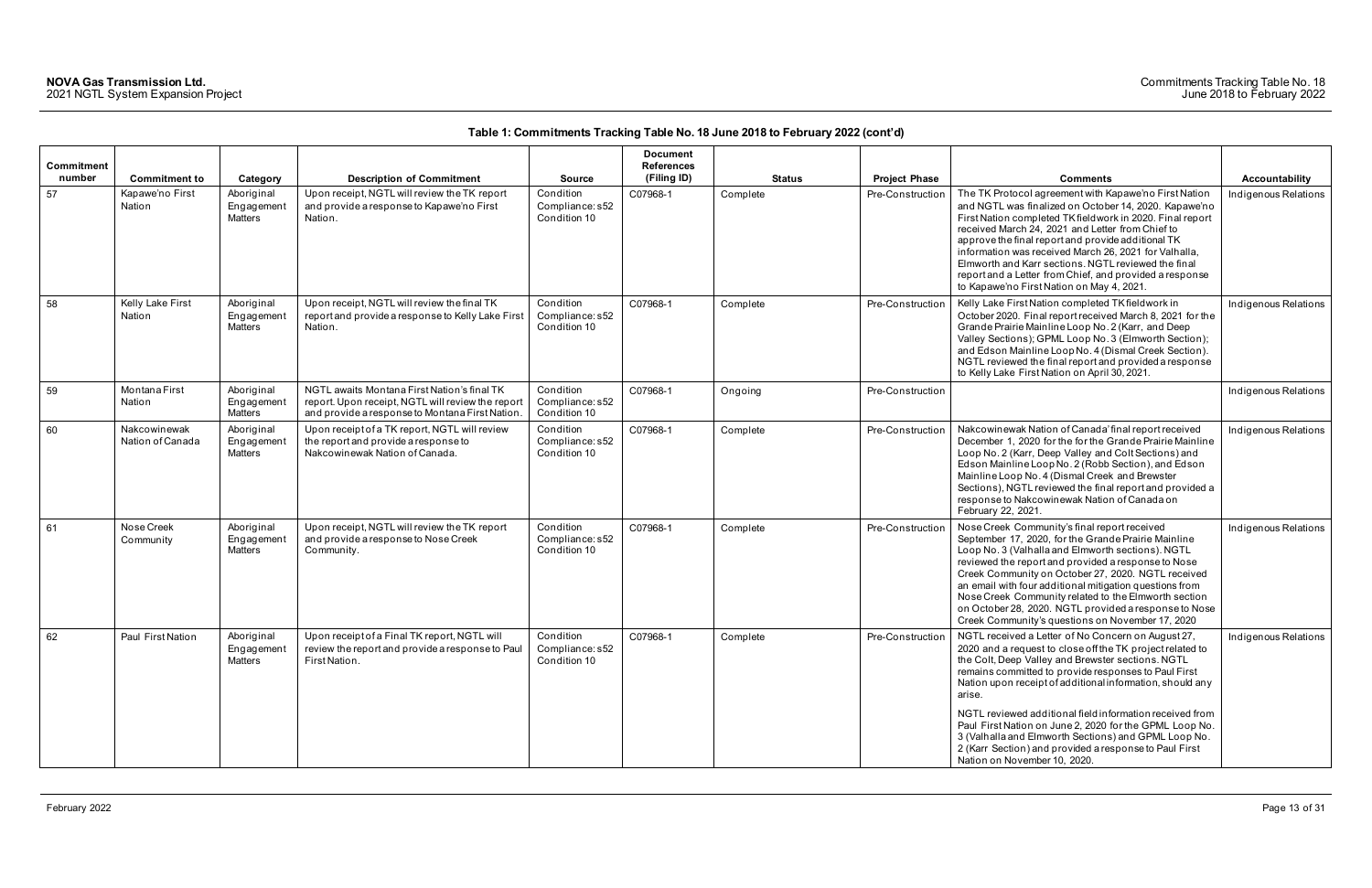| Commitment |                                     |                                            |                                                                                                                                                                                                                                                                                                                                                                  |                                              | <b>Document</b><br><b>References</b> |               |                                    |                                                                                                                                                                                  |                                |
|------------|-------------------------------------|--------------------------------------------|------------------------------------------------------------------------------------------------------------------------------------------------------------------------------------------------------------------------------------------------------------------------------------------------------------------------------------------------------------------|----------------------------------------------|--------------------------------------|---------------|------------------------------------|----------------------------------------------------------------------------------------------------------------------------------------------------------------------------------|--------------------------------|
| number     | <b>Commitment to</b>                | Category                                   | <b>Description of Commitment</b>                                                                                                                                                                                                                                                                                                                                 | <b>Source</b>                                | (Filing ID)                          | <b>Status</b> | <b>Project Phase</b>               | <b>Comments</b>                                                                                                                                                                  | Accountability                 |
| 63         | Saddle Lake Cree<br>Nation          | Aboriginal<br>Engagement<br>Matters        | Upon receipt of a Final TK report, NGTL will<br>review the report and provide a response to<br>Saddle Lake Cree Nation                                                                                                                                                                                                                                           | Condition<br>Compliance: s52<br>Condition 10 | C07968-1                             | Ongoing       | Pre-Construction                   |                                                                                                                                                                                  | Indigenous Relations           |
| 64         | <b>Sucker Creek First</b><br>Nation | Aboriginal<br>Engagement<br><b>Matters</b> | Upon receipt of a Final TK report, NGTL will<br>review the report and provide a response to<br>Sucker Creek First Nation.                                                                                                                                                                                                                                        | Condition<br>Compliance: s52<br>Condition 10 | C07968-1                             | Complete      | Pre-Construction                   | NGTL received the final TK report for the GPML Loop No.<br>2 (Karr Section) on September 2, 2020 and provided a<br>response to Sucker Creek First Nation on<br>October 27, 2020. | Indigenous Relations           |
| 65         |                                     |                                            |                                                                                                                                                                                                                                                                                                                                                                  |                                              |                                      |               |                                    | Duplicate to Commitment 106.                                                                                                                                                     |                                |
| 66         |                                     |                                            |                                                                                                                                                                                                                                                                                                                                                                  |                                              |                                      |               |                                    | Duplicate to Commitment 106.                                                                                                                                                     |                                |
| 67         |                                     |                                            |                                                                                                                                                                                                                                                                                                                                                                  |                                              |                                      |               |                                    | Duplicate to Commitment 106.                                                                                                                                                     |                                |
| 68         | National Energy<br>Board            | Design<br><b>Matters</b>                   | TransCanada will provide technical oversight for<br>pipeline engineering and technical activities, and<br>will also ensure coordination with prime<br>contractors and other third-party engineering<br>consultants to ensure that TransCanada's<br>engineering specifications and project<br>requirements are met.                                               | Application<br>Section 7.2.3                 | A92619                               | Ongoing       | Pre-Construction<br>/ Construction |                                                                                                                                                                                  | Project Engineering            |
| 69         | National Energy<br>Board            | Design<br>Matters                          | All purchased items and contracted services will<br>be obtained from suppliers and contractors of<br>assessed capabilities who have been pre-<br>qualified in accordance with TransCanada's<br>internal supplier management and pre-<br>qualification procedures or have been pre-<br>qualified by a prime contractor to TransCanada.                            | Application<br>Section 7.2.3                 | A92619                               | Complete      | Pre-Construction                   |                                                                                                                                                                                  | Project Engineering            |
| 70         | National Energy<br>Board            | Construction<br>Matters                    | During construction, each prime contractor will<br>be responsible for ensuring the work performed<br>is in accordance with contract documents,<br>Project design, applicable standards,<br>specifications and procedures, and the Project-<br>specific quality plan. TransCanada inspectors<br>will monitor all construction activities to ensure<br>compliance. | Application<br>Section 7.2.3                 | A92619                               | Ongoing       | Construction                       |                                                                                                                                                                                  | Pipeline Project<br>Management |
| 71         | National Energy<br>Board            | Engineering<br>Matters                     | Design changes during construction will be<br>managed in accordance with the appropriate<br>change management procedures and in<br>accordance with TransCanada's standard<br>engineering practices.                                                                                                                                                              | Application<br>Section 7.2.3                 | A92619                               | Ongoing       | Construction                       |                                                                                                                                                                                  | Project Engineering            |
| 72         | National Energy<br>Board            | Engineering<br>Matters                     | The primary coating for the external surface of<br>the below ground pipe will be fusion-bonded<br>epoxy (FBE). Field girth welds will be protected<br>with a liquid applied coating                                                                                                                                                                              | Application<br>Section 7.5.1                 | A92619                               | Ongoing       | Pre-construction                   |                                                                                                                                                                                  | Project Engineering            |
| 73         | National Energy<br>Board            | Construction<br>Matters                    | An additional mechanical protection system,<br>such as sand padding or rock shield, will be<br>used if large and/or angular backfill material is<br>encountered.                                                                                                                                                                                                 | Application<br>Section 7.5.1                 | A92619                               | Ongoing       | Construction                       |                                                                                                                                                                                  | Pipeline Project<br>Management |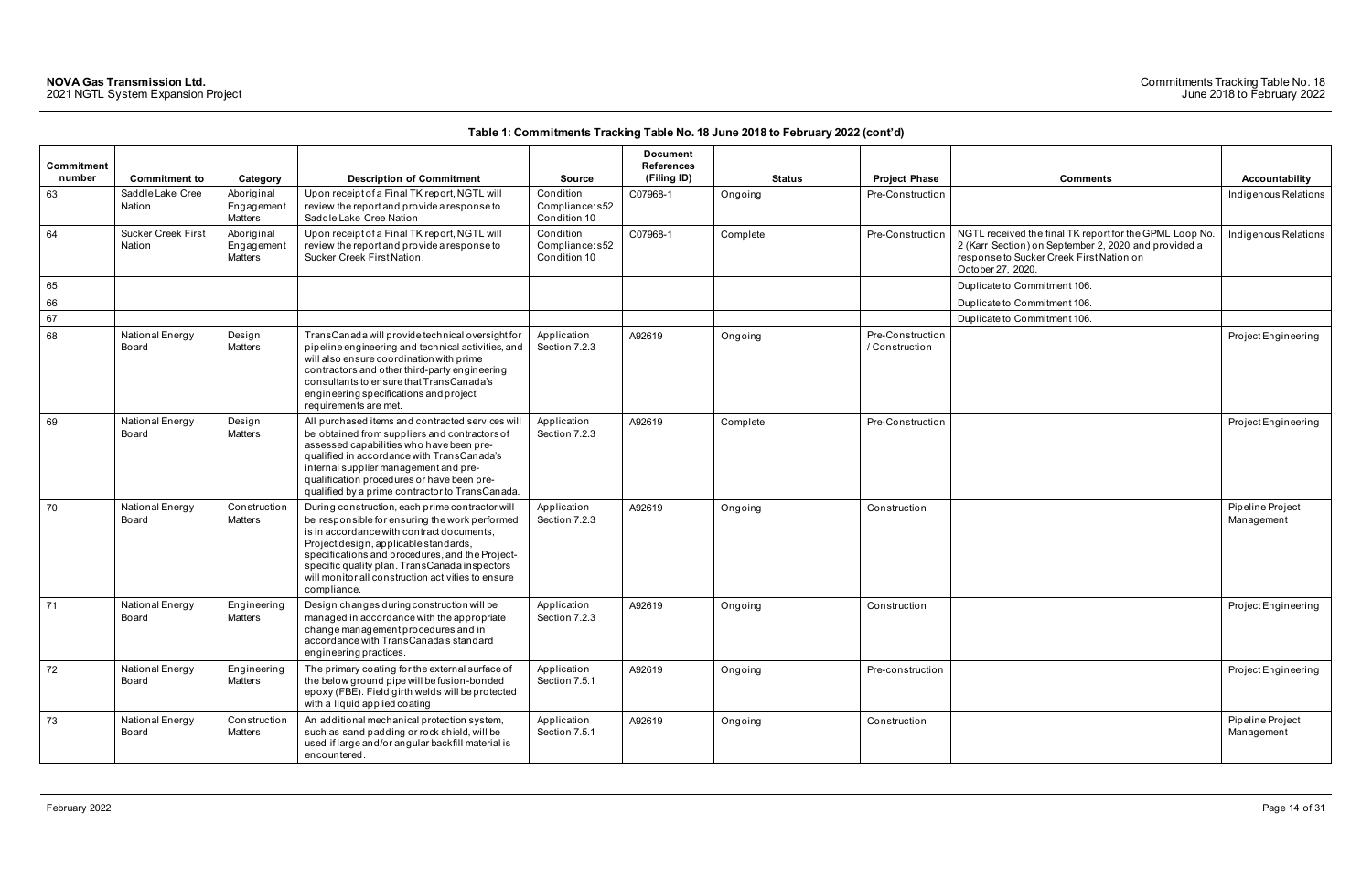### Commitments Tracking Table No. 18 June 2018 to February 2022

| <b>Commitment</b><br>number | <b>Commitment to</b>     | Category                | <b>Description of Commitment</b>                                                                                                                                                                                                                                             | <b>Source</b>                | <b>Document</b><br><b>References</b><br>(Filing ID) | <b>Status</b> | <b>Project Phase</b>               | <b>Comments</b>                                                                                                                                                                                                                                                               | Accountability                 |
|-----------------------------|--------------------------|-------------------------|------------------------------------------------------------------------------------------------------------------------------------------------------------------------------------------------------------------------------------------------------------------------------|------------------------------|-----------------------------------------------------|---------------|------------------------------------|-------------------------------------------------------------------------------------------------------------------------------------------------------------------------------------------------------------------------------------------------------------------------------|--------------------------------|
| 74                          | National Energy<br>Board | Engineering<br>Matters  | Abrasion-resistant coating will be used where<br>pipe is installed using boring, HDD or other<br>methods that could cause abrasion to the<br>coating during installation.                                                                                                    | Application<br>Section 7.5.1 | A92619                                              | Ongoing       | Pre-construction<br>/ Construction | Pipe ordered includes abrasion coated pipe based on<br>planned bored pipe installation. Additional quantities of<br>abrasion coated pipe have also been included in the<br>event that a bored pipe installation not previously<br>identified is required during construction. | Project Engineerin             |
| 75                          | National Energy<br>Board | Engineering<br>Matters  | Below-ground assembly piping will be protected<br>with a liquid applied coating. Above-ground<br>piping will be primed and painted.                                                                                                                                          | Application<br>Section 7.5.1 | A92619                                              | Ongoing       | Pre-construction<br>/ Construction |                                                                                                                                                                                                                                                                               | Project Engineerin             |
| 76                          | National Energy<br>Board | Engineering<br>Matters  | In addition to the pipe coating, CP will be<br>provided through impressed current CP systems,<br>which may consist of existing CP systems as<br>well as new CP systems if required, and will<br>include groundbeds and rectifiers as determined<br>during detailed design.   | Application<br>Section 7.5.2 | A92619                                              | Ongoing       | Pre-construction<br>/ Construction |                                                                                                                                                                                                                                                                               | Project Engineerin             |
| 77                          | National Energy<br>Board | Engineering<br>Matters  | CP test points will be installed, where required<br>along the pipeline and at road, foreign pipeline<br>and utility crossings.                                                                                                                                               | Application<br>Section 7.5.2 | A92619                                              | Ongoing       | Pre-construction<br>/ Construction |                                                                                                                                                                                                                                                                               | Project Engineerin             |
| 78                          | National Energy<br>Board | Engineering<br>Matters  | NGTL will install launchers and receivers on the<br>pipeline sections, for the purposes of ILI, during<br>construction                                                                                                                                                       | Application<br>Section 7.5.2 | A92619                                              | Ongoing       | Pre-construction<br>/ Construction |                                                                                                                                                                                                                                                                               | Project Engineerin             |
| 79                          |                          |                         |                                                                                                                                                                                                                                                                              |                              |                                                     |               |                                    | Duplicate to Commitment 106.                                                                                                                                                                                                                                                  |                                |
| 80                          | National Energy<br>Board | Engineering<br>Matters  | The geotechnical reports will be provided to the<br>Board in supplemental filings.                                                                                                                                                                                           | Application<br>Section 7.6   | A92619                                              | Complete      | Pre-construction                   | NGTL filed the geotechnical reports in Certificate<br>Condition 8 on November 5, 2020 (C09392-1).                                                                                                                                                                             | Project Engineerin             |
| 81                          | National Energy<br>Board | Engineering<br>Matters  | Mitigation measures will be implemented in<br>organic terrain locations that pose risk to the<br>pipeline sections.                                                                                                                                                          | Application<br>Section 7.6.2 | A92619                                              | Ongoing       | Pre-construction<br>/ Construction |                                                                                                                                                                                                                                                                               | Project Engineerin             |
| 82                          | National Energy<br>Board | Construction<br>Matters | NGTL will award separate contracts for portions<br>of the Project work outside the scope of the<br>prime contractor construction contracts, such as<br>construction surveying, inspection and NDE.                                                                           | Application<br>Section 8.1.1 | A92619                                              | Complete      | Construction                       |                                                                                                                                                                                                                                                                               | Pipeline Project<br>Management |
| 83                          | National Energy<br>Board | Construction<br>Matters | Pipeline construction activities will progress in a<br>manner that will avoid applicable wildlife timing<br>restrictions, where feasible. Where wildlife timing<br>restrictions cannot be avoided, NGTL will work<br>with the appropriate agencies to develop<br>mitigation. | Application<br>Section 8.2   | A92619                                              | Ongoing       | Construction                       |                                                                                                                                                                                                                                                                               | Pipeline Project<br>Management |
| 84                          | National Energy<br>Board | Construction<br>Matters | The pipeline ROW will be assessed during<br>spring/summer following construction to evaluate<br>reclamation requirements.                                                                                                                                                    | Application<br>Section 8.2   | A92619                                              | Planned       | Post-<br>Construction              |                                                                                                                                                                                                                                                                               | Environment                    |
| 85                          | National Energy<br>Board | Construction<br>Matters | Construction access will maximize the use of<br>existing public roads as well as privately owned<br>and maintained all-season and seasonal industry<br>roads                                                                                                                 | Application<br>Section 8.4   | A92619                                              | Ongoing       | Pre-construction<br>/ Construction | Construction is ongoing.                                                                                                                                                                                                                                                      | Project Engineerin             |

| Comments                                                                                                                                                                                                                                                                      | <b>Accountability</b>          |
|-------------------------------------------------------------------------------------------------------------------------------------------------------------------------------------------------------------------------------------------------------------------------------|--------------------------------|
| Pipe ordered includes abrasion coated pipe based on<br>planned bored pipe installation. Additional quantities of<br>abrasion coated pipe have also been included in the<br>event that a bored pipe installation not previously<br>identified is required during construction. | Project Engineering            |
|                                                                                                                                                                                                                                                                               | Project Engineering            |
|                                                                                                                                                                                                                                                                               | Project Engineering            |
|                                                                                                                                                                                                                                                                               | Project Engineering            |
|                                                                                                                                                                                                                                                                               | Project Engineering            |
| Duplicate to Commitment 106.                                                                                                                                                                                                                                                  |                                |
| NGTL filed the geotechnical reports in Certificate<br>Condition 8 on November 5, 2020 (C09392-1).                                                                                                                                                                             | Project Engineering            |
|                                                                                                                                                                                                                                                                               | Project Engineering            |
|                                                                                                                                                                                                                                                                               | Pipeline Project<br>Management |
|                                                                                                                                                                                                                                                                               | Pipeline Project<br>Management |
|                                                                                                                                                                                                                                                                               | Environment                    |
| Construction is ongoing.                                                                                                                                                                                                                                                      | Project Engineering            |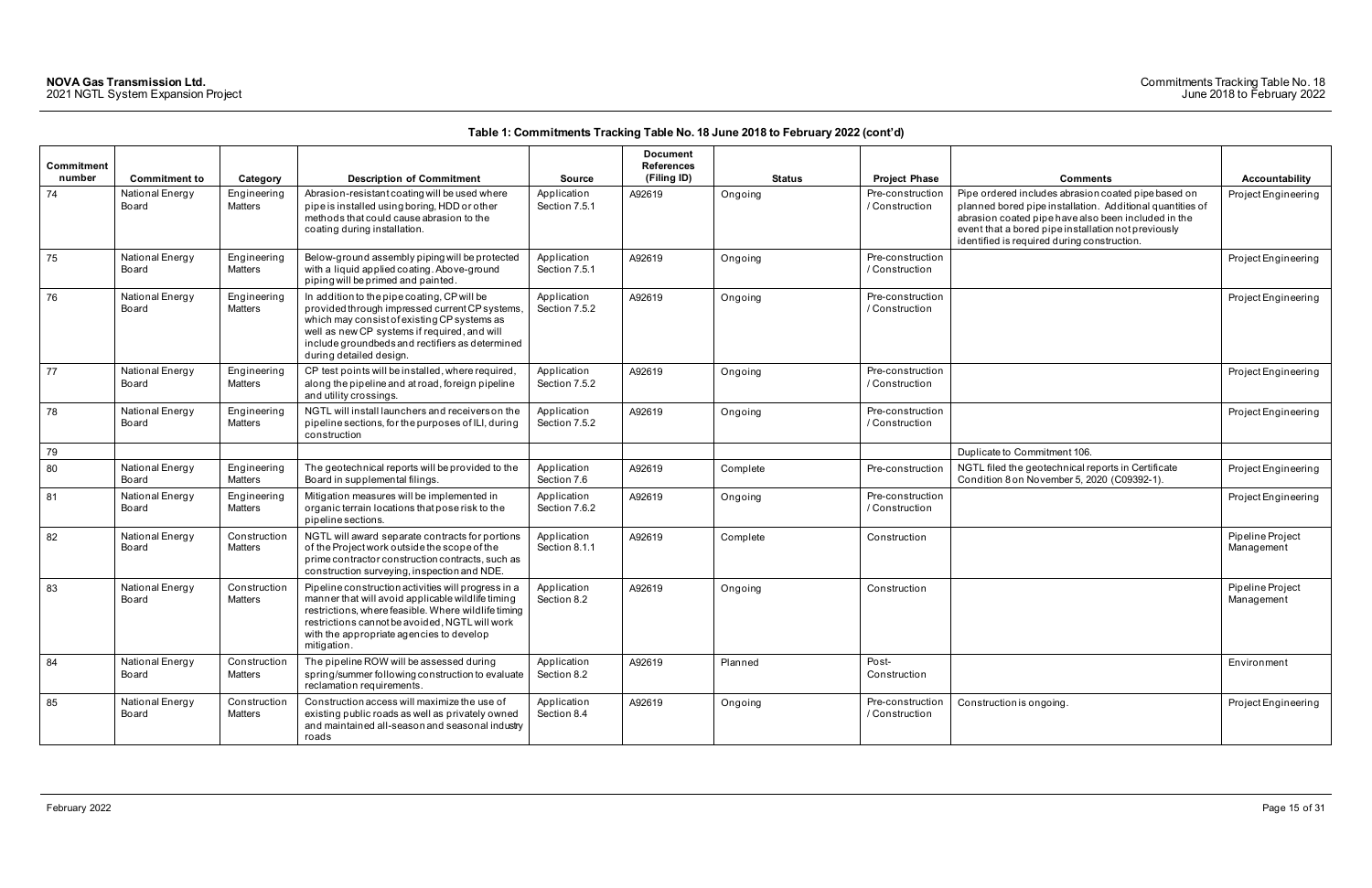|                             |                          |                                |                                                                                                                                                                                                                                                                                          |                                                            | <b>Document</b>                  |               |                      |                                                                                                                                                                                                                                                                                                                                                                                                                                                                                                                 |                                                                                      |
|-----------------------------|--------------------------|--------------------------------|------------------------------------------------------------------------------------------------------------------------------------------------------------------------------------------------------------------------------------------------------------------------------------------|------------------------------------------------------------|----------------------------------|---------------|----------------------|-----------------------------------------------------------------------------------------------------------------------------------------------------------------------------------------------------------------------------------------------------------------------------------------------------------------------------------------------------------------------------------------------------------------------------------------------------------------------------------------------------------------|--------------------------------------------------------------------------------------|
| <b>Commitment</b><br>number | <b>Commitment to</b>     | Category                       | <b>Description of Commitment</b>                                                                                                                                                                                                                                                         | <b>Source</b>                                              | <b>References</b><br>(Filing ID) | <b>Status</b> | <b>Project Phase</b> | <b>Comments</b>                                                                                                                                                                                                                                                                                                                                                                                                                                                                                                 | <b>Accountability</b>                                                                |
| 86                          | National Energy<br>Board | Construction<br>Matters        | NGTL will develop a Safety Management Plan<br>(SMP) that provides details on the roles and<br>responsibilities of the project/construction<br>management teams and other, relevant safety<br>information associated with the Project.                                                    | Application<br>Section 8.6                                 | A92619                           | Complete      | Pre-Construction     | Safety Management Plans are in place for the Project.                                                                                                                                                                                                                                                                                                                                                                                                                                                           | Pipeline Project<br>Management                                                       |
| 87                          | National Energy<br>Board | Construction<br>Matters        | NGTL will consult with regional emergency<br>response agencies to ensure that appropriate<br>communications, understanding and cooperation<br>are in place for the Project during construction.                                                                                          | Application<br>Section 8.6                                 | A92619                           | Complete      | Pre-Construction     | Notifications were sent to emergency response partners<br>prior to construction and NGTL continues to consult with<br>these agencies on an ongoing basis.                                                                                                                                                                                                                                                                                                                                                       | Pipeline Project<br>Management                                                       |
| 88                          | National Energy<br>Board | Construction<br><b>Matters</b> | A hydrostatic test plan will be prepared during<br>detailed design and submitted to the Board<br>before hydrotesting of the pipeline sections.                                                                                                                                           | Application<br>Section 8.8.5                               | A92619                           | Ongoing       | Pre-Construction     | NGTL filed the hydrostatic test plans for the Valhalla and<br>Elmworth Sections on August 25, 2021 (C14631) and for<br>the Karr, Dismal Creek and Brewster Sections on<br>September 15, 2021 (C14941). NGTL submitted the<br>hydrostatic test plans for the Robb Section and the Deep<br>Valley North section - mainline test from KP 64+309 to<br>69+550 on January 14, 2022 (C17205). NGTL submitted<br>the hydrostatic test plan for Karr Section - mainline test<br>section 2 on February 7, 2022 (C17614). | Pipeline Project<br>Management                                                       |
| 89                          | National Energy<br>Board | Engineering<br>Matters         | The compressor station unit additions will be<br>designed, constructed and operated in<br>accordance with CSA Z662-15 and the OPR, as<br>well as other industry standards and<br><b>TransCanada specifications</b>                                                                       | Application<br>Section 9.3                                 | A92619                           | Complete      | Pre-Construction     | The Project is designed in accordance with CSA Z662-19<br>and OPR SOR/99-294. CSA Z662-15 has been<br>superseded by CSA Z662-19 as committed to by NGTL<br>in Commitment 106. Compressor station unit addition<br>engineering is complete.                                                                                                                                                                                                                                                                      | Pipeline Project<br>Management                                                       |
| 90                          |                          |                                |                                                                                                                                                                                                                                                                                          |                                                            |                                  |               |                      | Duplicate to Commitment 86.                                                                                                                                                                                                                                                                                                                                                                                                                                                                                     |                                                                                      |
| 91                          | National Energy<br>Board | Engineering<br><b>Matters</b>  | NGTL will review each prime contractor's SSSP<br>before construction to ensure compliance with<br>TransCanada and regulatory requirements.                                                                                                                                               | Application<br>Section 9.5.4                               | A92619                           | Complete      | Pre-Construction     | NGTL filed Order Condition 9 on October 20, 2020<br>(C09011).                                                                                                                                                                                                                                                                                                                                                                                                                                                   | Pipeline Project<br>Management, Safety<br>Representative                             |
| 92                          |                          |                                |                                                                                                                                                                                                                                                                                          |                                                            |                                  |               |                      | Duplicate to Commitment 106.                                                                                                                                                                                                                                                                                                                                                                                                                                                                                    |                                                                                      |
| 93                          |                          |                                |                                                                                                                                                                                                                                                                                          |                                                            |                                  |               |                      | Duplicate to Commitment 106.                                                                                                                                                                                                                                                                                                                                                                                                                                                                                    |                                                                                      |
| 94                          | National Energy<br>Board | Engineering<br>Matters         | The prime contractor for each unit addition will<br>prepare a field ERP that will be reviewed by<br>NGTL and will be implemented in the event of an<br>emergency during construction.                                                                                                    | Application<br>Section 9.5.15                              | A92619                           | Complete      | Pre-construction     | NGTL submitted the ERPs for the Compressor Station<br>Unit Additions on August 6, 2020.                                                                                                                                                                                                                                                                                                                                                                                                                         | Pipeline Project<br>Management, TC<br>Energy emergency<br>response<br>representative |
| 95                          |                          |                                |                                                                                                                                                                                                                                                                                          |                                                            |                                  |               |                      | Duplicate to Commitment 107.                                                                                                                                                                                                                                                                                                                                                                                                                                                                                    |                                                                                      |
| 96                          | National Energy<br>Board | Engineering<br>Matters         | The geotechnical program for the remaining<br>proposed trenchless crossings i.e., Smoky River,<br>Little Smoky River, McLeod River, Pembina<br>River and North Saskatchewan River, is<br>ongoing. NGTL will submit updated trenchless<br>feasibility reports when they become available. | <b>Additional Written</b><br>Evidence (AWE)<br>Section 2.4 | A96812                           | Complete      | Pre-Construction     | Certificate Condition 9 was filed on October 27, 2020<br>$(C09149)$ .                                                                                                                                                                                                                                                                                                                                                                                                                                           | Pipeline Project<br>Management                                                       |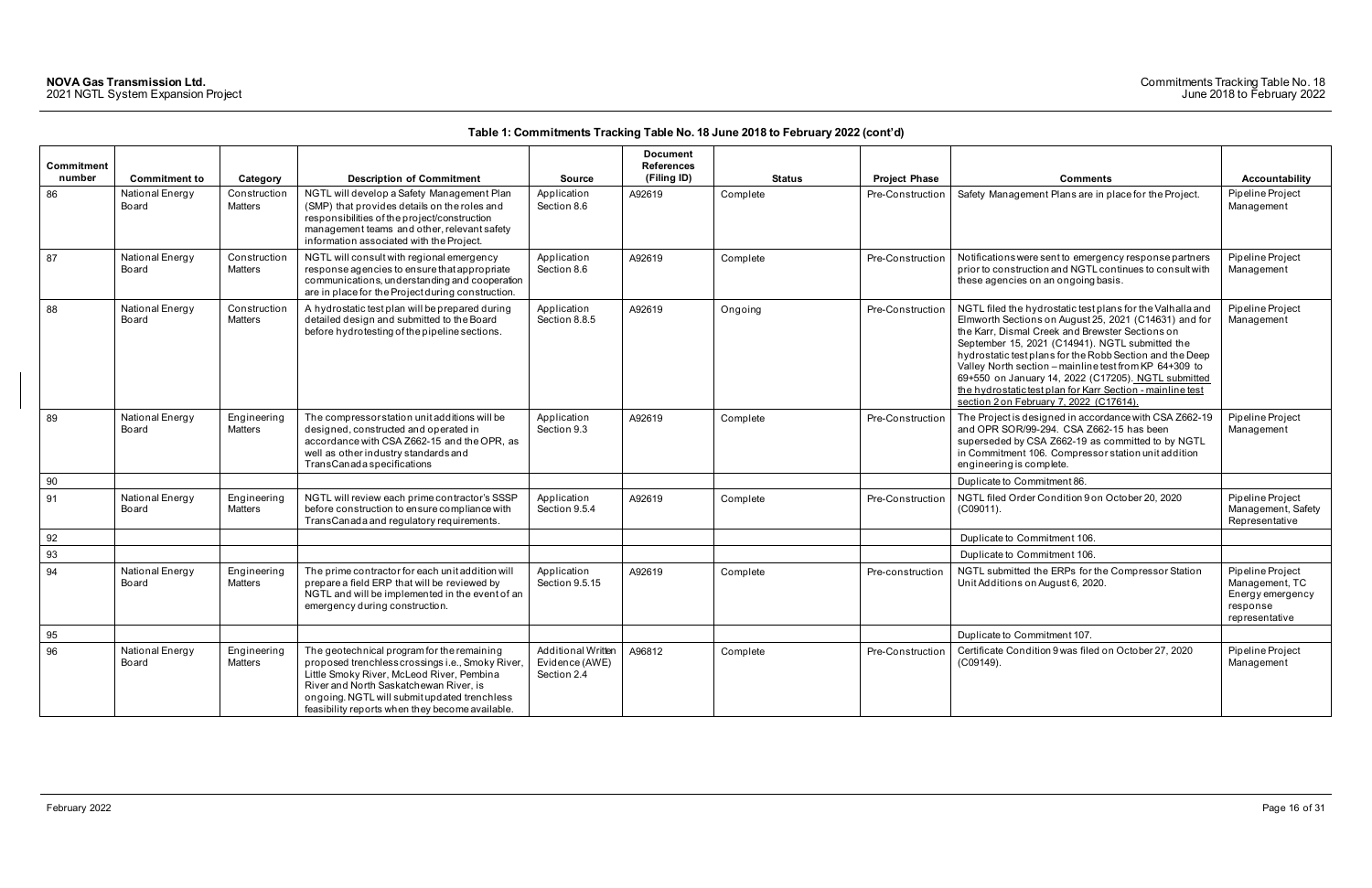| Commitment<br>number | <b>Commitment to</b>     | Category                      | <b>Description of Commitment</b>                                                                                                                                                                                                                                                                                                                                                                                 | <b>Source</b>             | <b>Document</b><br><b>References</b><br>(Filing ID) | <b>Status</b> | <b>Project Phase</b> | <b>Comments</b>                                                                                                                                                                                                                           | Accountability                 |
|----------------------|--------------------------|-------------------------------|------------------------------------------------------------------------------------------------------------------------------------------------------------------------------------------------------------------------------------------------------------------------------------------------------------------------------------------------------------------------------------------------------------------|---------------------------|-----------------------------------------------------|---------------|----------------------|-------------------------------------------------------------------------------------------------------------------------------------------------------------------------------------------------------------------------------------------|--------------------------------|
| 97                   | National Energy<br>Board | Engineering<br>Matters        | It is NGTL's intention to carry out a Phase II<br>assessment of the identified areas in Q2 2019<br>(via field reconnaissance) and verify the desktop<br>assessment. Findings of the Phase II<br>assessment and mitigation measures identified<br>will be shared with the Board following its<br>completion.                                                                                                      | <b>NEB 1.2a</b>           | A96810                                              | Complete      | Pre-Construction     | NGTL filed the geotechnical reports in Certificate<br>Condition 8 on November 5, 2020 (C09392-1).                                                                                                                                         | Pipeline Project<br>Management |
| 98                   | National Energy<br>Board | Engineering<br><b>Matters</b> | Preliminary work has been undertaken to<br>determine the potential for scour of watercourses<br>along all the Project's pipeline routes. A<br>complete scour report is anticipated to be<br>provided to the Board in Q2 2019.                                                                                                                                                                                    | <b>NEB 1.2c</b>           | A96810                                              | Complete      | Pre-Construction     | NGTL provided the scour reports in its Project Update<br>$(C00044)$ .                                                                                                                                                                     | Pipeline Project<br>Management |
| 99                   |                          |                               |                                                                                                                                                                                                                                                                                                                                                                                                                  |                           |                                                     |               |                      | Duplicate to Commitment 106.                                                                                                                                                                                                              |                                |
| 100                  | National Energy<br>Board | Engineering<br>Matters        | Upon completion of the geotechnical fieldwork<br>portion in Q2 2019, geotechnical reports for the<br>remaining trenchless crossings and further, final<br>feasibility studies for the proposed HDD<br>crossings will be completed by Q3 2019.                                                                                                                                                                    | <b>NEB 2.1</b>            | A98232                                              | Complete      | Pre-Construction     | NGTL updated this commitment in its Project Update<br>(NEB Filing ID: C00044), to provide the final feasibility<br>studies to the Board by Q3 2019.<br>Certificate Condition 9 was filed on October 27, 2020<br>(C09149).                 | Pipeline Project<br>Management |
| 101                  | National Energy<br>Board | Engineering<br>Matters        | Upon determination of a feasible contingency<br>method and corresponding crossing alignment,<br>NGTL will conduct a geohazard and risk<br>assessment to identify hazards and risks specific<br>to the alignment and contingency crossing<br>method chosen. NGTL plans to finalize this<br>analysis in Q3 2019 upon completion of<br>geotechnical analyses.                                                       | NEB 2.3c and d            | A98232                                              | Complete      | Pre-Construction     | NGTL updated this commitment in its Project Update<br>(C00044), to provide the final feasibility studies to the<br>Board by Q3 2019.<br>NGTL filed the geotechnical reports in Certificate<br>Condition 8 on November 5, 2020 (C09392-1). | Pipeline Project<br>Management |
| 102                  | National Energy<br>Board | Engineering<br>Matters        | NGTL will work with Project contractors to<br>determine, where practical, emission mitigation<br>measures that can be implemented on older<br>specialized equipment.                                                                                                                                                                                                                                             | Reply Evidence            | C00043-1                                            | Complete      | Pre-Construction     |                                                                                                                                                                                                                                           | Pipeline Project<br>Management |
| 103                  | National Energy<br>Board | Engineering<br>Matters        | NGTL will work with each contractor to ensure<br>vehicle and equipment maintenance programs<br>are in place and adhere to programs that include<br>routine manufacturer recommended<br>maintenance and repairs to parts such as spark<br>plugs and air filters that influence air emissions<br>and are implemented per the OEM (Original<br>Equipment Manufacturer), operator manuals and<br>quidance documents. | Reply Evidence            | C00043-1                                            | Complete      | Pre-Construction     | NGTL's Prime Contractor's have vehicle and equipment<br>maintenance programs in place.                                                                                                                                                    | Pipeline Project<br>Management |
| 104                  | National Energy<br>Board | Engineering<br>Matters        | NGTL will minimize the construction footprint to<br>the extent possible and will, limit construction<br>activities on the slopes to what is necessary to<br>install the pipeline.                                                                                                                                                                                                                                | NEB 3.1c.1<br>through c.4 | A99941-1                                            | Complete      | Construction         | The Elmworth Section was placed in-service on<br>November 10, 2021.                                                                                                                                                                       | Pipeline Project<br>Management |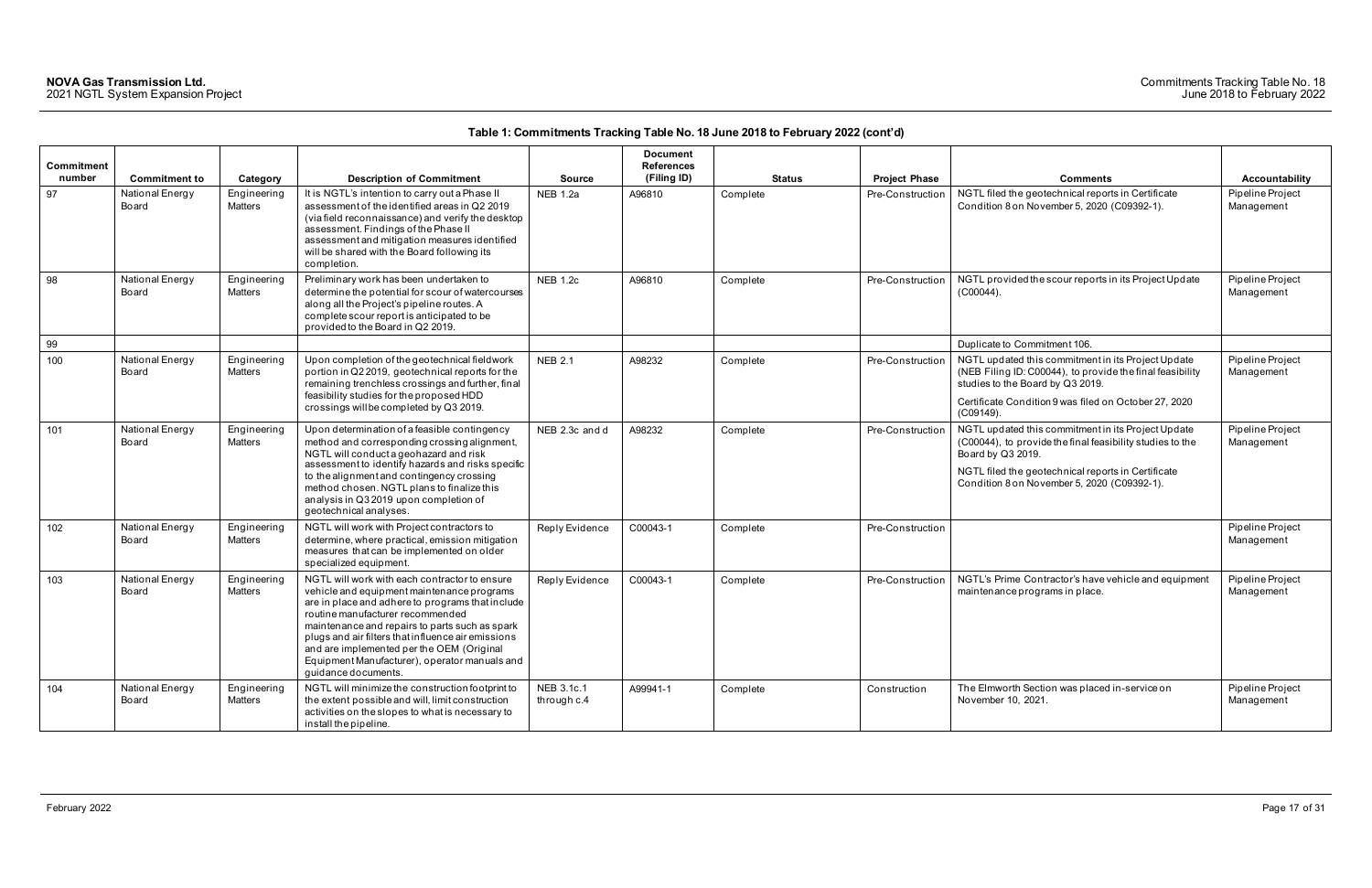| <b>Commitment</b><br>number | <b>Commitment to</b>     | Category                 | <b>Description of Commitment</b>                                                                                                                                                                                                                                                                                                      | <b>Source</b>                | <b>Document</b><br><b>References</b><br>(Filing ID) | <b>Status</b> | <b>Project Phase</b>                              | <b>Comments</b>                                                                                                                                                                                                                                                            | Accountability                 |
|-----------------------------|--------------------------|--------------------------|---------------------------------------------------------------------------------------------------------------------------------------------------------------------------------------------------------------------------------------------------------------------------------------------------------------------------------------|------------------------------|-----------------------------------------------------|---------------|---------------------------------------------------|----------------------------------------------------------------------------------------------------------------------------------------------------------------------------------------------------------------------------------------------------------------------------|--------------------------------|
| 105                         | National Energy<br>Board | Engineering<br>Matters   | NGTL will work with construction contractors and<br>is prepared to ask in the request for proposal<br>(RFP), during the bid process, to identify and<br>propose methods and technology to reduce or<br>minimize construction related noise without<br>compromising safety.                                                            | <b>NEB 3.14</b>              | A99941-1                                            | Complete      | Pre-Construction                                  |                                                                                                                                                                                                                                                                            | Pipeline Project<br>Management |
| 106                         | National Energy<br>Board | Engineering<br>Matters   | NGTL confirms that the Project design and<br>construction phases will comply with CSAZ662-<br>19.                                                                                                                                                                                                                                     | <b>NEB 4.4</b>               | C00542-1                                            | Ongoing       | Pre-Construction<br>/ Construction                |                                                                                                                                                                                                                                                                            | Pipeline Project<br>Management |
| 107                         | <b>Blood Tribe</b>       | Engineering<br>Matters   | NGTL will implement TransCanada's<br>comprehensive Integrity Management Program<br>(IMP) to monitor and ensure the integrity of the<br>Project.                                                                                                                                                                                       | BT 1.36                      | A98233-3                                            | Planned       | Post-<br>Construction                             |                                                                                                                                                                                                                                                                            | Pipeline Integrity             |
| 108                         | National Energy<br>Board | Environmental<br>Matters | NGTL accepts the findings of the ESA and will<br>adhere to the recommendations and mitigation<br>measures identified in the ESA and the EPPs.                                                                                                                                                                                         | Application<br>Section 14.10 | A92619                                              | Complete      | Pre-Construction<br>through Post-<br>Construction |                                                                                                                                                                                                                                                                            | Environment                    |
| 109                         | National Energy<br>Board | Environmental<br>Matters | However, if temporary construction camps for<br>pipeline construction activities are determined to<br>be required, NGTL will undertake the necessary<br>desktop studies, as well as any necessary field<br>studies, to confirm the conclusions of the ESA.                                                                            | <b>NEB 1.7c</b>              | A96810                                              | Complete      | Pre-Construction                                  | Order Conditions 7 (C08400) and 8 (C08407) were filed<br>with the CER on September 17, 2020.                                                                                                                                                                               | Environment                    |
| 110                         | National Energy<br>Board | Environmental<br>Matters | NGTL confirms that the stand-alone EPP for<br>Section 58 activities will be submitted to the<br>Board                                                                                                                                                                                                                                 | <b>NEB 1.8</b>               | A96810                                              | Complete      | Pre-Construction                                  | NGTL submitted the Section 58 EPP on August 14, 2020<br>(C07842). NGTL submitted an update to the Section 58<br>EPP on February 1, 2020 (C11358).<br>Section 52 and 58 EPP Update July 13, 2021 (C14059)<br>Spawning Deterrent Plan August 23, 2021 (C14599)               | Environment                    |
| 111                         | National Energy<br>Board | Environmental<br>Matters | However, should further HRIA work or additional<br>mitigation be required, NGTL will follow guidance<br>from ACT regarding the completion of this work.<br>NGTL will determine interest and potential<br>opportunities for Aboriginal participation, if any,<br>following the receipt of decisions from ACT.                          | <b>NEB 1.29</b>              | A96810                                              | Ongoing       | Pre-<br>Construction,<br>Construction             | Note ACT (Alberta Culture and Tourism) is now ACMSW<br>(Alberta Culture, Multiculturalism and Status of Women).<br>Condition 15 was filed with the CER on December 17,<br>2020 (C10487). HRA approval for TWS for access and<br>additional construction workspace ongoing. | Environment                    |
| 112                         | National Energy<br>Board | Environmental<br>Matters | Historical Resources Impact Assessment (HRIA<br>reports from Stantec Consulting Ltd. and Wood<br>Environment and Infrastructure Solutions are<br>currently being prepared and will be submitted to<br>Alberta Culture and Tourism (ACT) by April of<br>this year. Responses from ACT to those reports<br>are anticipated in May 2019. | <b>NEB 2.5</b>               | A98232                                              | Complete      | Pre-Construction                                  | ACT (now ACMSW) confirmed mitigation requirements<br>and additional HRIA components which were<br>implemented in 2019 and 2020 as well as 2021. Order<br>Condition 13 was filed on October 7, 2020 (C08789) and<br>Condition 15 on December 17, 2020 (C10487).             | Environment                    |
| 113                         | <b>Blood Tribe</b>       | Environmental<br>Matters | In addition to following the COP for its<br>requirements regarding water sources, NGTL<br>will apply for Temporary Diversion Licenses for<br>water use, where required.                                                                                                                                                               | BT 1.9                       | A98223-3                                            | Ongoing       | Construction                                      | Anticipated for mainline construction and hydrostatic<br>testing starting in Q3, 2021 and continuing through to end<br>of Q1 2022.                                                                                                                                         | Environment                    |

| Comments                                                                                                                                                                                                                                                                   | Accountability                 |
|----------------------------------------------------------------------------------------------------------------------------------------------------------------------------------------------------------------------------------------------------------------------------|--------------------------------|
|                                                                                                                                                                                                                                                                            | Pipeline Project<br>Management |
|                                                                                                                                                                                                                                                                            | Pipeline Project<br>Management |
|                                                                                                                                                                                                                                                                            | Pipeline Integrity             |
|                                                                                                                                                                                                                                                                            | Environment                    |
| Order Conditions 7 (C08400) and 8 (C08407) were filed<br>with the CER on September 17, 2020.                                                                                                                                                                               | Environment                    |
| NGTL submitted the Section 58 EPP on August 14, 2020<br>(C07842). NGTL submitted an update to the Section 58<br>EPP on February 1, 2020 (C11358).<br>Section 52 and 58 EPP Update July 13, 2021 (C14059)<br>Spawning Deterrent Plan August 23, 2021 (C14599)               | Environment                    |
| Note ACT (Alberta Culture and Tourism) is now ACMSW<br>(Alberta Culture, Multiculturalism and Status of Women).<br>Condition 15 was filed with the CER on December 17,<br>2020 (C10487). HRA approval for TWS for access and<br>additional construction workspace ongoing. | Environment                    |
| ACT (now ACMSW) confirmed mitigation requirements<br>and additional HRIA components which were<br>implemented in 2019 and 2020 as well as 2021. Order<br>Condition 13 was filed on October 7, 2020 (C08789) and<br>Condition 15 on December 17, 2020 (C10487).             | Environment                    |
| Anticipated for mainline construction and hydrostatic<br>testing starting in Q3, 2021 and continuing through to end<br>of Q1 2022.                                                                                                                                         | Environment                    |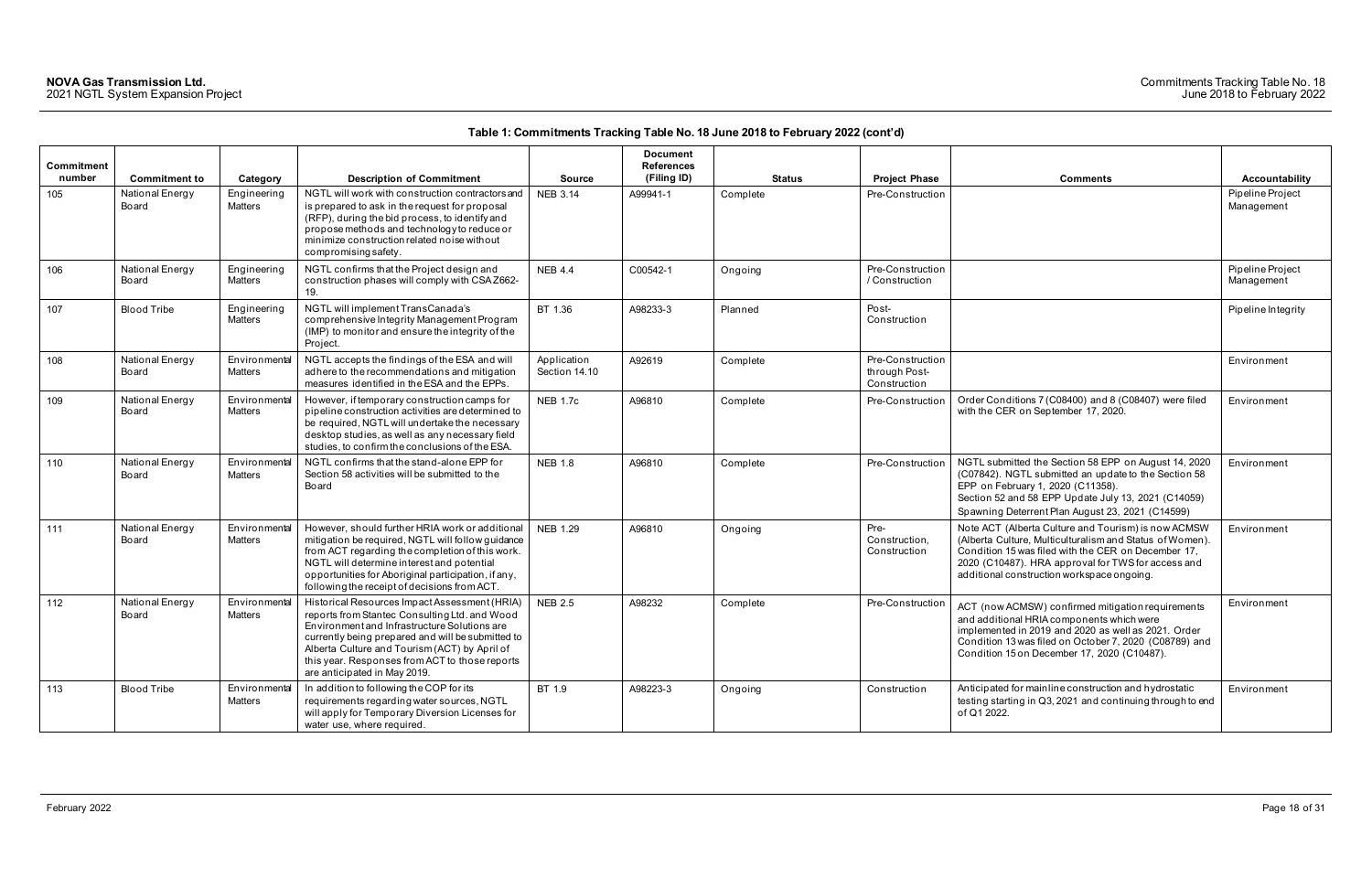### Commitments Tracking Table No. 18 June 2018 to February 2022

| <b>Commitment</b><br>number | <b>Commitment to</b>  | Category                        | <b>Description of Commitment</b>                                                                                                                                                                                                                                                                                                                                                                                                          | <b>Source</b>                                                   | <b>Document</b><br><b>References</b><br>(Filing ID) | <b>Status</b> | <b>Project Phase</b>                    | <b>Comments</b>                                                                                                                                                                                                                                                                                                        | <b>Accountability</b> |
|-----------------------------|-----------------------|---------------------------------|-------------------------------------------------------------------------------------------------------------------------------------------------------------------------------------------------------------------------------------------------------------------------------------------------------------------------------------------------------------------------------------------------------------------------------------------|-----------------------------------------------------------------|-----------------------------------------------------|---------------|-----------------------------------------|------------------------------------------------------------------------------------------------------------------------------------------------------------------------------------------------------------------------------------------------------------------------------------------------------------------------|-----------------------|
| 114                         | <b>Blood Tribe</b>    | Environmental<br>Matters        | If shallow groundwater is encountered during<br>trenching activities, mitigation will be<br>implemented to ensure subsurface ground water<br>flow is maintained across the trench through the<br>use of ditch plugs, sub-drains or other<br>impermeable barriers to prevent the pipeline<br>trench from becoming a conduit for groundwater<br>flow.                                                                                       | BT 1.13<br><b>DCN 50</b><br><b>MNA R3 13</b><br><b>PKN 1.13</b> | A98233-3<br>A98233-5<br>A98233-10<br>A98233-12      | Ongoing       | Construction                            |                                                                                                                                                                                                                                                                                                                        | Environment           |
| 115                         | HLFN / SNN            | Environmental<br>Matters        | NGTL will also seek the input of a Qualified<br>Aquatic Environmental Specialist (QAES) if a<br>Fisheries Act Authorization is required for the<br>contingency method.                                                                                                                                                                                                                                                                    | <b>HLFN 2.2 d)</b><br>SNN 2.6 c)                                | A98655-4<br>A98655-6                                | Ongoing       | Construction                            | NGTL continues to use QAES's for input to construction<br>planning. They are participating and providing input on an<br>ongoing basis throughout the construction phases as well<br>as the current DFO Fisheries Act Authorization (FAA)<br>review process requested by the CER in the letter of<br>February 18, 2020. | Environment           |
| 116                         | Samson Cree<br>Nation | Environmental<br><b>Matters</b> | The final CHROMP will include a detailed offset<br>plan, including the final plan for the GPML offset<br>measures, and will be implemented once the<br>plan has been finalized through ongoing<br>engagement with regulators and stakeholders.                                                                                                                                                                                            | <b>SCN 3.2d</b>                                                 | A98223-13                                           | Complete      | Pre-Construction                        | Amendments to Certificate Condition 6 recommended by<br>the Government of Canada negates the requirement for a<br>detailed offset plan and has been replaced with a<br>mandated threshold. The Revised CHROMP was filed on<br>November 12, 2020 (C09519-1) as the final CHROMP.                                        | Environment           |
| 117                         | Samson Cree<br>Nation | Environmental<br>Matters        | The FOV will be provided in the Final CHROMP.                                                                                                                                                                                                                                                                                                                                                                                             | <b>SCN 3.5a</b>                                                 | C00514-7                                            | Complete      | Post-<br>Construction                   | Amendments to Certificate Condition 6 recommended by<br>the Government of Canada negates the need for an<br>NGTL FOV. The Revised CHROMP was filed on<br>November 12, 2020 (C09519-1).                                                                                                                                 | Indigenous Relations  |
| 118                         | Samson Cree<br>Nation | Environmental<br>Matters        | Vegetation management will be implemented in<br>accordance with the TransCanada Integrated<br>Vegetation Management Program (TransCanada<br>2009) and TransCanada's Procedure for<br>Invasive Vegetation Weed Control Management<br>Canada (TransCanada 2013) during the<br>construction and operations of the Project.                                                                                                                   | <b>SCN 7.1d</b>                                                 | A98223-13                                           | Planned       | Post-<br>Construction and<br>Operations |                                                                                                                                                                                                                                                                                                                        | Environment           |
| 119                         | SNN                   | Environmental<br>Matters        | NGTL will consider information gathered during<br>ongoing engagement with SNN in Project<br>planning, including the EPP, which includes the<br>Bear Management Plan and Wildlife Species of<br>Concern Discovery Contingency Plan and<br>Environmental Alignment Sheets (EAS) filed<br>prior to construction, and will continue to address<br>questions and concerns from SNN through its<br>ongoing engagement efforts should any arise. | SNN 2.6 c)                                                      | A98655-6                                            | Ongoing       | Pre-Construction                        | NGTL reviewed the final reports and provided responses<br>to Stoney Nakoda Nations on April 9, 2019.                                                                                                                                                                                                                   | Environment           |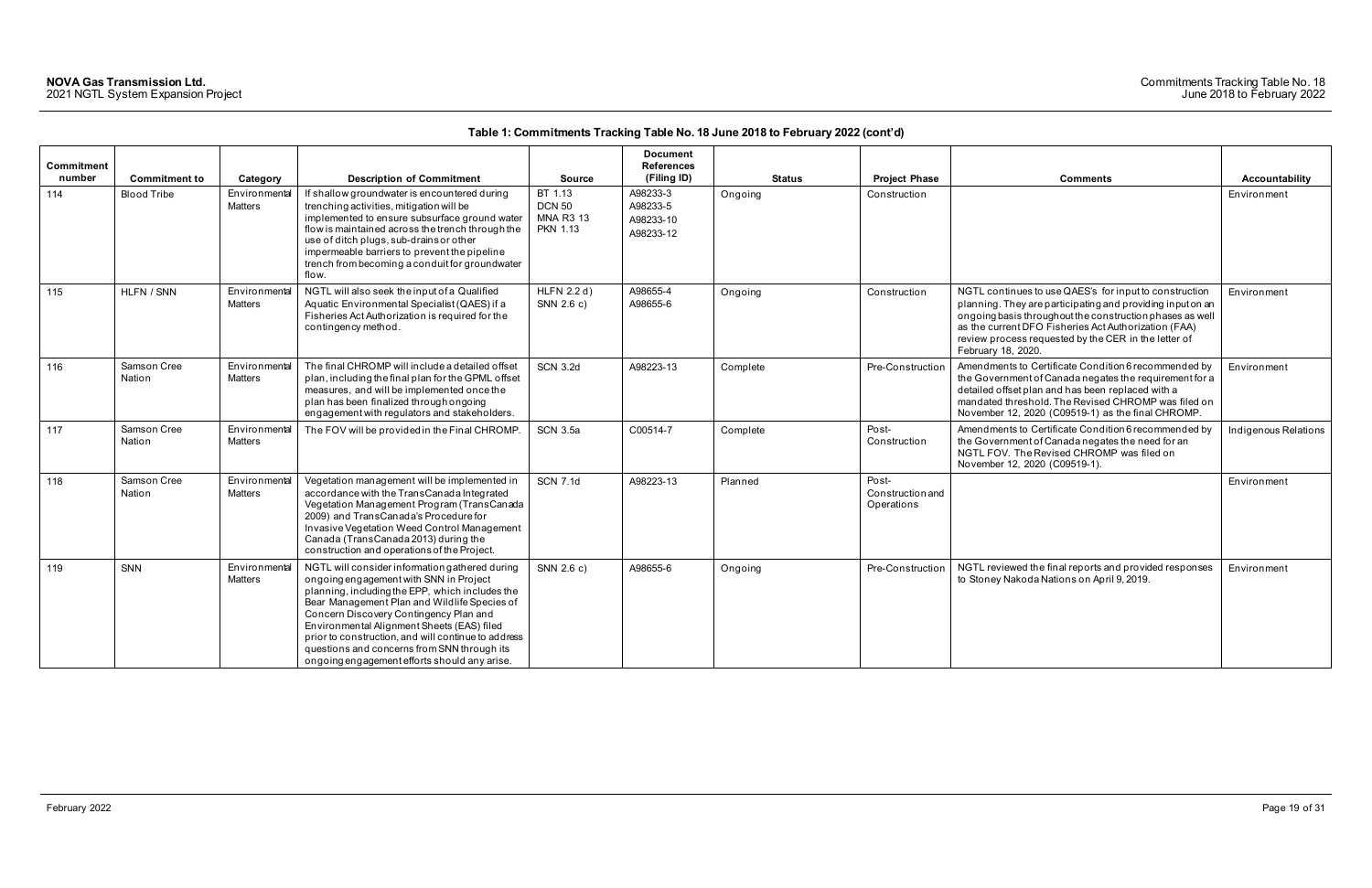|                             |                          |                                 |                                                                                                                                                                                                                                                |                 | <b>Document</b>                  |               |                             |                                                                                                                                                                                                                                                                                                                                                                                                                                                                                                                                                                                                                                                                                                                            |                |
|-----------------------------|--------------------------|---------------------------------|------------------------------------------------------------------------------------------------------------------------------------------------------------------------------------------------------------------------------------------------|-----------------|----------------------------------|---------------|-----------------------------|----------------------------------------------------------------------------------------------------------------------------------------------------------------------------------------------------------------------------------------------------------------------------------------------------------------------------------------------------------------------------------------------------------------------------------------------------------------------------------------------------------------------------------------------------------------------------------------------------------------------------------------------------------------------------------------------------------------------------|----------------|
| <b>Commitment</b><br>number | <b>Commitment to</b>     | Category                        | <b>Description of Commitment</b>                                                                                                                                                                                                               | <b>Source</b>   | <b>References</b><br>(Filing ID) | <b>Status</b> | <b>Project Phase</b>        | <b>Comments</b>                                                                                                                                                                                                                                                                                                                                                                                                                                                                                                                                                                                                                                                                                                            | Accountability |
| 120                         | National Energy<br>Board | Environmental<br><b>Matters</b> | NGTL will implement an early in/early out<br>approach to Project construction in Little Smoky<br>Caribou Range.                                                                                                                                | <b>NEB 3.4a</b> | A99941-1                         | Ongoing       | Construction                | NGTL stopped work within the Little Smoky Caribou<br>Range on February 14, 2021. Clearing activities within<br>the Little Smoky Caribou Range resumed<br>September 13, 2021. NGTL confirmed that work in the<br>Little Smoky Caribou Range cannot be completed prior to<br>the RAP and submitted the balance of information in<br>support of Condition 23 approval on January 13, 2022<br>(C17194). Construction continues within the Little Smoky<br>Caribou Range subject to ongoing engagement with<br>Alberta Environment and Parks and in accordance with<br>Commission approval issued to NGTL on February 2.<br>2022 (C17551).                                                                                      | Environment    |
| 121                         | National Energy<br>Board | Environmental<br><b>Matters</b> | Should any activities be required in the Range<br>during the RAP, NGTL will consult with AEP to<br>determine the appropriate course of action and<br>mitigation.                                                                               | NEB 3.4a        | A99941-1                         | Ongoing       | Construction                | NGTL confirmed that work in the Little Smoky Caribou<br>Range cannot be completed prior to the RAP (C16840-1).<br>As part of its contingency planning, NGTL engaged with<br>AEP on October 26, 2021, November 17, 2021 and<br>January 7, 2022. See summary of engagement with AEP,<br>filed on December 7, 2021 (C16607). Additional<br>information on continued AEP engagement in support of<br>required authorization and Condition 23 approval filed on<br>January 13, 2022 (C17194). Construction continues<br>within the Little Smoky Caribou Range subject to ongoing<br>engagement with Alberta Environment and Parks and in<br>accordance with Commission approval issued to NGTL<br>on February 2, 2022 (C17551). | Environment    |
| 122                         | National Energy<br>Board | Environmental<br><b>Matters</b> | NGTL will comply with any requirements issued<br>under the Historical Resources Act (HRA) for<br>future ground disturbance activities (e.g.,<br>integrity digs).                                                                               | <b>NEB 3.14</b> | A99941-1                         | Planned       | Post-<br>Construction       |                                                                                                                                                                                                                                                                                                                                                                                                                                                                                                                                                                                                                                                                                                                            | Environment    |
| 123                         | National Energy<br>Board | Environmental<br>Matters        | During operation, NGTL has committed to<br>comply with the AER Directive 038 noise<br>guidance and, therefore, predicted residual<br>effects of the Project on the acoustic<br>environment are not significant.                                | <b>NEB 3.14</b> | A99941-1                         | Planned       | Operations                  |                                                                                                                                                                                                                                                                                                                                                                                                                                                                                                                                                                                                                                                                                                                            | Environment    |
| 124                         | National Energy<br>Board | Environmental<br><b>Matters</b> | NGTL will also adhere to the Alberta Wildlife Act.                                                                                                                                                                                             | <b>NEB 3.14</b> | A99941-1                         | Ongoing       | Construction/<br>Operations |                                                                                                                                                                                                                                                                                                                                                                                                                                                                                                                                                                                                                                                                                                                            | Environment    |
| 125                         | National Energy<br>Board | Matters                         | Environmental Further, NGTL will not be making withdrawals<br>from groundwater sources for use in construction<br>of the Project.                                                                                                              | <b>NEB 3.14</b> | A99941-1                         | Planned       | Construction                |                                                                                                                                                                                                                                                                                                                                                                                                                                                                                                                                                                                                                                                                                                                            | Environment    |
| 126                         | National Energy<br>Board | Environmental<br>Matters        | NGTL does not agree with the recommendation<br>that upstream GHG emissions are a best<br>practice nor should they be included as part of<br>the NEB process, however, NGTL will comply<br>with federal agency direction for GHG<br>assessment. | <b>NEB 3.14</b> | A99941-1                         | Complete      | Pre-Construction            | NGTL submitted an upstream GHG assessment to ECCC<br>on November 1, 2019 and revised it for submission<br>March 19, 2020 based on comments from ECCC.                                                                                                                                                                                                                                                                                                                                                                                                                                                                                                                                                                      | Environment    |
| 127                         | National Energy<br>Board | Environmental<br>Matters        | A camp management plan will be developed<br>closer to the start of construction.                                                                                                                                                               | <b>NEB 3.14</b> | A99941-1                         | Complete      | Pre-Construction            | Order Condition 7 was submitted on September 17, 2020<br>$(C08400)$ .                                                                                                                                                                                                                                                                                                                                                                                                                                                                                                                                                                                                                                                      | Environment    |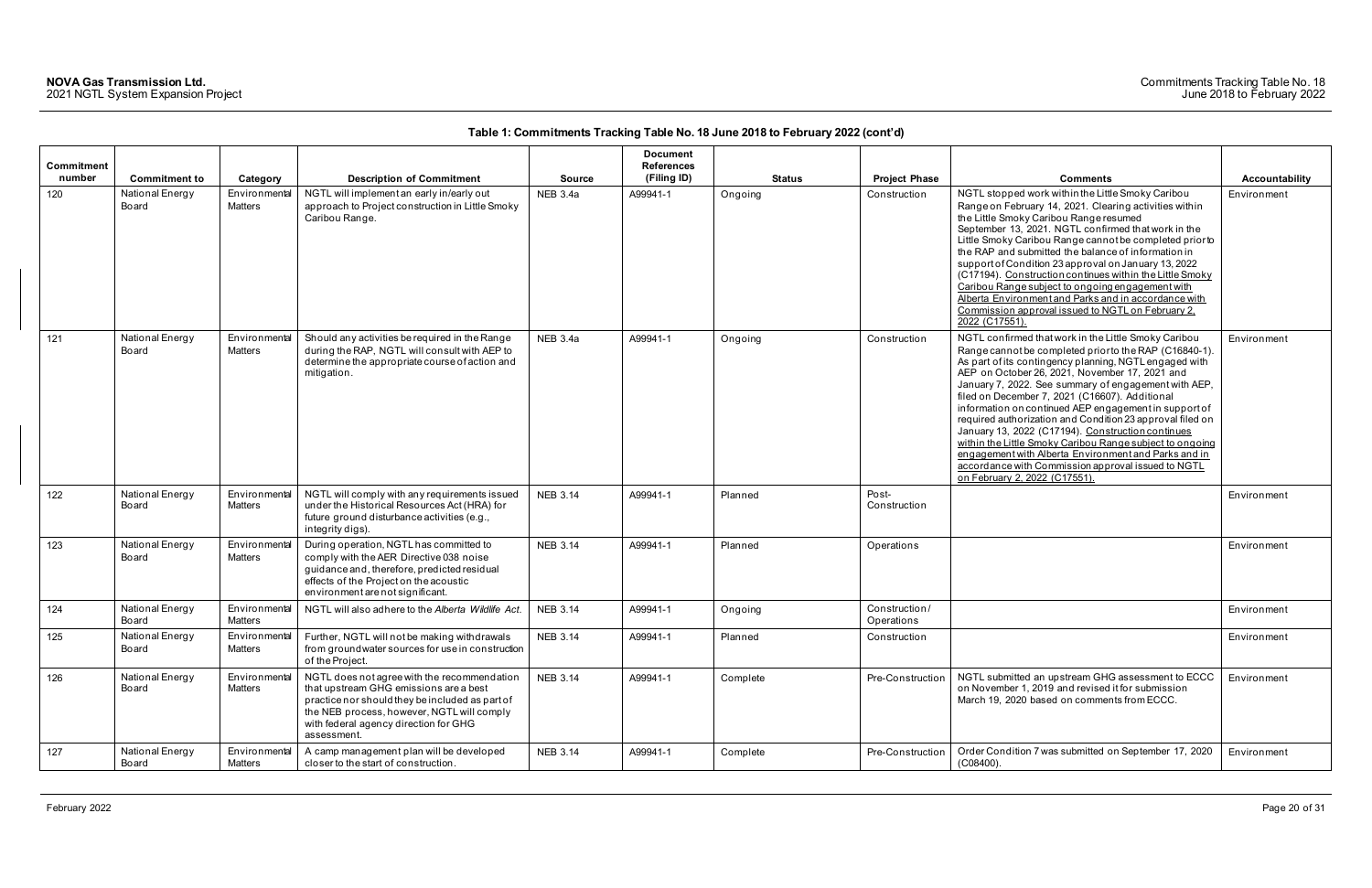### Commitments Tracking Table No. 18 June 2018 to February 2022

| Commitment<br>number | <b>Commitment to</b>     | Category                 | <b>Description of Commitment</b>                                                                                                                                                                                                                                                                                                            | <b>Source</b>   | <b>Document</b><br><b>References</b><br>(Filing ID) | <b>Status</b> | <b>Project Phase</b>                         | <b>Comments</b>                                                                                                                                                                                                                                                                                                                                                                                                                                                                                                                                                                | Accountability |
|----------------------|--------------------------|--------------------------|---------------------------------------------------------------------------------------------------------------------------------------------------------------------------------------------------------------------------------------------------------------------------------------------------------------------------------------------|-----------------|-----------------------------------------------------|---------------|----------------------------------------------|--------------------------------------------------------------------------------------------------------------------------------------------------------------------------------------------------------------------------------------------------------------------------------------------------------------------------------------------------------------------------------------------------------------------------------------------------------------------------------------------------------------------------------------------------------------------------------|----------------|
| 128                  | National Energy<br>Board | Environmental<br>Matters | TC Energy is currently developing a Fugitive<br>Emission Management Plan for the Canadian<br>Gas Operations system and NGTL plans to<br>submit a synopsis of the plan relative to the<br>Project prior to the commencement of<br>operations.                                                                                                | Reply Evidence  | C00043-1                                            | Planned       | Pre-construction<br>or before<br>operations. |                                                                                                                                                                                                                                                                                                                                                                                                                                                                                                                                                                                | Environment    |
| 129                  | National Energy<br>Board | Environmental<br>Matters | NGTL will continue to engage AEP and ECCC<br>on its planned offsets for the Project.                                                                                                                                                                                                                                                        | <b>NEB 4.12</b> | C00542-1                                            | Ongoing       | Post-construction                            | NGTL will continue to engage with AEP and ECCC on<br>the planned offsets for the Project for caribou. A Revised<br>Condition 6 has altered the requirements and is currently<br>under review by NGTL as to next steps with AEP and<br>ECCC as well as several Indigenous groups. The<br>Revised CHROMP was filed on November 12, 2020<br>(C09519-1). AEP has identified an area within the Little<br>Smoky Caribou Range where offsets for the Project will<br>be implemented. NGTL anticipates offsets planning will<br>occur in 2022 with implementation scheduled for 2023. | Environment    |
| 130                  | National Energy<br>Board | Environmental<br>Matters | Any additional site-specific mitigation resulting<br>from these surveys will be included in the EPP<br>and Environmental Alignment Sheets as filed<br>prior to construction.                                                                                                                                                                | <b>NEB 4.7</b>  | C00542-1                                            | Complete      | Construction                                 | The information from the surveys was incorporated as<br>appropriate into the EPP and Environmental Alignment<br>Sheets submitted pursuant to Condition 5 of the Order<br>(C07842) and EPP and Environmental Alignment Sheets<br>submitted pursuant to Condition 5 of the Certificate<br>(C09447).                                                                                                                                                                                                                                                                              | Environment    |
| 131                  | <b>Blood Tribe</b>       | Environmental<br>Matters | The design and installation of vehicle crossings<br>by NGTL will meet the Province of Alberta's<br>Water Act Codes of Practice and notification<br>process.                                                                                                                                                                                 | BT 1.8          | A98233-3                                            | Ongoing       | Pre-Construction                             |                                                                                                                                                                                                                                                                                                                                                                                                                                                                                                                                                                                | Environment    |
| 132                  |                          |                          |                                                                                                                                                                                                                                                                                                                                             |                 |                                                     |               |                                              | Duplicate to Commitment 113.                                                                                                                                                                                                                                                                                                                                                                                                                                                                                                                                                   |                |
| 133                  | <b>Blood Tribe</b>       | Environmental<br>Matters | If springs and/or excessive groundwater are<br>encountered within the Project construction<br>footprint, NGTL will review the area and<br>determine the appropriate mitigation.                                                                                                                                                             | BT 1.14e        | A98233-3                                            | Ongoing       | Construction                                 |                                                                                                                                                                                                                                                                                                                                                                                                                                                                                                                                                                                | Environment    |
| 134                  | All groups               | Environmental<br>Matters | NGTL will further incorporate input or issues<br>identified during construction into the Post<br>Construction Monitoring (PCM) activities. For<br>example, sites or resources of concern will be<br>appropriately mitigated during construction,<br>clean up and reclamation, and success will be<br>measured in following growing seasons. | BT 1.39         | A98233-3                                            | Ongoing       | Pre-Construction<br>/ Post-<br>Construction  |                                                                                                                                                                                                                                                                                                                                                                                                                                                                                                                                                                                | Environment    |
| 135                  | ECCC                     | Environmental<br>Matters | NGTL is willing to work with ECCC outside the<br>NEB hearing process to assist ECCC in<br>estimating upstream GHG emissions, consistent<br>with ECCC's approach to past NEB-regulated<br>projects under the Interim Measures for Major<br>Project Reviews                                                                                   | ECCC 1          | C00514-3                                            | Complete      | Pre-construction                             | See Commitment 126.                                                                                                                                                                                                                                                                                                                                                                                                                                                                                                                                                            | Environment    |
| 136                  |                          |                          |                                                                                                                                                                                                                                                                                                                                             |                 |                                                     |               |                                              | Duplicate to Commitment 128.                                                                                                                                                                                                                                                                                                                                                                                                                                                                                                                                                   |                |

| Comments                                                                                                                                                                                                                                                                                                                                                                                                                                                                                                                                                                       |                       |
|--------------------------------------------------------------------------------------------------------------------------------------------------------------------------------------------------------------------------------------------------------------------------------------------------------------------------------------------------------------------------------------------------------------------------------------------------------------------------------------------------------------------------------------------------------------------------------|-----------------------|
|                                                                                                                                                                                                                                                                                                                                                                                                                                                                                                                                                                                | <b>Accountability</b> |
|                                                                                                                                                                                                                                                                                                                                                                                                                                                                                                                                                                                | Environment           |
| NGTL will continue to engage with AEP and ECCC on<br>the planned offsets for the Project for caribou. A Revised<br>Condition 6 has altered the requirements and is currently<br>under review by NGTL as to next steps with AEP and<br>ECCC as well as several Indigenous groups. The<br>Revised CHROMP was filed on November 12, 2020<br>(C09519-1). AEP has identified an area within the Little<br>Smoky Caribou Range where offsets for the Project will<br>be implemented. NGTL anticipates offsets planning will<br>occur in 2022 with implementation scheduled for 2023. | Environment           |
| The information from the surveys was incorporated as<br>appropriate into the EPP and Environmental Alignment<br>Sheets submitted pursuant to Condition 5 of the Order<br>(C07842) and EPP and Environmental Alignment Sheets<br>submitted pursuant to Condition 5 of the Certificate<br>(C09447).                                                                                                                                                                                                                                                                              | Environment           |
|                                                                                                                                                                                                                                                                                                                                                                                                                                                                                                                                                                                | Environment           |
| Duplicate to Commitment 113.                                                                                                                                                                                                                                                                                                                                                                                                                                                                                                                                                   |                       |
|                                                                                                                                                                                                                                                                                                                                                                                                                                                                                                                                                                                | Environment           |
|                                                                                                                                                                                                                                                                                                                                                                                                                                                                                                                                                                                | Environment           |
| See Commitment 126.                                                                                                                                                                                                                                                                                                                                                                                                                                                                                                                                                            | Environment           |
| Duplicate to Commitment 128.                                                                                                                                                                                                                                                                                                                                                                                                                                                                                                                                                   |                       |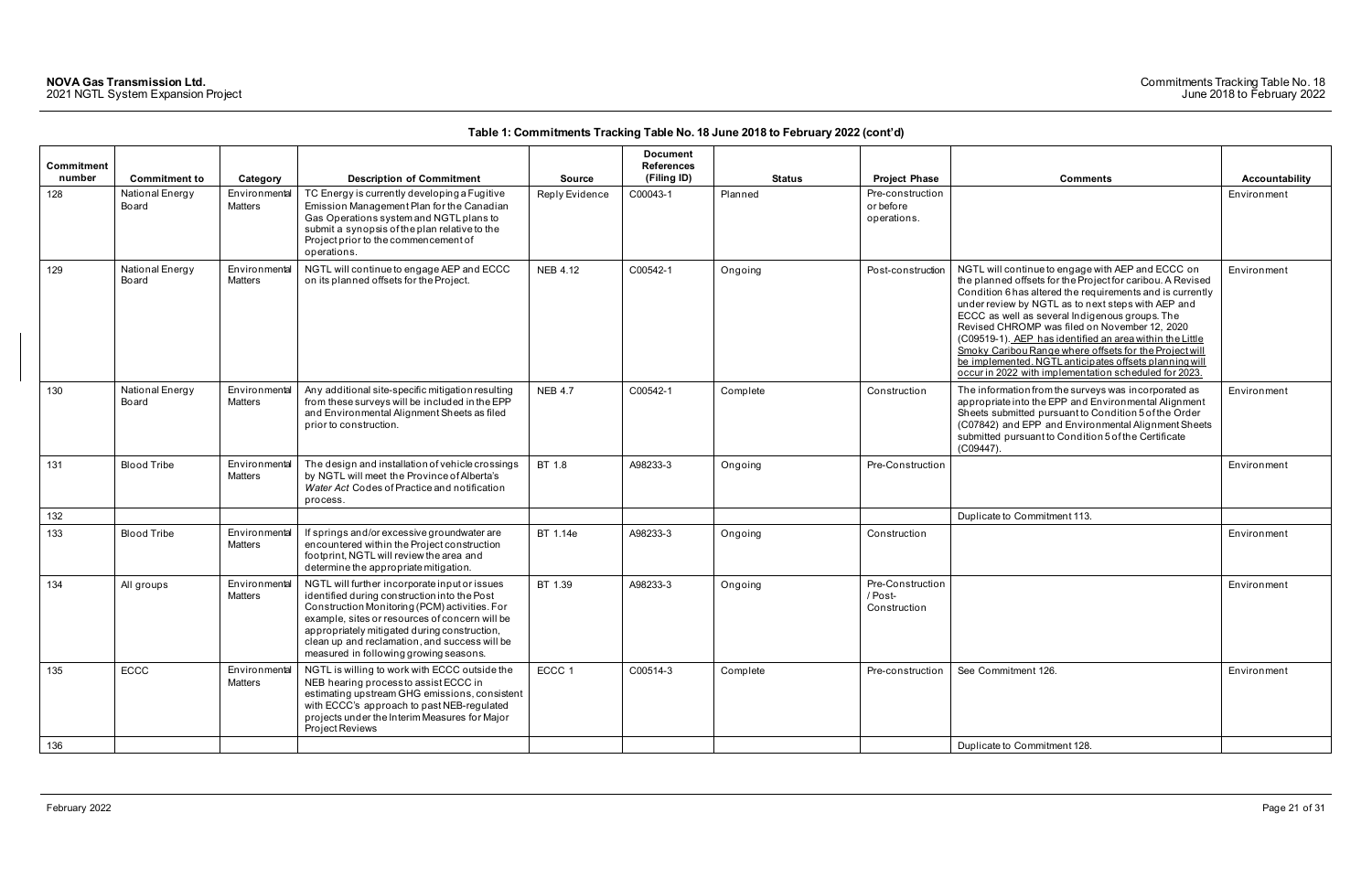### Commitments Tracking Table No. 18 June 2018 to February 2022

| Commitment<br>number | <b>Commitment to</b>       | Category                 | <b>Description of Commitment</b>                                                                                                                                                                                                                                         | <b>Source</b>                                         | <b>Document</b><br>References<br>(Filing ID) | <b>Status</b> | <b>Project Phase</b>                              | <b>Comments</b>                                                                                                                                                                                                                                                                                                                                                                                                                                                                                                                        | Accountability                                                |
|----------------------|----------------------------|--------------------------|--------------------------------------------------------------------------------------------------------------------------------------------------------------------------------------------------------------------------------------------------------------------------|-------------------------------------------------------|----------------------------------------------|---------------|---------------------------------------------------|----------------------------------------------------------------------------------------------------------------------------------------------------------------------------------------------------------------------------------------------------------------------------------------------------------------------------------------------------------------------------------------------------------------------------------------------------------------------------------------------------------------------------------------|---------------------------------------------------------------|
| 137                  | National Energy<br>Board   | Environmental<br>Matters | NGTL commits to implementing zipper planting<br>pending the restoration measures implemented<br>on the footprint.                                                                                                                                                        | Hearing<br>Transcript<br>Volume 12.<br>Paragraph 5883 | C01035                                       | Planned       | Post-construction                                 |                                                                                                                                                                                                                                                                                                                                                                                                                                                                                                                                        | Environment                                                   |
| 138                  | Landowners                 | <b>Land Matters</b>      | Notices pursuant to section 87(1) of the NEB Act<br>will be served on owners of lands proposed to be<br>acquired for the Project, as defined in sections<br>75 and 85 of the NEB Act.                                                                                    | Application<br>Section 11.5                           | A92619                                       | Complete      | Pre-Construction                                  |                                                                                                                                                                                                                                                                                                                                                                                                                                                                                                                                        | Land Department                                               |
| 139                  | Landowners                 | <b>Land Matters</b>      | Prior to the start of construction, NGTL will have<br>site-specific traffic management plans in place to<br>minimize the effects of construction traffic.                                                                                                                | <b>Additional Written</b><br>Evidence Section<br>4.7  | A96812                                       | Complete      | Pre-Construction                                  |                                                                                                                                                                                                                                                                                                                                                                                                                                                                                                                                        | Environment/Project<br>Management/<br>Construction<br>Manager |
| 140                  | Landowners                 | <b>Land Matters</b>      | In areas where the presence of clubroot disease<br>has been identified during pre-project<br>consultation, NGTL will follow provincial and<br>industry management objectives with regards to<br>clubroot.                                                                | <b>Additional Written</b><br>Evidence Section<br>4.7  | A96812                                       | Complete      | Construction                                      | Only the Valhalla and Elmworth Sections were identified<br>to have clubroot. Management plans were implemented<br>to prevent the spread of clubroot. Both sections have<br>been placed in-service.                                                                                                                                                                                                                                                                                                                                     | Environment                                                   |
| 141                  | National Energy<br>Board   | Commercial               | TransCanada will have the financial resources to<br>ensure that it can financially sustain<br>management of all potential risks including those<br>liabilities that may arise from an accident or<br>malfunction during the construction or operation<br>of the Project. | Application<br>Section 6.6                            | A92619                                       | Ongoing       | Pre-Construction<br>through Post-<br>Construction |                                                                                                                                                                                                                                                                                                                                                                                                                                                                                                                                        | Commercial                                                    |
| 142                  | Canada Energy<br>Regulator | Regulatory<br>Conditions | Certificate Condition 1: Condition Compliance                                                                                                                                                                                                                            | Certificate<br>GC-129                                 | C09098                                       | In Progress   | Pre-Construction<br>through Post-<br>Construction |                                                                                                                                                                                                                                                                                                                                                                                                                                                                                                                                        | Project Manager                                               |
| 143                  | Canada Energy<br>Regulator | Regulatory<br>Conditions | Certificate Condition 2: Section 52 Pipeline and<br>Related Facilities Design, Location, Construction<br>and Operation                                                                                                                                                   | Certificate<br>GC-129                                 | C09098                                       | Planned       | Pre-Construction<br>through Post-<br>Construction |                                                                                                                                                                                                                                                                                                                                                                                                                                                                                                                                        | Project Manager /<br>Construction<br>Manager                  |
| 144                  | Canada Energy<br>Regulator | Regulatory<br>Conditions | Certificate Condition 3: Environmental Protection                                                                                                                                                                                                                        | Certificate<br>GC-129                                 | C09098                                       | Planned       | Pre-Construction<br>through Post-<br>Construction |                                                                                                                                                                                                                                                                                                                                                                                                                                                                                                                                        | Environment                                                   |
| 145                  | Canada Energy<br>Regulator | Regulatory<br>Conditions | Certificate Condition 4: Construction Emergency<br>Management Preparedness and Response<br>Planning                                                                                                                                                                      | Certificate<br>GC-129                                 | C09098                                       | Complete      | Construction                                      | In CER IR No. 7 (C10848) NGTL confirmed that all ERPs<br>for section 52 and section 58 activities have been<br>submitted to the CER with the exception of the Dismal<br>Creek section. On January 20, 2021 NGTL submitted the<br>ERP for the HDD casing installation on the Dismal Creek<br>section. NGTL filed confirmation of notice to Indigenous<br>groups on January 20, 2021 pursuant to Condition 4(b)<br>(C11048).<br>May 7, 2021 Condition 4 for the mainline component of<br>the Dismal Creek section (Filed via Email only) | Project Manager /<br>Safety<br>Representative                 |
| 146                  | Canada Energy<br>Regulator | Regulatory<br>Conditions | Certificate Condition 5: Updated Environmental<br>Protection Plan for Section 52 Pipeline and<br><b>Related Facilities</b>                                                                                                                                               | Certificate<br>GC-129                                 | C09098                                       | Complete      | Construction<br>through Post-<br>Construction     | Certificate Condition 5 was filed on November 9, 2020<br>(C09447).<br>July 13, 2021 Updated EPP (C14059)<br>August 23, 2021 (C14599)                                                                                                                                                                                                                                                                                                                                                                                                   | Environment                                                   |

| Comments<br>Only the Valhalla and Elmworth Sections were identified                                                                                                                                                                                                                                                                                                                                                                                                                                                                    | <b>Accountability</b><br>Environment<br>Land Department<br>Environment/Project<br>Management / |
|----------------------------------------------------------------------------------------------------------------------------------------------------------------------------------------------------------------------------------------------------------------------------------------------------------------------------------------------------------------------------------------------------------------------------------------------------------------------------------------------------------------------------------------|------------------------------------------------------------------------------------------------|
|                                                                                                                                                                                                                                                                                                                                                                                                                                                                                                                                        |                                                                                                |
|                                                                                                                                                                                                                                                                                                                                                                                                                                                                                                                                        |                                                                                                |
|                                                                                                                                                                                                                                                                                                                                                                                                                                                                                                                                        |                                                                                                |
|                                                                                                                                                                                                                                                                                                                                                                                                                                                                                                                                        |                                                                                                |
|                                                                                                                                                                                                                                                                                                                                                                                                                                                                                                                                        | Construction<br>Manager                                                                        |
| to have clubroot. Management plans were implemented<br>to prevent the spread of clubroot. Both sections have<br>been placed in-service.                                                                                                                                                                                                                                                                                                                                                                                                | Environment                                                                                    |
|                                                                                                                                                                                                                                                                                                                                                                                                                                                                                                                                        | Commercial                                                                                     |
|                                                                                                                                                                                                                                                                                                                                                                                                                                                                                                                                        | Project Manager                                                                                |
|                                                                                                                                                                                                                                                                                                                                                                                                                                                                                                                                        | Project Manager /<br>Construction<br>Manager                                                   |
|                                                                                                                                                                                                                                                                                                                                                                                                                                                                                                                                        | Environment                                                                                    |
| In CER IR No. 7 (C10848) NGTL confirmed that all ERPs<br>for section 52 and section 58 activities have been<br>submitted to the CER with the exception of the Dismal<br>Creek section. On January 20, 2021 NGTL submitted the<br>ERP for the HDD casing installation on the Dismal Creek<br>section. NGTL filed confirmation of notice to Indigenous<br>groups on January 20, 2021 pursuant to Condition 4(b)<br>(C11048).<br>May 7, 2021 Condition 4 for the mainline component of<br>the Dismal Creek section (Filed via Email only) | Project Manager /<br>Safety<br>Representative                                                  |
| Certificate Condition 5 was filed on November 9, 2020<br>(C09447).<br>July 13, 2021 Updated EPP (C14059)<br>August 23, 2021 (C14599)                                                                                                                                                                                                                                                                                                                                                                                                   | Environment                                                                                    |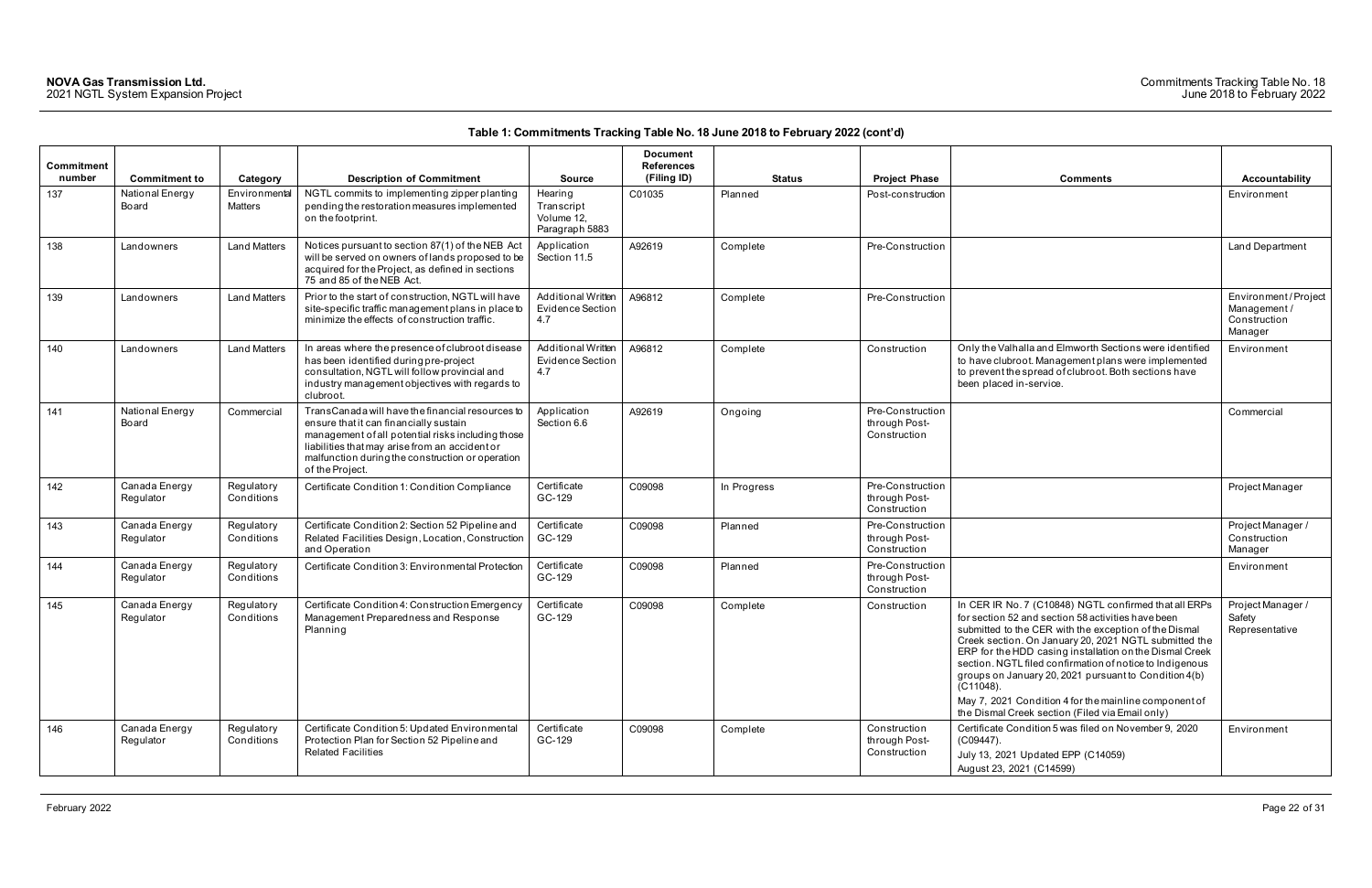| Commitment<br>number | <b>Commitment to</b>       | Category                 | <b>Description of Commitment</b>                                                                      | <b>Source</b>         | <b>Document</b><br><b>References</b><br>(Filing ID) | Status   | <b>Project Phase</b>                          | <b>Comments</b>                                                                                                                                                                                                                                                                                                        | <b>Accountability</b>                                 |
|----------------------|----------------------------|--------------------------|-------------------------------------------------------------------------------------------------------|-----------------------|-----------------------------------------------------|----------|-----------------------------------------------|------------------------------------------------------------------------------------------------------------------------------------------------------------------------------------------------------------------------------------------------------------------------------------------------------------------------|-------------------------------------------------------|
| 147                  | Canada Energy<br>Regulator | Regulatory<br>Conditions | Certificate Condition 6: Revised Caribou Habitat<br>Restoration and Offset Measures Plan<br>(CHR&OMP) | Certificate<br>GC-129 | C09098                                              | Complete | Construction<br>through Post-<br>Construction | Certificate Condition 6 was filed on November 12, 2020<br>$(C09519)$ .                                                                                                                                                                                                                                                 | Environment                                           |
| 148                  | Canada Energy<br>Regulator | Regulatory<br>Conditions | Certificate Condition 7: Wildlife and Rare Plant<br>Surveys                                           | Certificate<br>GC-129 | C09098                                              | Complete | Pre-Construction                              | Certificate Condition 7 was filed on September 15, 2020<br>(C08314)                                                                                                                                                                                                                                                    | Environment                                           |
| 149                  | Canada Energy<br>Regulator | Regulatory<br>Conditions | Certificate Condition 8: Geological hazards                                                           | Certificate<br>GC-129 | C09098                                              | Complete | Pre-Construction                              | Certificate Condition 8 was filed on November 5, 2020<br>(C09392)                                                                                                                                                                                                                                                      | Project Manager                                       |
| 150                  | Canada Energy<br>Regulator | Regulatory<br>Conditions | Certificate Condition 9: Trenchless Crossing<br>Reports                                               | Certificate<br>GC-129 | C09098                                              | Complete | Pre-Construction                              | Certificate Condition 9 was filed on October 27, 2020<br>$(C09149)$ .                                                                                                                                                                                                                                                  | Project Manager                                       |
| 151                  | Canada Energy<br>Regulator | Regulatory<br>Conditions | Certificate Condition 10: Outstanding Traditional<br>Land and Resource Use Investigations             | Certificate<br>GC-129 | C09098                                              | Complete | Pre-Construction                              | Certificate Condition 10 was filed on August 19, 2020<br>(C07968)                                                                                                                                                                                                                                                      | Indigenous Relations                                  |
| 152                  | Canada Energy<br>Regulator | Regulatory<br>Conditions | Certificate Condition 11: Programs and Manuals<br>- Safety                                            | Certificate<br>GC-129 | C09098                                              | Complete | Pre-Construction                              | Certificate Condition 11 was filed on December 18, 2020<br>(C10510)<br>February 1, 2021 Construction Safety Manual - Dismal<br>Creek (C11383)<br>Condition 11 was filed May 7, 2021 for the mainline<br>component of the Dismal Creek section (C12990).                                                                | Project Manager /<br>Safety<br>Representative         |
| 153                  | Canada Energy<br>Regulator | Regulatory<br>Conditions | Certificate Condition 12: Construction Monitoring<br>Plan for Indigenous Peoples                      | Certificate<br>GC-129 | C09098                                              | Complete | Pre-Construction                              | Certificate Condition 12 was filed on November 20, 2020<br>(C09777)                                                                                                                                                                                                                                                    | <b>Indigenous Relations</b>                           |
| 154                  | Canada Energy<br>Regulator | Regulatory<br>Conditions | Certificate Condition 13: Employment,<br>Contracting, and Procurement Plan Update                     | Certificate<br>GC-129 | C09098                                              | Complete | Pre-Construction                              | Certificate Condition 13 was filed on September 23, 2020<br>$(C08480)$ .<br>March 2, 2021 Response to ANSN Letter (C11778)<br>May 3, 2021 Ruling No. 1 Response (C12816)<br>August 19, 2021 Ruling No. 2 Response (C14550)<br>September 24, 2021 Updated Prime Contractor's<br>Aboriginal Participation Plans (C15091) | Indigenous Relations<br><b>Business</b><br>Engagement |
| 155                  | Canada Energy<br>Regulator | Regulatory<br>Conditions | Certificate Condition 14: Report on Engagement<br>with Indigenous Peoples                             | Certificate<br>GC-129 | C09098                                              | Complete | Pre-Construction                              | Certificate Condition 14 was filed on November 20, 2020<br>$(C09777)$ .<br>Certificate Condition 14 Update was filed on May 6, 2021<br>$(C12977)$ .<br>Certificate Condition 11 Update was filed on November 5,<br>2021 (C15989).                                                                                      | Indigenous Relations                                  |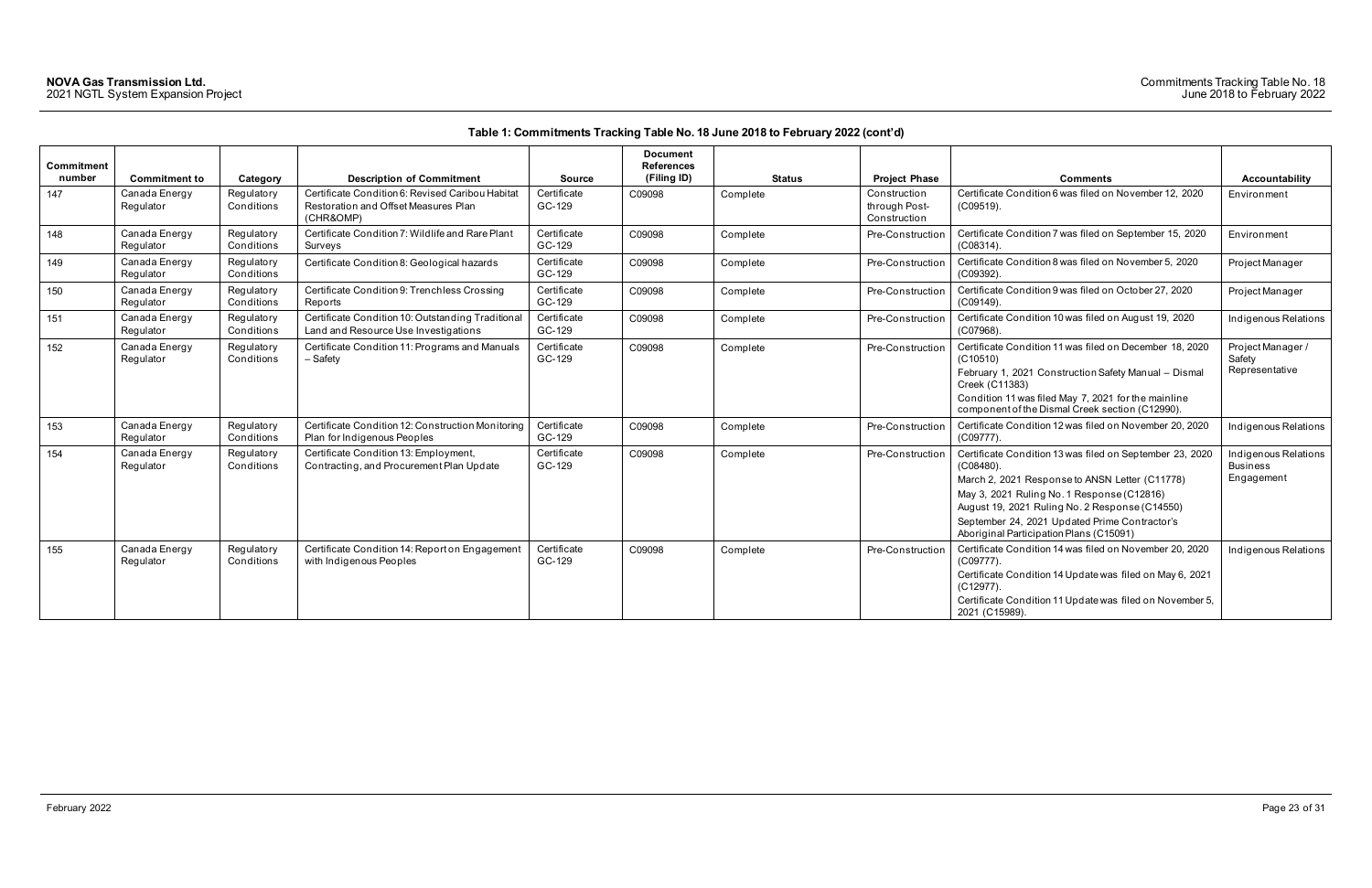|                      |                            |                          |                                                                                |                       | <b>Document</b>                  |               |                      |                                                                                                                                                                                                                                                                                                                                                                                                                                                                                                                                                                                                                |                                             |
|----------------------|----------------------------|--------------------------|--------------------------------------------------------------------------------|-----------------------|----------------------------------|---------------|----------------------|----------------------------------------------------------------------------------------------------------------------------------------------------------------------------------------------------------------------------------------------------------------------------------------------------------------------------------------------------------------------------------------------------------------------------------------------------------------------------------------------------------------------------------------------------------------------------------------------------------------|---------------------------------------------|
| Commitment<br>number |                            |                          | <b>Description of Commitment</b>                                               |                       | <b>References</b><br>(Filing ID) | <b>Status</b> | <b>Project Phase</b> | <b>Comments</b>                                                                                                                                                                                                                                                                                                                                                                                                                                                                                                                                                                                                | <b>Accountability</b>                       |
|                      | <b>Commitment to</b>       | Category                 |                                                                                | <b>Source</b>         |                                  |               |                      |                                                                                                                                                                                                                                                                                                                                                                                                                                                                                                                                                                                                                |                                             |
| 156                  | Canada Energy<br>Regulator | Regulatory<br>Conditions | Certificate Condition 15: Heritage Resource<br>Clearances                      | Certificate<br>GC-129 | C09098                           | Complete      | Pre-Construction     | Certificate Condition 15 was filed on December 17, 2020<br>$(C10487)$ .<br>May 7, 2021, Condition 15 HRA Update (C13001)<br>May 14, 2021, Condition 15 Timing Relief Request<br>(C13105)<br>June 1, 2021 Condition 15 Timing Relief Request<br>(C13347)<br>June 4, 2021 Condition 15 and 13 Response to<br>Compliance Letter No. 11 C13415.<br>June 16, 2021 Bi-monthly Report No. 1 (C13581)<br>August 9, 2021 Bi-monthly Report No. 2 (C14382)<br>October 7, 2021 Bi-monthly Report No. 3 (C15307)<br>December 8, 2021 Bi-monthly Report No. 4 (C16616)<br>February 9, 2022 Bi-monthly Report No. 5 (C17641) | Environment                                 |
| 157                  | Canada Energy<br>Regulator | Regulatory<br>Conditions | Certificate Condition 16: Commitments Tracking<br>Table (CTT)                  | Certificate<br>GC-129 | C09098                           | Complete      | Pre-Construction     | Certificate Condition 16 CTT was filed on:<br>1. September 23, 2020 (C08481)<br>2. October 22, 2020 (C09072)<br>3. November 23, 2020 (C09829)<br>4. December 22, 2020 (C10565)<br>5. January 22, 2021 (C11138)<br>6. February 23, 2021 (C11620)<br>7. March 22, 2021 (C12090)<br>8. April 23, 2021 (C12546)<br>9. May 25, 2021 (C13237)<br>10. June 23, 2021 (C13683)<br>11. July 22, 2021 (C14184)<br>12. August 23, 2021 (C14598)<br>13. September 22, 2021 (C15041)<br>14. October 22, 2021 (C15634)<br>15. November 23, 2021 (C16266)<br>16. December 22, 2021 (C16948)<br>17. January 24, 2022 (C17347)   | All                                         |
| 158                  | Canada Energy<br>Regulator | Regulatory<br>Conditions | Certificate Condition 17: Emergency<br>Management Continuing Education Program | Certificate<br>GC-129 | C09098                           | Complete      | Pre-Construction     | Certificate Condition 17 was filed on September 23, 2020<br>(C08482).                                                                                                                                                                                                                                                                                                                                                                                                                                                                                                                                          | Emergency<br>Management / Public<br>Affairs |
| 159                  | Canada Energy<br>Regulator | Regulatory<br>Conditions | Certificate Condition 18: Construction Schedule                                | Certificate<br>GC-129 | C09098                           | Complete      | Pre-Construction     | Certificate Condition 18 was filed on January 14, 2021<br>$(C10917)$ .<br>June 4, 2021 Construction Schedule Update (C13413)<br>September 8, 2021 Construction Schedule Update<br>(C14842)                                                                                                                                                                                                                                                                                                                                                                                                                     | Project Managers                            |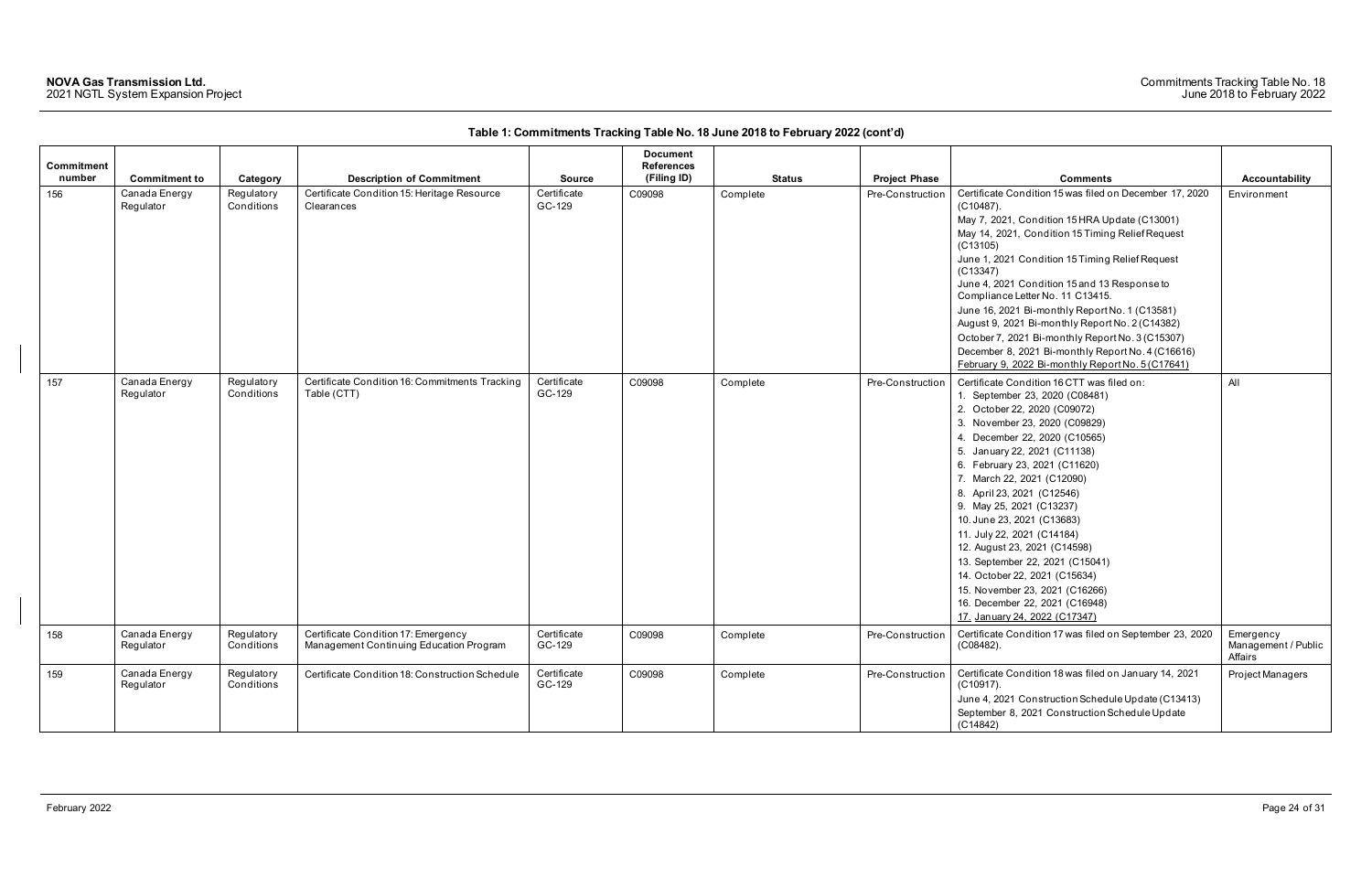| Commitment<br>number | <b>Commitment to</b> | Category   | <b>Description of Commitment</b>                | <b>Source</b> | <b>Document</b><br><b>References</b><br>(Filing ID) | <b>Status</b> | <b>Project Phase</b> | <b>Comments</b>                        | Accountability   |
|----------------------|----------------------|------------|-------------------------------------------------|---------------|-----------------------------------------------------|---------------|----------------------|----------------------------------------|------------------|
| 160                  | Canada Energy        | Regulatory | Certificate Condition 19: Construction Progress | Certificate   | C09098                                              | Ongoing       | During               | Certificate Condition 19 was filed on: | Project Managers |
|                      | Regulator            | Conditions | Reports                                         | GC-129        |                                                     |               | Construction         | 1. December 16, 2020 (C10461)          |                  |
|                      |                      |            |                                                 |               |                                                     |               |                      | 2. December 31, 2020 (C10655)          |                  |
|                      |                      |            |                                                 |               |                                                     |               |                      | 3. January 18, 2021 (C11012)           |                  |
|                      |                      |            |                                                 |               |                                                     |               |                      | 4. February 2, 2021 (C11394)           |                  |
|                      |                      |            |                                                 |               |                                                     |               |                      | 5. February 16, 2021 (C11542)          |                  |
|                      |                      |            |                                                 |               |                                                     |               |                      | 6. March 2, 2021 (C11752)              |                  |
|                      |                      |            |                                                 |               |                                                     |               |                      | 7. March 16, 2021 (C12015)             |                  |
|                      |                      |            |                                                 |               |                                                     |               |                      | 8. April 6, 2021 (C12266)              |                  |
|                      |                      |            |                                                 |               |                                                     |               |                      | 9. April 18, 2021 (C12437)             |                  |
|                      |                      |            |                                                 |               |                                                     |               |                      | 10. May 3, 2021 (C12800)               |                  |
|                      |                      |            |                                                 |               |                                                     |               |                      | 11. May 17, 2021 (C13132)              |                  |
|                      |                      |            |                                                 |               |                                                     |               |                      | 12. June 1, 2021 (C13346)              |                  |
|                      |                      |            |                                                 |               |                                                     |               |                      | 13. June 16, 2021 (C13574)             |                  |
|                      |                      |            |                                                 |               |                                                     |               |                      | 14. July 5, 2021 (C13903)              |                  |
|                      |                      |            |                                                 |               |                                                     |               |                      | 15. July 19, 2021 (C14129)             |                  |
|                      |                      |            |                                                 |               |                                                     |               |                      | 16. August 3, 2021 (C14319)            |                  |
|                      |                      |            |                                                 |               |                                                     |               |                      | 17. August 16, 2021 (C14501)           |                  |
|                      |                      |            |                                                 |               |                                                     |               |                      | 18. August 31, 2021 (C14722)           |                  |
|                      |                      |            |                                                 |               |                                                     |               |                      | 19. September 16, 2021 (C14962)        |                  |
|                      |                      |            |                                                 |               |                                                     |               |                      | 20. October 1, 2021 (C15215)           |                  |
|                      |                      |            |                                                 |               |                                                     |               |                      | 21. October 18, 2021 (C15517)          |                  |
|                      |                      |            |                                                 |               |                                                     |               |                      | 22. November 2, 2021 (C15876)          |                  |
|                      |                      |            |                                                 |               |                                                     |               |                      | 23. November 17, 2021 (C16173)         |                  |
|                      |                      |            |                                                 |               |                                                     |               |                      | 24. December 2, 2021 (C16409)          |                  |
|                      |                      |            |                                                 |               |                                                     |               |                      | 25. December 16, 2021 (C16840)         |                  |
|                      |                      |            |                                                 |               |                                                     |               |                      | 26. January 6, 2022 (C17029)           |                  |
|                      |                      |            |                                                 |               |                                                     |               |                      | 27. January 18, 2022 (C17256)          |                  |
|                      |                      |            |                                                 |               |                                                     |               |                      | 28. February 2, 2022 (C17545)          |                  |
|                      |                      |            |                                                 |               |                                                     |               |                      | 29. February 17, 2022 (C17755)         |                  |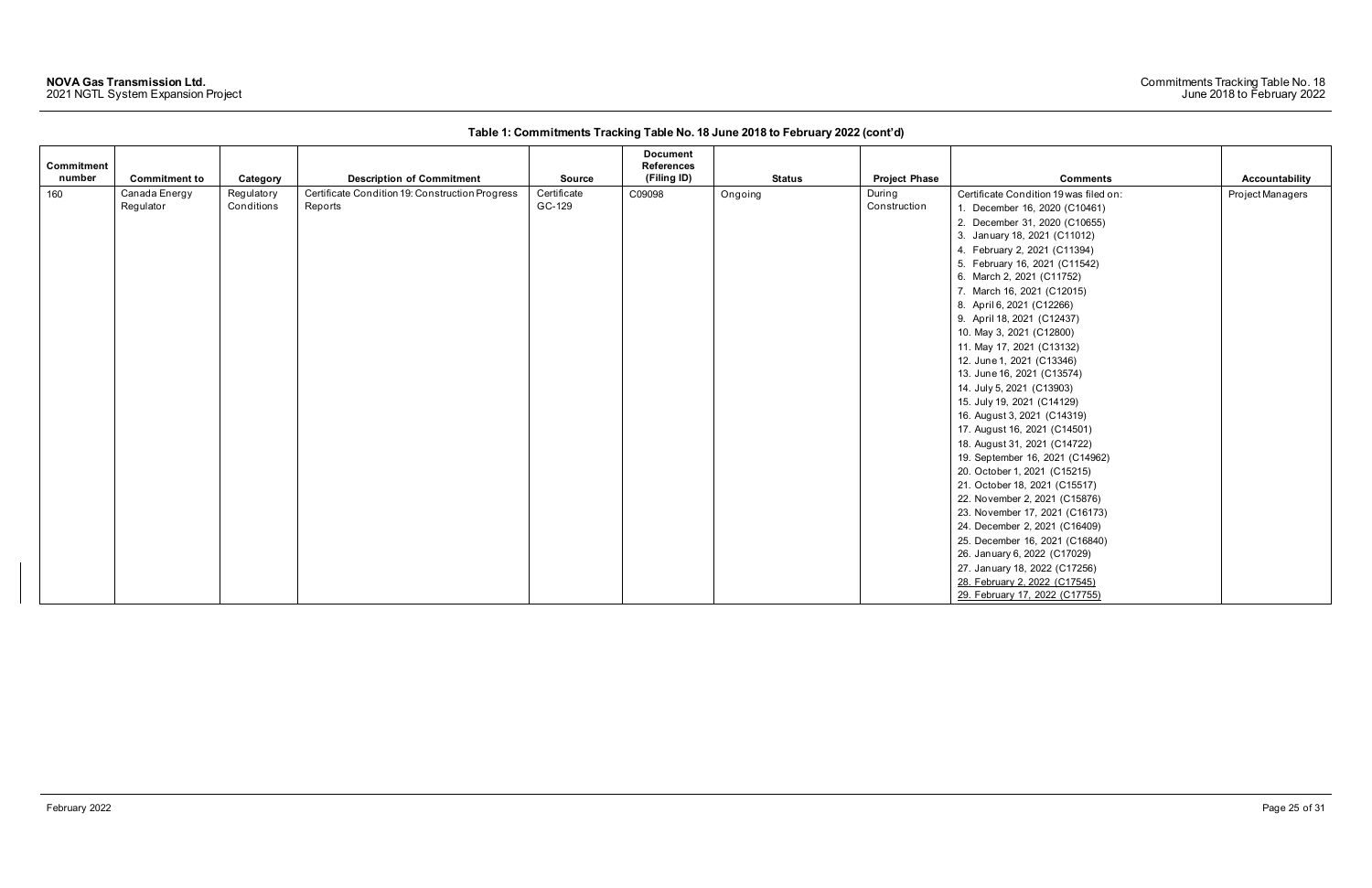| <b>Commitment</b><br>number | <b>Commitment to</b>       | Category                 | <b>Description of Commitment</b>                                                                      | <b>Source</b>         | <b>Document</b><br><b>References</b><br>(Filing ID) | Status                  | <b>Project Phase</b>                    | <b>Comments</b>                                                                                                                                                                                                                                                                                                                                                                                                                                                                                                                                                                                                                                                                                         | Accountability   |
|-----------------------------|----------------------------|--------------------------|-------------------------------------------------------------------------------------------------------|-----------------------|-----------------------------------------------------|-------------------------|-----------------------------------------|---------------------------------------------------------------------------------------------------------------------------------------------------------------------------------------------------------------------------------------------------------------------------------------------------------------------------------------------------------------------------------------------------------------------------------------------------------------------------------------------------------------------------------------------------------------------------------------------------------------------------------------------------------------------------------------------------------|------------------|
| 161                         | Canada Energy<br>Regulator | Regulatory<br>Conditions | Certificate Condition 20: Finalized Watercourse<br>Crossing Inventory                                 | Certificate<br>GC-129 | C09098                                              | Complete                | During<br>Construction                  | Certificate Condition 20 was filed on November 9, 2020<br>(C09448). Additional correspondence as shown:<br>January 15, 2021 Request for Review - Beaver Dam<br>Removal (C10940)<br>February 4, 2021 Request for Review - Watercourses<br>(C11429)<br>February 9, 2021 Removal of MN-WC03A -<br>Watercourses (C11470)<br>February 16, 2021 Errata: Updated Historical Information<br>(C11540)<br>February 18, 2021 Update to Request for Review -<br>Watercourses (Feb 4th letter) (C11570).<br>April 12, 2021 North Saskatchewan River Update<br>$(C12346)$ .<br>May 17, 2021 Request for Review - Project Water<br>Withdrawal Locations (C13133)<br>July 8, 2021 Temp Vehicle Crossing Update (C13983) | Environment      |
| 162                         | Canada Energy<br>Regulator | Regulatory<br>Conditions | Certificate Condition 21: Contingency<br>Watercourse Crossing Method                                  | Certificate<br>GC-129 | C09098                                              | Planned                 | During<br>Construction                  | September 10, 2021 Albert Creek Bridge (C14866)                                                                                                                                                                                                                                                                                                                                                                                                                                                                                                                                                                                                                                                         | Environment      |
| 163                         | Canada Energy<br>Regulator | Regulatory<br>Conditions | Certificate Condition 22: Authorizations under<br>Paragraph 35(2)(b) of the Fisheries Act             | Certificate<br>GC-129 | C09098                                              | Planned Complete        | During<br>Construction                  | NGTL is consulting with DFO on referred watercourses.<br>October 8, 2021 Timing Relief Letter (C15344)<br>October 28, 2021 Fisheries Act Authorizations letter<br>(C15755)<br>October 29, 2021 Confirmation of Notice to Indigenous<br>Groups (C15793)                                                                                                                                                                                                                                                                                                                                                                                                                                                  | Environment      |
| 164                         | Canada Energy<br>Regulator | Regulatory<br>Conditions | Certificate Condition 23: Working within the Little<br>Smoky Caribou Range Restricted Activity Period | Certificate<br>GC-129 | C09098                                              | <b>Ongoing Complete</b> | During<br>Construction                  | December 7, 2021 Condition 23: Little Smoky Caribou<br>Range (C16607)<br>December 10, 2021 Condition 23: Supplemental<br>Environmental Assessment and Technical Memo<br>(C16706)<br>December 21, 2021 CER issued letter: Condition<br>Compliance Relief Request granting NGTL's request for<br>relief to certain aspects of Condition 23(a)(v) including<br>relief from timing (C16927).<br>January 13, 2021 Condition 23 (C17194).                                                                                                                                                                                                                                                                     | Environment      |
| 165                         | Canada Energy<br>Regulator | Regulatory<br>Conditions | Certificate Condition 24: Sunset Clause                                                               | Certificate<br>GC-129 | C09098                                              | Planned                 | All Stages                              |                                                                                                                                                                                                                                                                                                                                                                                                                                                                                                                                                                                                                                                                                                         | Regulatory       |
| 166                         | Canada Energy<br>Regulator | Regulatory<br>Conditions | Certificate Condition 25: Condition Compliance<br>by the Accountable Officer                          | Certificate<br>GC-129 | C09098                                              | Planned                 | Post-<br>Construction and<br>Operations |                                                                                                                                                                                                                                                                                                                                                                                                                                                                                                                                                                                                                                                                                                         | Project Managers |
| 167                         | Canada Energy<br>Regulator | Regulatory<br>Conditions | Certificate Condition 26: Quantification of<br>Construction-related Greenhouse Gas (GHG)<br>Emissions | Certificate<br>GC-129 | C09098                                              | Planned                 | Post-<br>Construction and<br>Operations |                                                                                                                                                                                                                                                                                                                                                                                                                                                                                                                                                                                                                                                                                                         | Environment      |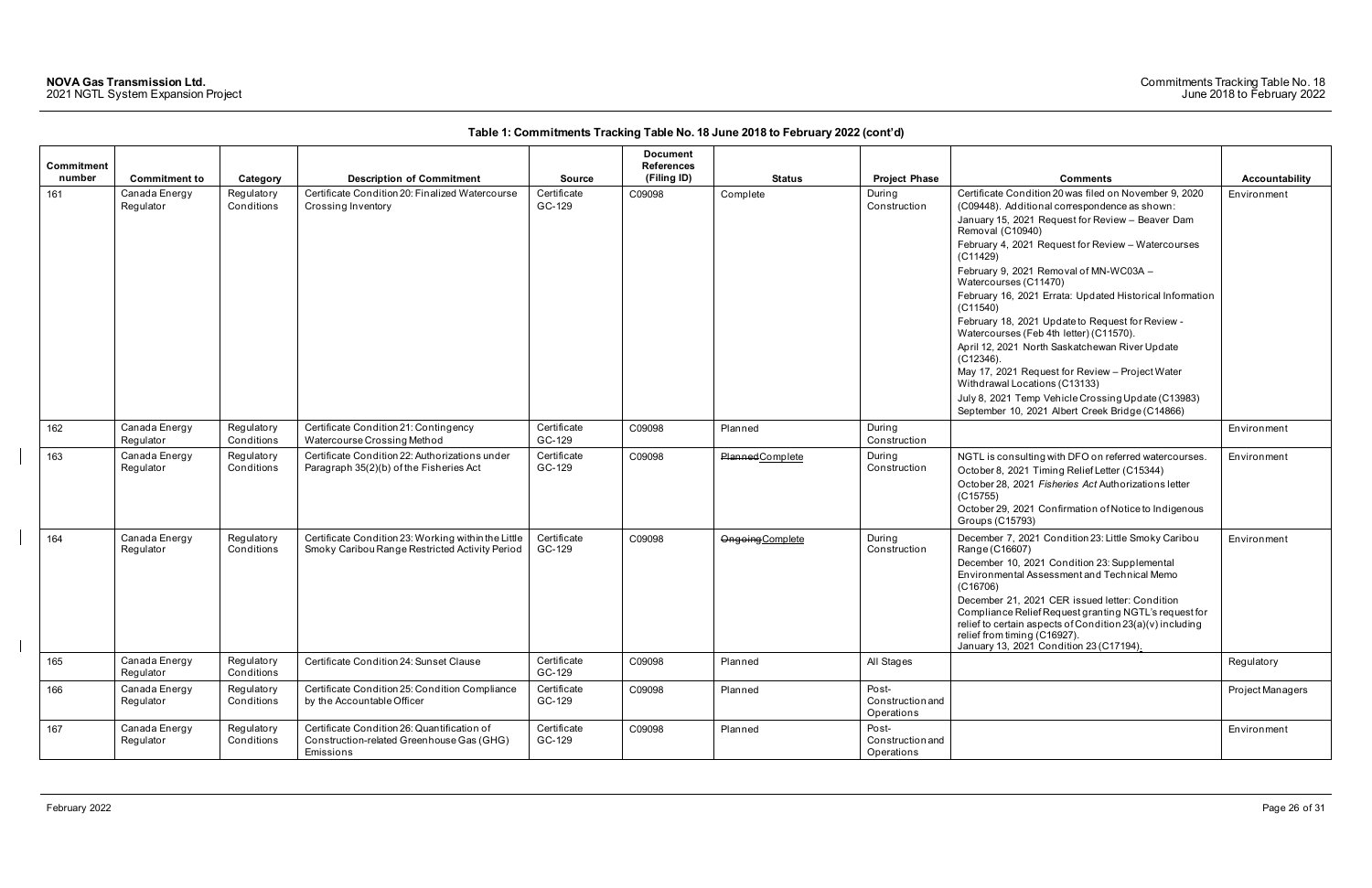| <b>Comments</b>                                                                                                                                                                                 | <b>Accountability</b>                                                   |
|-------------------------------------------------------------------------------------------------------------------------------------------------------------------------------------------------|-------------------------------------------------------------------------|
|                                                                                                                                                                                                 | Indigenous Relations                                                    |
|                                                                                                                                                                                                 | Supply Chain /<br>Indigenous Relations<br><b>Business</b><br>Engagement |
|                                                                                                                                                                                                 | Project Manager                                                         |
|                                                                                                                                                                                                 | Environment                                                             |
|                                                                                                                                                                                                 | Environment                                                             |
|                                                                                                                                                                                                 | Environment                                                             |
|                                                                                                                                                                                                 | Environment                                                             |
|                                                                                                                                                                                                 | Environment                                                             |
| Certification Condition 35 (a) was filed on February 23,<br>2021 (C11623).<br>June 23, 2021 Condition 35 Progress Report No. 1<br>(C13705).<br>December 22, 2021 Progress Report No. 2 (C16947) | Indigenous Relations<br>/ Environment                                   |
|                                                                                                                                                                                                 | Project Manager                                                         |
|                                                                                                                                                                                                 | Project Manager                                                         |
|                                                                                                                                                                                                 | Environment                                                             |

| <b>Commitment</b><br>number | <b>Commitment to</b>       | Category                 | <b>Description of Commitment</b>                                                                             | <b>Source</b>                | <b>Document</b><br><b>References</b><br>(Filing ID) | <b>Status</b> | <b>Project Phase</b>                           | <b>Comments</b>                                                                                                                                                                                 | Accountability                                                        |
|-----------------------------|----------------------------|--------------------------|--------------------------------------------------------------------------------------------------------------|------------------------------|-----------------------------------------------------|---------------|------------------------------------------------|-------------------------------------------------------------------------------------------------------------------------------------------------------------------------------------------------|-----------------------------------------------------------------------|
| 168                         | Canada Energy<br>Regulator | Regulatory<br>Conditions | Certificate Condition 27: Post-construction<br>Monitoring Plan for Indigenous Peoples                        | Certificate<br>GC-129        | C09098                                              | Planned       | Post-<br>Construction and<br>Operations        |                                                                                                                                                                                                 | Indigenous Relatio                                                    |
| 170                         | Canada Energy<br>Regulator | Regulatory<br>Conditions | Certificate Condition 28: Employment,<br>Contracting, and Procurement Report                                 | Certificate<br>GC-129        | C09098                                              | Planned       | Post-<br><b>Construction and</b><br>Operations |                                                                                                                                                                                                 | Supply Chain /<br>Indigenous Relatio<br><b>Business</b><br>Engagement |
| 171                         | Canada Energy<br>Regulator | Regulatory<br>Conditions | Certificate Condition 29: Pipeline Geographic<br>Information Systems (GIS) Data                              | Certificate<br>GC-129        | C09098                                              | Planned       | Post-<br><b>Construction and</b><br>Operations |                                                                                                                                                                                                 | Project Manager                                                       |
| 172                         | Canada Energy<br>Regulator | Regulatory<br>Conditions | Certificate Condition 30: Post-Construction<br><b>Environmental Monitoring Reports</b>                       | Certificate<br>GC-129        | C09098                                              | Planned       | Post-<br>Construction and<br>Operations        |                                                                                                                                                                                                 | Environment                                                           |
| 173                         | Canada Energy<br>Regulator | Regulatory<br>Conditions | Certificate Condition 31: Caribou Habitat<br>Restoration Implementation Report and Status<br>Update          | Certificate<br>GC-129        | C09098                                              | Planned       | Post-<br><b>Construction and</b><br>Operations |                                                                                                                                                                                                 | Environment                                                           |
| 174                         | Canada Energy<br>Regulator | Regulatory<br>Conditions | Certificate Condition 32: Caribou Habitat Offset<br>Measures Implementation Report                           | Certificate<br>GC-129        | C09098                                              | Planned       | Post-<br><b>Construction and</b><br>Operations |                                                                                                                                                                                                 | Environment                                                           |
| 175                         | Canada Energy<br>Regulator | Regulatory<br>Conditions | Certificate Condition 33: Caribou Habitat<br>Restoration and Offset Measures Monitoring<br>Program (CHROMMP) | Certificate<br>GC-129        | C09098                                              | Planned       | Post-<br>Construction and<br>Operations        |                                                                                                                                                                                                 | Environment                                                           |
| 176                         | Canada Energy<br>Regulator | Regulatory<br>Conditions | Certificate Condition 34: Caribou Monitoring<br>Reports                                                      | Certificate<br>GC-129        | C09098                                              | Planned       | Post-<br>Construction and<br>Operations        |                                                                                                                                                                                                 | Environment                                                           |
| 177                         | Canada Energy<br>Regulator | Regulatory<br>Conditions | Certificate Condition 35: Indigenous Working<br>Group for the Little Smoky Caribou Range                     | Certificate<br>GC-129        | C09098                                              | Ongoing       | Post-<br>Construction and<br>Operations        | Certification Condition 35 (a) was filed on February 23,<br>2021 (C11623).<br>June 23, 2021 Condition 35 Progress Report No. 1<br>(C13705).<br>December 22, 2021 Progress Report No. 2 (C16947) | Indigenous Relatio<br>/ Environment                                   |
| 178                         | Canada Energy<br>Regulator | Regulatory<br>Conditions | Order Condition 1: Condition Compliance                                                                      | Order AO-001-<br>XG-001-2020 | C09385-5                                            | Ongoing       | All Phases                                     |                                                                                                                                                                                                 | Project Manager                                                       |
| 179                         | Canada Energy<br>Regulator | Regulatory<br>Conditions | Order Condition 2: Section 58 Facilities and<br>Activities Design, Location, Construction and<br>Operation   | Order AO-001-<br>XG-001-2020 | C09647-2                                            | Ongoing       | Pre-Construction                               |                                                                                                                                                                                                 | Project Manager                                                       |
| 180                         | Canada Energy<br>Regulator | Regulatory<br>Conditions | Order Condition 3: Environmental Protection                                                                  | Order AO-001-<br>XG-001-2020 | C09647-2                                            | Ongoing       | Pre-Construction                               |                                                                                                                                                                                                 | Environment                                                           |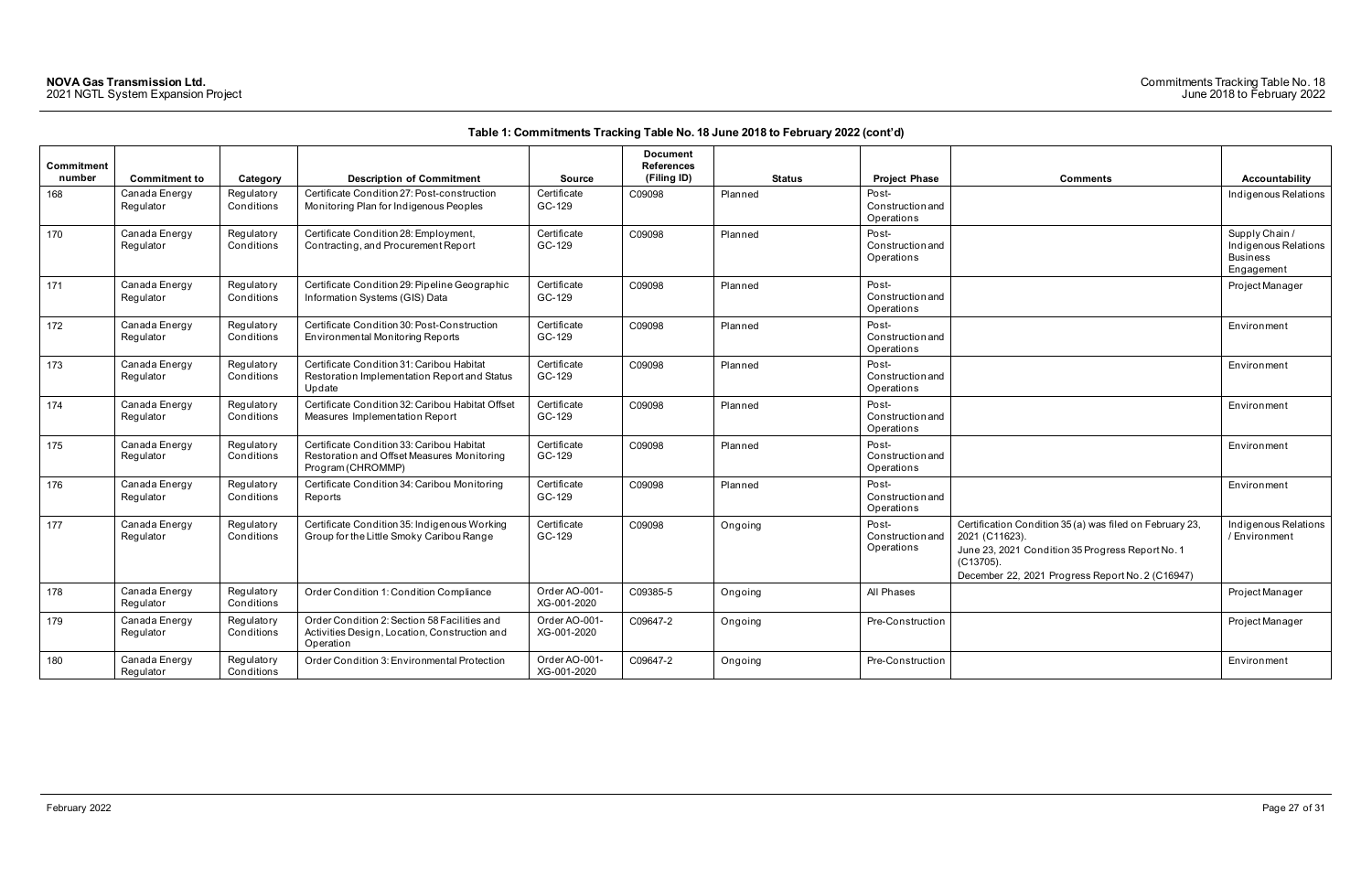| Commitment<br>number | <b>Commitment to</b>       | Category                 | <b>Description of Commitment</b>                                                                      | <b>Source</b>                | <b>Document</b><br><b>References</b><br>(Filing ID) | <b>Status</b> | <b>Project Phase</b> | <b>Comments</b>                                                                                                                                                                                                                                                                                                                                                                                                                                                                                                                                                                                                                                  | <b>Accountability</b>       |
|----------------------|----------------------------|--------------------------|-------------------------------------------------------------------------------------------------------|------------------------------|-----------------------------------------------------|---------------|----------------------|--------------------------------------------------------------------------------------------------------------------------------------------------------------------------------------------------------------------------------------------------------------------------------------------------------------------------------------------------------------------------------------------------------------------------------------------------------------------------------------------------------------------------------------------------------------------------------------------------------------------------------------------------|-----------------------------|
| 181                  | Canada Energy<br>Regulator | Regulatory<br>Conditions | Order Condition 4: Construction Emergency<br>Management Preparedness and Response<br>Planning         | Order AO-001-<br>XG-001-2020 | C09647-2                                            | Complete      | Pre-Construction     | Order Condition 4(a) was filed via email only on:<br>• August 6, 2020<br>September 9, 2020<br>• November 25, 2020<br>$\bullet$ December 4, 2020<br>$\bullet$ December 14, 2020<br>$\bullet$ December 18, 2020<br>• January 20, 2021<br>• May 5, 2021<br>Order Condition 4(b) was filed on:<br>• August 13, 2020 (C07832)<br>• September 10, 2020 (08255)<br>• November 24, 2020 (C09851)<br>• November 30, 2020 (C10000)<br>• December 11, 2020 (C10360)<br>• December 18, 2020 (C10509)<br>• May 5, 2021 ERP for Swartz Creek filed with Cond.9<br>(Filed Via Email)<br>• May 7, 2021 (C12996)<br>• May 28, 2021 Timing Relief Request (C13310) | Safety<br>Representative    |
| 182                  | Canada Energy<br>Regulator | Regulatory<br>Conditions | Order Condition 5: Environmental Protection<br>Plan (EPP) for Section 58 Facilities and<br>Activities | Order AO-001-<br>XG-001-2020 | C09647-2                                            | Complete      | Pre-Construction     | Order Condition 5 was filed on August 14, 2020<br>(C07842). NGTL submitted an update to the Section 58<br>EPP on February 1, 2021 (C11358).<br>July 13, 2021 Updated EPP (C14059)<br>August 23, 2021 (C14599)                                                                                                                                                                                                                                                                                                                                                                                                                                    | Environment                 |
| 183                  | Canada Energy<br>Regulator | Regulatory<br>Conditions | Order Condition 6: Outstanding Traditional Land<br>and Resource Use Investigations                    | Order AO-001-<br>XG-001-2020 | C09647-2                                            | Complete      | Pre-Construction     | Order Condition 6 was filed on August 19, 2020<br>(C07968).                                                                                                                                                                                                                                                                                                                                                                                                                                                                                                                                                                                      | Indigenous Relations        |
| 184                  | Canada Energy<br>Regulator | Regulatory<br>Conditions | Order Condition 7: Camp Management Plan                                                               | Order AO-001-<br>XG-001-2020 | C09647-2                                            | Complete      | Pre-Construction     | Order Condition 7 was filed on September 17, 2020<br>$(C08400)$ .                                                                                                                                                                                                                                                                                                                                                                                                                                                                                                                                                                                | Workforce<br>Accommodations |
| 185                  | Canada Energy<br>Regulator | Regulatory<br>Conditions | Order Condition 8: Additional Temporary<br>Construction Camp(s)                                       | Order AO-001-<br>XG-001-2020 | C09647-2                                            | Complete      | Pre-Construction     | Order Condition 8 was filed on September 17, 2020<br>$(C08407)$ .                                                                                                                                                                                                                                                                                                                                                                                                                                                                                                                                                                                | Workforce<br>Accommodations |
| 186                  | Canada Energy<br>Regulator | Regulatory<br>Conditions | Order Condition 9: Programs and Manuals-<br>Safety                                                    | Order AO-001-<br>XG-001-2020 | C09647-2                                            | Complete      | Pre-Construction     | Order Condition 9 was filed on October 20, 2020<br>(C09011).<br>February 1, 2021 Construction Safety Manual - Dismal<br>Creek (C11383).<br>May 5, 2021 Construction Safety Manual - Swartz Creek<br>and GPM-10 valve and launcher site (Filed via email with<br>Cond. 4 ERP).<br>May 28, 2021 Timing Relief Request (C13310)                                                                                                                                                                                                                                                                                                                     | Safety<br>Representative    |
| 187                  | Canada Energy<br>Regulator | Regulatory<br>Conditions | Order Condition 10: Construction Monitoring<br>Plan for Indigenous Peoples                            | Order AO-001-<br>XG-001-2020 | C09647-2                                            | Complete      | Pre-Construction     | Order Condition 10 was filed on November 6, 2020<br>$(C09434)$ .                                                                                                                                                                                                                                                                                                                                                                                                                                                                                                                                                                                 | Indigenous Relations        |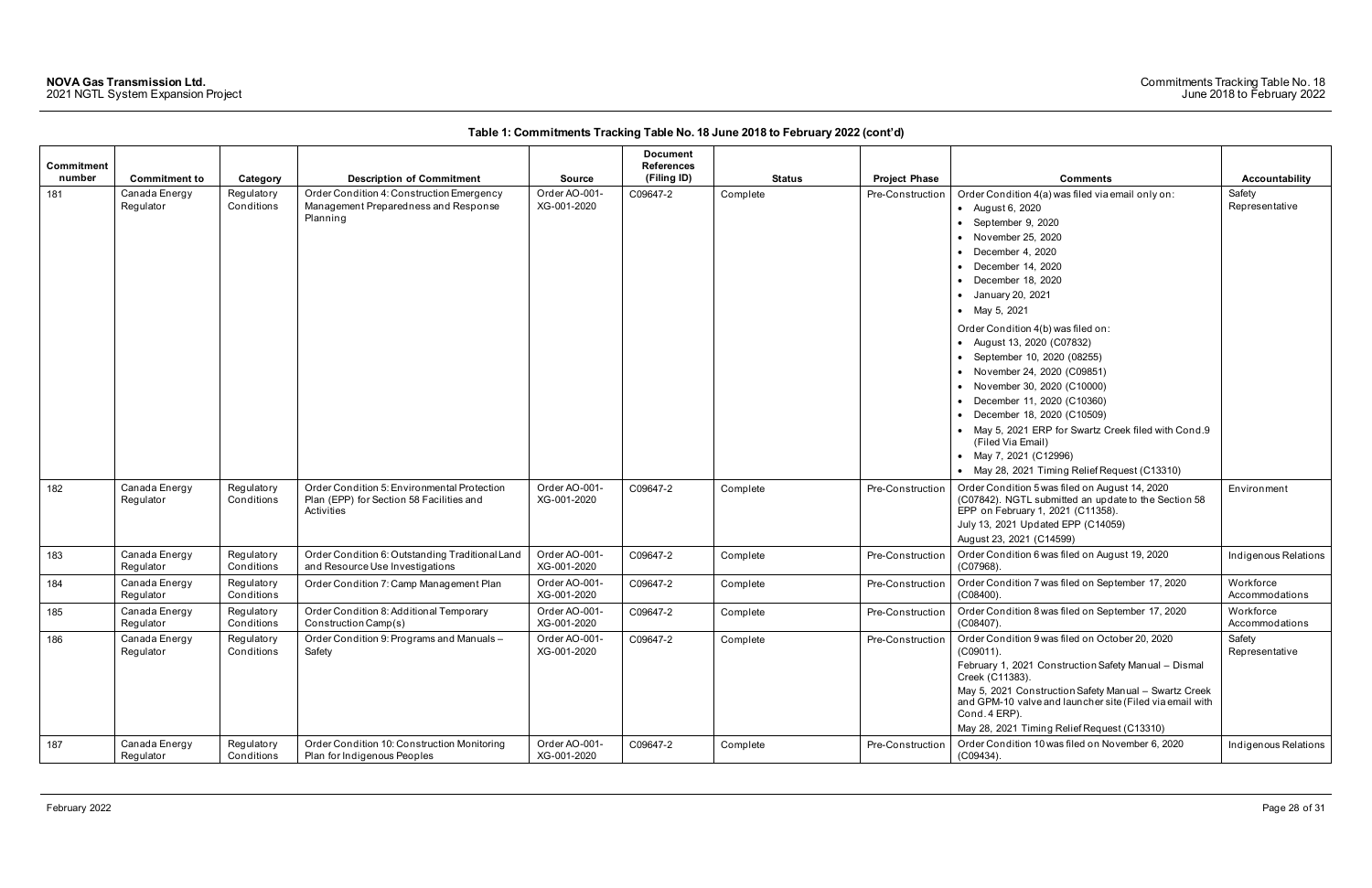| <b>Commitment</b><br>number | <b>Commitment to</b>       | Category                 | <b>Description of Commitment</b>                                            | <b>Source</b>                | <b>Document</b><br><b>References</b><br>(Filing ID) | <b>Status</b> | <b>Project Phase</b> | <b>Comments</b>                                                                                                                                                                                                                                                                                                                                                                                                                                                                                                                                                                                        | Accountability                                                          |
|-----------------------------|----------------------------|--------------------------|-----------------------------------------------------------------------------|------------------------------|-----------------------------------------------------|---------------|----------------------|--------------------------------------------------------------------------------------------------------------------------------------------------------------------------------------------------------------------------------------------------------------------------------------------------------------------------------------------------------------------------------------------------------------------------------------------------------------------------------------------------------------------------------------------------------------------------------------------------------|-------------------------------------------------------------------------|
| 188                         | Canada Energy<br>Regulator | Regulatory<br>Conditions | Order Condition 11: Report on Engagement with<br>Indigenous Peoples         | Order AO-001-<br>XG-001-2020 | C09647-2                                            | Complete      | Pre-Construction     | Order Condition 11 was filed on November 6, 2020<br>$(C09434)$ .<br>Order Condition 11 Update was filed on May 6, 2021<br>$(C12977)$ .<br>Order Condition 11 Update was filed on November 5,<br>2021 (C15989)                                                                                                                                                                                                                                                                                                                                                                                          | Indigenous Relations                                                    |
| 189                         | Canada Energy<br>Regulator | Regulatory<br>Conditions | Order Condition 12: Employment, Contracting,<br>and Procurement Plan Update | Order AO-001-<br>XG-001-2020 | C09647-2                                            | Complete      | Pre-Construction     | Order Condition 12 was filed on September 22, 2020<br>(C08480)<br>March 2, 2021 Response to ANSN Letter (C11778)<br>May 3, 2021 Ruling No. 1 Response (C12816)<br>August 19, 2021 Ruling No. 2 Response (C14550)<br>September 24, 2022 Updated Prime Contractor's<br>Aboriginal Participation Plans (C15091)                                                                                                                                                                                                                                                                                           | Supply Chain /<br>Indigenous Relations<br><b>Business</b><br>Engagement |
| 190                         | Canada Energy<br>Regulator | Regulatory<br>Conditions | Order Condition 13: Heritage Resource<br>Clearances                         | Order AO-001-<br>XG-001-2020 | C09647-2                                            | Complete      | Pre-Construction     | Order Condition 13 was filed on October 7, 2020<br>(C08789)<br>June 4, 2021 Condition 15 and 13 Response to<br>Compliance Letter No. 11 (C13415)<br>June 16, 2021 Bi-monthly Report No. 1 (C13581)<br>August 9, 2021 Bi-monthly Report No. 2 (C14382)<br>October 7, 2021 Bi-monthly Report No. 3 (C15307)<br>December 8, 2021 Bi-monthly Report No. 4 (C16616)<br>February 9, 2022 Bi-monthly Report No. 5 (C17641)                                                                                                                                                                                    | Environment                                                             |
| 191                         | Canada Energy<br>Regulator | Regulatory<br>Conditions | Order Condition 14: Commitments Tracking<br>Table (CTT)                     | Order AO-001-<br>XG-001-2020 | C09647-2                                            | Complete      | Pre-Construction     | Order Condition 16 CTT was filed on:<br>1. September 23, 2020 (C08481)<br>2. October 22, 2020 (C09072)<br>3. November 23, 2020 (C09829)<br>4. December 22, 2020 (C10565)<br>5. January 22, 2021 (C11138)<br>6. February 23, 2021 (C11620)<br>7. March 22, 2021 (C12090)<br>8. April 23, 2021 (C12546)<br>9. May 25, 2021 (C13237)<br>10. June 23, 2021 (C13683)<br>11. July 22, 2021 (C14184)<br>12. August 23, 2021 (C14598)<br>13. September 22, 2021 (C15041)<br>14. October 22, 2021 (C15634)<br>15. November 23, 2021 (C16266)<br>16. December 22, 2021 (C16948)<br>17. January 24, 2022 (C17347) | All                                                                     |
| 192                         | Canada Energy<br>Regulator | Regulatory<br>Conditions | Order Condition 15: Emergency Management<br>Continuing Education Program    | Order AO-001-<br>XG-001-2020 | C09647-2                                            | Complete      | Pre-Construction     | Order Condition 15 was filed on September 22, 2020<br>(C08482)                                                                                                                                                                                                                                                                                                                                                                                                                                                                                                                                         | Emergency<br>Management / Public<br>Affairs                             |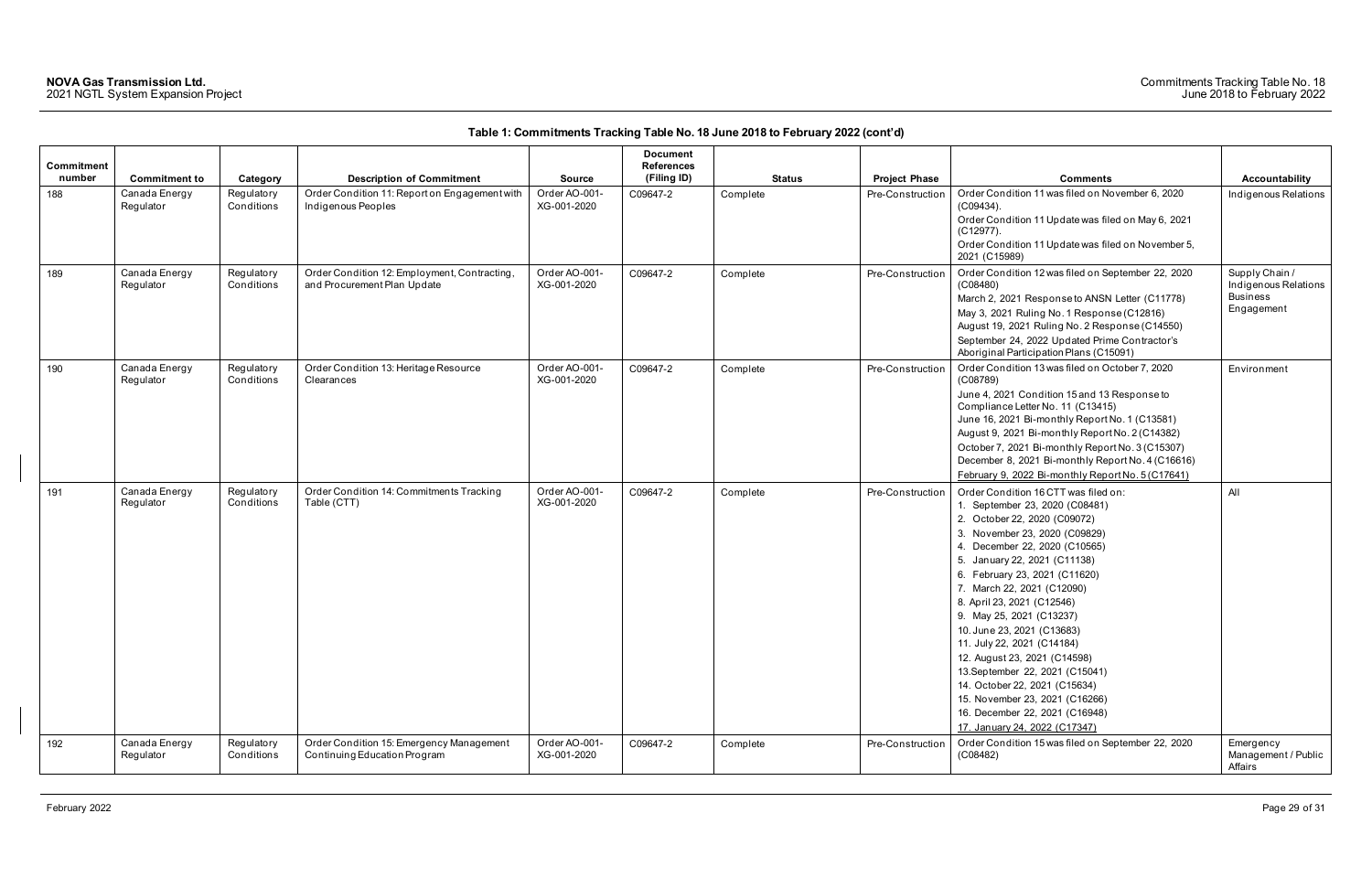### Commitments Tracking Table No. 18 June 2018 to February 2022

| Commitment<br>number | <b>Commitment to</b>       | Category                 | <b>Description of Commitment</b>                                       | <b>Source</b>                | <b>Document</b><br><b>References</b><br>(Filing ID) | <b>Status</b> | <b>Project Phase</b>   | <b>Comments</b>                                                                                                                                                                                                                                                                                                                                                                                                                                                                                                                                                                                                                                                                                                                                                                                                                                                                                                                                                                       | Accountability                    |
|----------------------|----------------------------|--------------------------|------------------------------------------------------------------------|------------------------------|-----------------------------------------------------|---------------|------------------------|---------------------------------------------------------------------------------------------------------------------------------------------------------------------------------------------------------------------------------------------------------------------------------------------------------------------------------------------------------------------------------------------------------------------------------------------------------------------------------------------------------------------------------------------------------------------------------------------------------------------------------------------------------------------------------------------------------------------------------------------------------------------------------------------------------------------------------------------------------------------------------------------------------------------------------------------------------------------------------------|-----------------------------------|
| 193                  | Canada Energy<br>Regulator | Regulatory<br>Conditions | Order Condition 16: Construction Schedule                              | Order AO-001-<br>XG-001-2020 | C09647-2                                            | Complete      | Pre-Construction       | Order Condition 16 was filed on November 6, 2020<br>(C09434)<br>May 11, 2021 Swartz Creek and GPM-10 Construction<br>Schedules (C13032)<br>September 8, 2021 Construction Schedule Update<br>(C14842)                                                                                                                                                                                                                                                                                                                                                                                                                                                                                                                                                                                                                                                                                                                                                                                 | Project Managers                  |
| 194                  | Canada Energy<br>Regulator | Regulatory<br>Conditions | Order Condition 17: Construction Progress<br>Reports                   | Order AO-001-<br>XG-001-2020 | C09647-2                                            | Ongoing       | During<br>Construction | Order Condition 17 was filed on:<br>1. December 16, 2020 (C10461)<br>2. December 31, 2020 (C10655)<br>3. January 18, 2021 (C11012)<br>4. February 2, 2021 (C11394)<br>5. February 16, 2021 (C11542)<br>6. March 2, 2021 (C11752)<br>7. March 16, 2021 (C12015)<br>8. April 6, 2021 (C12266)<br>9. April 18, 2021 (C12437)<br>10. May 3, 2021 (C12800)<br>11. May 17, 2021 (C13132)<br>12. June 1, 2021 (C13346)<br>13. June 16, 2021 (C13574)<br>14. July 5, 2021 (C13903)<br>15. July 19, 2021 (C14129)<br>16. August 3, 2021 (C14319)<br>17. August 16, 2021 (C14501)<br>18. August 31, 2021 (C14722)<br>19. September 16, 2021 (C14962)<br>20. October 1, 2021 (C15215)<br>21. October 18, 2021 (C15517)<br>22. November 2, 2021 (C15876)<br>23. November 17, 2021 (C16173)<br>24. December 2, 2021 (C16409)<br>25. December 16, 2021 (C16840)<br>26. January 6, 2022 (C17029)<br>27. January 18, 2022 (C17256)<br>28. February 2, 2022 (C17545)<br>29. February 17, 2022 (C17755) | Project Managers                  |
| 195                  | Canada Energy<br>Regulator | Regulatory<br>Conditions | Order Condition 18: Technical Specification<br>Updates                 | Order AO-001-<br>XG-001-2020 | C09647-2                                            | Planned       | During<br>Construction | A Technical Specification Update was filed on March 17,<br>2021 for the January Creek control valve (C12020).                                                                                                                                                                                                                                                                                                                                                                                                                                                                                                                                                                                                                                                                                                                                                                                                                                                                         | Project Managers /<br>Engineering |
| 196                  | Canada Energy<br>Regulator | Regulatory<br>Conditions | Order Condition 19: Sunset Clause                                      | Order AO-001-<br>XG-001-2020 | C09647-2                                            | Complete      | During<br>Construction | Section 58 construction commenced on December 2,<br>2020.                                                                                                                                                                                                                                                                                                                                                                                                                                                                                                                                                                                                                                                                                                                                                                                                                                                                                                                             | Regulatory                        |
| 197                  | Canada Energy<br>Regulator | Regulatory<br>Conditions | Order Condition 20: Condition Compliance by<br>the Accountable Officer | Order AO-001-<br>XG-001-2020 | C09647-2                                            | Planned       | Post-<br>Construction  | November 1, 2021 30-day Compliance (C15841).                                                                                                                                                                                                                                                                                                                                                                                                                                                                                                                                                                                                                                                                                                                                                                                                                                                                                                                                          | Project Managers                  |